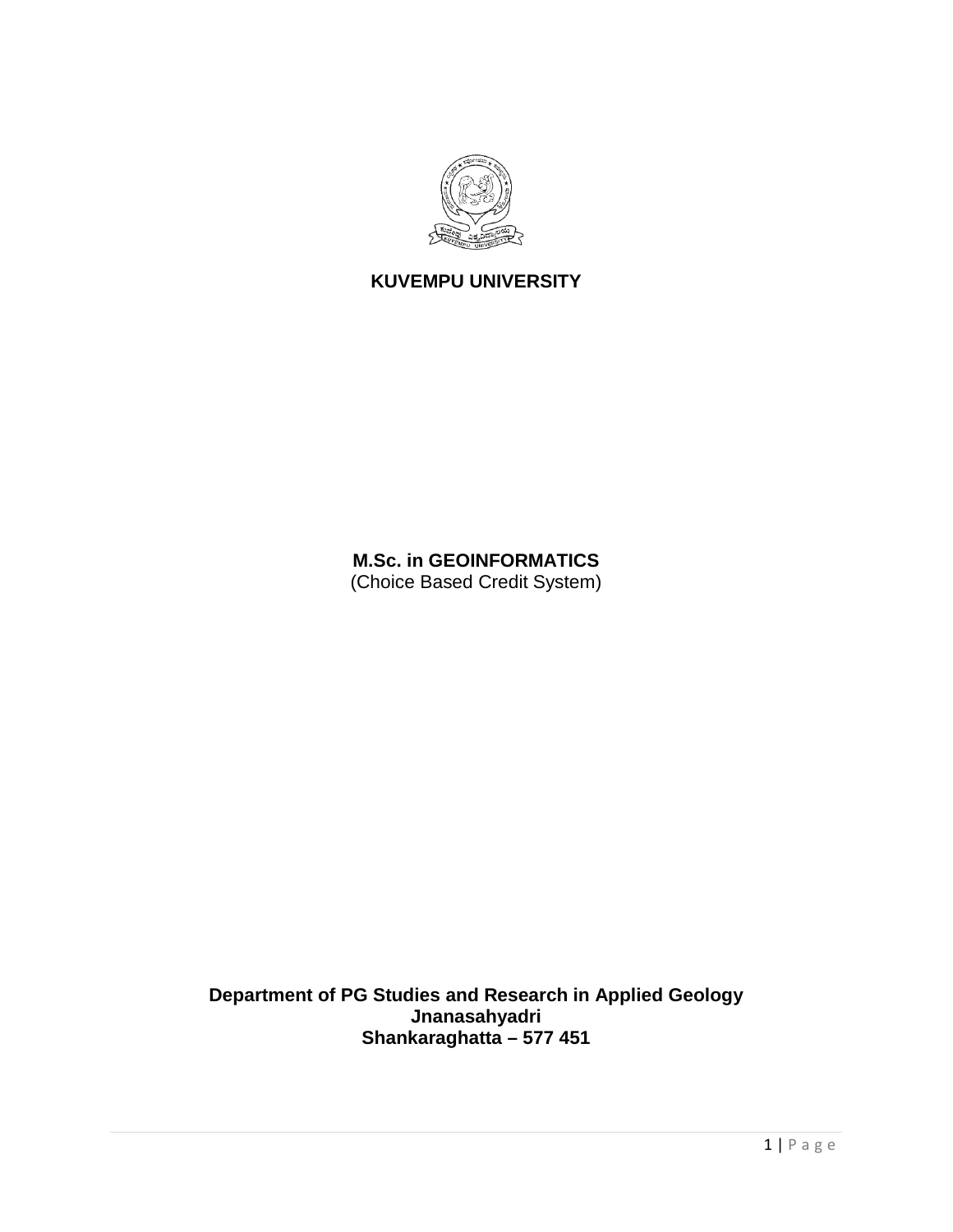# **Preamble:**

The Department of PG Studies and Research in Applied Geology, a nodal centre for Earth Science and Resource Management Studies (recognized by UGC under Innovative Programme), offering innovative and multidisciplinary PG and Research programs leading to M.Sc. and PhD degrees. The Department is assisted by UGC (Innovative and SAP (DRS) I, II and III) and Department of Science and Technology (FIST) programs. The Department has established well equipped mineralogy lab with polarizing microscopes, geochemical laboratory with sophisticated Atomic Absorption Spectrophotometer, Remote Sensing and GIS laboratories with High-end computers and licensed image processing and GIS software like ArcGIS, ERDAS, PCI Geomatica, ITTVIS ENVI, MapInfo along with many open source software. The department also has many digital, analog satellite images and aerial photographs needed for its academics and research. The Department has ICT enabled classrooms with multimedia facilities and a library with more than 350 text books.

#### **Mission**

To prepare students to understand and manage our Earth and its resources for the sustainable future.

### **Vision**

As a nodal center recognized by UGC the department intends to be a nationally recognized through its education and research programs in Earth Science and Resource Management. The program emphasizes to produce well-trained competent, academic and professional geoscientists capable of the developing new innovative technology in understanding and sustainable management of Earth and its resources.

### **Values**

- Research at the highest international level
- Smart and attractive courses and facilities leading to appropriate competencies.
- Qualifying students for attractive positions in the public and private sectors.

### **Eligibility**

A Bachelor's Degree in Science, Bachelor's degree with Geography at UG level, Engineering (Civil, Environmental, Mining, Geotechnical, Geoinformatics), B.Sc (Agriculture, Forestry, Horticulture, Soil Science) from any Indian university or equivalent qualification recognized by Kuvempu University. Eligibility for Foreign students will be in accordance with the university regulations. The general admission criteria are based on Kuvempu University guidelines.

#### **Intake:** As per university rules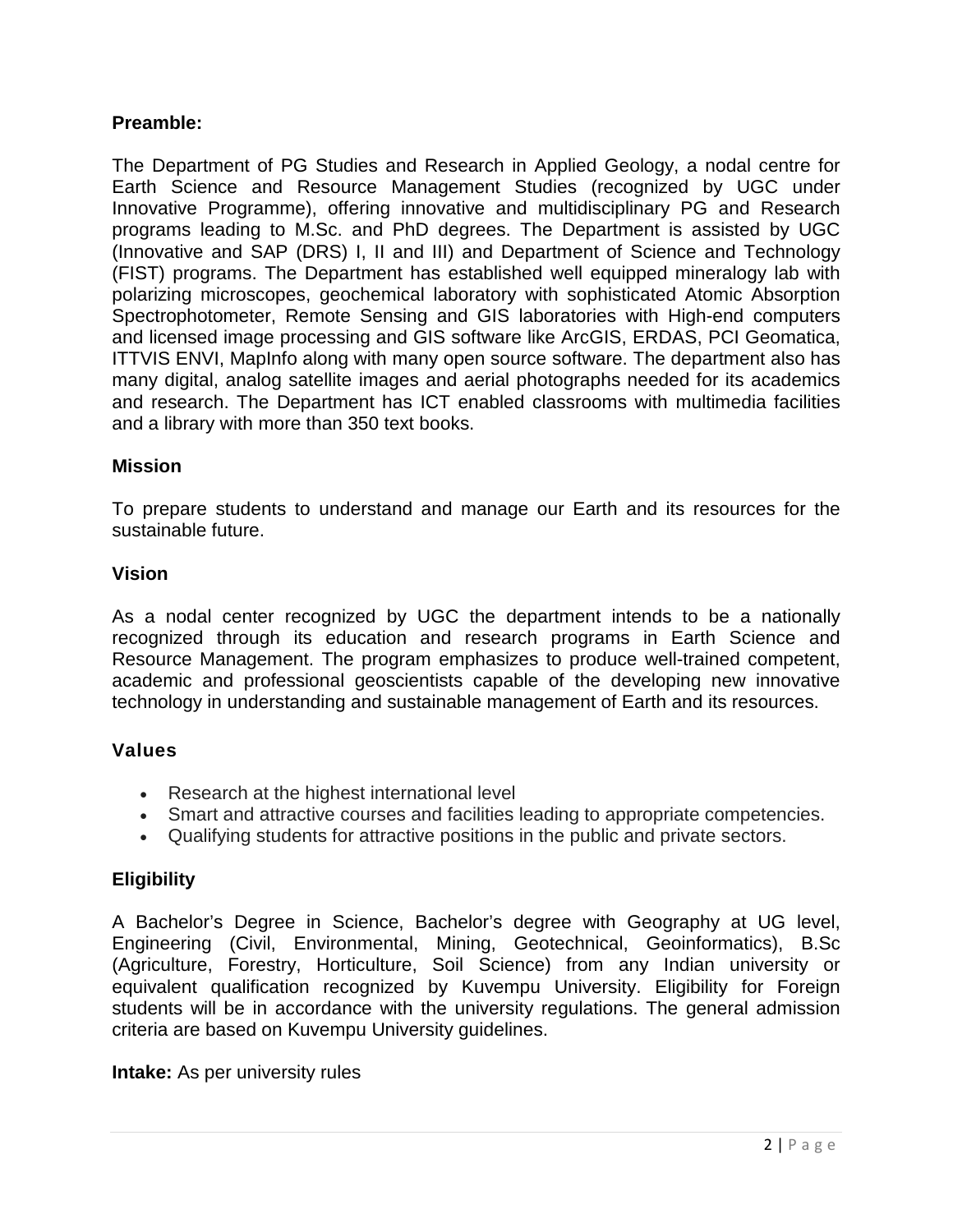# **Course Credits**

One credit means 1 hour teaching for theory and Two-hours teaching for practicum.

#### **Duration**

A two years master's degree (Four semesters) offered under choice-based credit system with an integrated-multidisciplinary approach. The curriculum focuses on the application based geological studies.

#### **Attendance**

A minimum of 75% attendance is mandatary and as per Kuvempu University rules

#### **Internship:**

The students have to undergo 15 to 30 days Internship in reputed organizations/institutions based on student's choice and interest after the 2<sup>nd</sup> Semester.

#### **Project report and viva voce:**

Students will have to submit an individual Project Report/dissertation at the end of the IV semester, which will be evaluated by internal/supervisor and external examiners. There is no financial commitment on the part of the department/University for the project work. However, the Candidates belonging to SC/ST/OBC, the provisions made by the university are applicable. The Department/University may assist the candidate in locating him/her an appropriate place to carry out the project work in reputed institutions. The duration of the project will be for 4 months/one semester. The dissertation will be evaluated by two examiners consisting of a supervisor and one external, outside the University for 4 Credits consisting of 200 marks. The candidate will have to defend his/her dissertation in an open viva examination for 2 credits and for 50 marks.

#### **Internal Assessment**

There will be an internal assessment of 25 marks for every theory paper; the assessment is based on the student's continuous evaluation consisting of Assignments, seminars, two internal tests and attendance. The internal assessment marks will be brought to the notice of students at regular interval during the course of the semester. There will be no internal assessment for practical examinations and project work.

#### **Examination**

At the end of the semester, theory and practical examinations are conducted as per the university guidelines. The practical examination is of 3 hours duration will have a viva voce.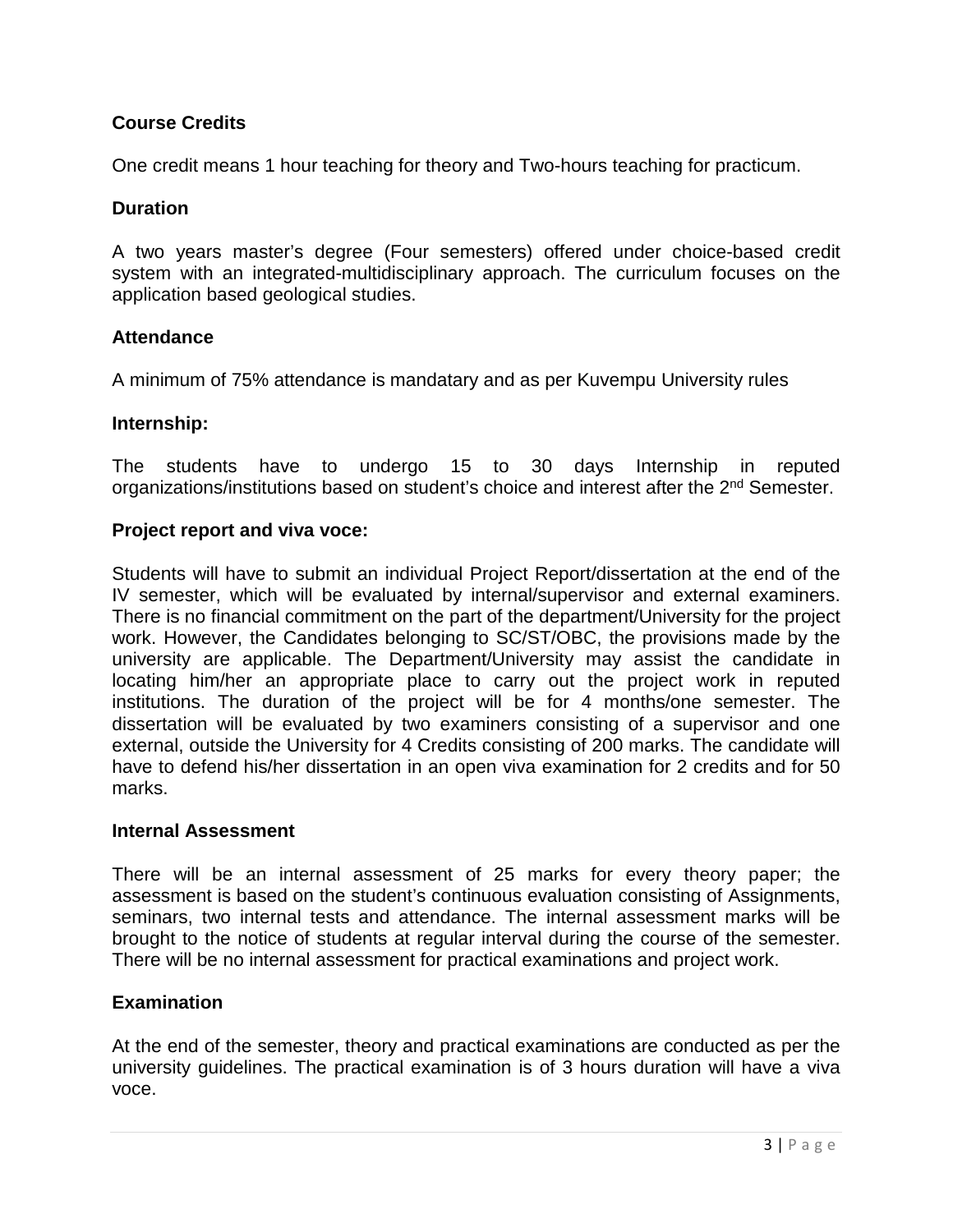# **M.Sc. in Geoinformatics**

### **Course Structure**

|                     |                                                           |                         | <b>Marks</b>                 |                              |       |  |
|---------------------|-----------------------------------------------------------|-------------------------|------------------------------|------------------------------|-------|--|
| Code                | <b>Paper Title</b>                                        | <b>Credit</b>           | Internal                     | Main                         | Total |  |
|                     |                                                           |                         | Assessment                   | Exam                         |       |  |
| I Semester          |                                                           |                         |                              |                              |       |  |
| GIH 101             | Earth Science - I                                         | 4                       | 25                           | 75                           | 100   |  |
| GIH 102             | Principles of Geoinformatics                              | 4                       | 25                           | 75                           | 100   |  |
| GIH 103             | Introduction to GIS                                       | 4                       | 25                           | 75                           | 100   |  |
| GIS 101             | Web Programming, Java, C, Python                          | 4                       | 25                           | 75                           | 100   |  |
| <b>GIHP 101</b>     | Mineralogy, Geomorphology and Structural Geology          | $\overline{\mathbf{c}}$ | -                            | 50                           | 50    |  |
| <b>GIHP 102</b>     | Geoinformatics                                            | $\overline{c}$          | $\qquad \qquad \blacksquare$ | 50                           | 50    |  |
| <b>GIHP 103</b>     | GIS                                                       | 2                       | $\qquad \qquad \blacksquare$ | 50                           | 50    |  |
| <b>GISP 101</b>     | Web Programming, Java, C, Python                          | 2                       |                              | 50                           | 50    |  |
|                     |                                                           | 24                      | 100                          | 500                          | 600   |  |
|                     |                                                           |                         |                              |                              |       |  |
|                     | <b>Il Semester</b>                                        |                         |                              |                              |       |  |
| Code                | <b>Paper Title</b>                                        | <b>Credit</b>           |                              |                              |       |  |
| <b>GIH 201</b>      | Earth Science - II                                        | 4                       | 25                           | 75                           | 100   |  |
| <b>GIH 202</b>      | Spatial Modeling and Analysis                             | 4                       | 25                           | 75                           | 100   |  |
| <b>GIH 203</b>      | Digital Image Processing                                  | 4                       | 25                           | 75                           | 100   |  |
| GIS 201             | Resource Mapping and Surveying                            | 4                       | 25                           | 75                           | 100   |  |
| <b>GIHP 201</b>     | Petrology                                                 | 2                       | $\overline{\phantom{a}}$     | 50                           | 50    |  |
| <b>GIHP 202</b>     | Spatial Modeling and Analysis                             | $\overline{c}$          |                              | 50                           | 50    |  |
| <b>GIHP 203</b>     | <b>Digital Image Processing</b>                           | 2                       | $\blacksquare$               | 50                           | 50    |  |
| <b>GISP 201</b>     | Resource Mapping and Surveying                            | $\overline{\mathbf{c}}$ |                              | 50                           | 50    |  |
|                     | Inter Departmental Elective                               | $\overline{c}$          | 10                           | 40                           | 50    |  |
|                     |                                                           | 26                      | 110                          | 540                          | 650   |  |
|                     |                                                           |                         |                              |                              |       |  |
| <b>III Semester</b> |                                                           |                         |                              |                              |       |  |
| GIH 301             | GI Applications in Water Resources                        | 4                       | 25                           | 75                           | 100   |  |
| GIH 302             | GI Applications in Agriculture and Forestry               | 4                       | 25                           | 75                           | 100   |  |
| <b>GIH 303</b>      | GI Applications in Earth and Atmospheric Sciences         | 4                       | 25                           | 75                           | 100   |  |
| GIS 301             | GI Applications in Urban Planning and Disaster Management | 4                       | 25                           | 75                           | 100   |  |
| <b>GIHP 301</b>     | GI Applications in Water Resources                        | 2                       | $\overline{\phantom{a}}$     | 50                           | 50    |  |
| <b>GIHP 302</b>     | GI Applications in Agriculture and Forestry               | 2                       | $\qquad \qquad \blacksquare$ | 50                           | 50    |  |
| <b>GIHP 303</b>     | GI Applications in Earth and Atmospheric Sciences         | $\overline{c}$          | $\overline{\phantom{a}}$     | 50                           | 50    |  |
| <b>GISP 301</b>     | GI Applications in Urban Planning and Disaster Management | $\overline{c}$          | $\overline{\phantom{a}}$     | 50                           | 50    |  |
|                     | Inter Departmental Elective                               | $\overline{c}$          | 10                           | 40                           | 50    |  |
|                     |                                                           | 26                      | 110                          | 540                          | 650   |  |
|                     |                                                           |                         |                              |                              |       |  |
| <b>IV Semester</b>  |                                                           |                         |                              |                              |       |  |
| <b>GIPW 401</b>     | Project Work                                              | 6                       | $\overline{\phantom{0}}$     |                              | 200   |  |
| <b>GIPV 402</b>     | <b>VIVA VOCE</b>                                          | 2                       | $\overline{\phantom{a}}$     | $\overline{\phantom{a}}$     | 50    |  |
|                     |                                                           | 8                       | ٠                            | $\qquad \qquad \blacksquare$ | 250   |  |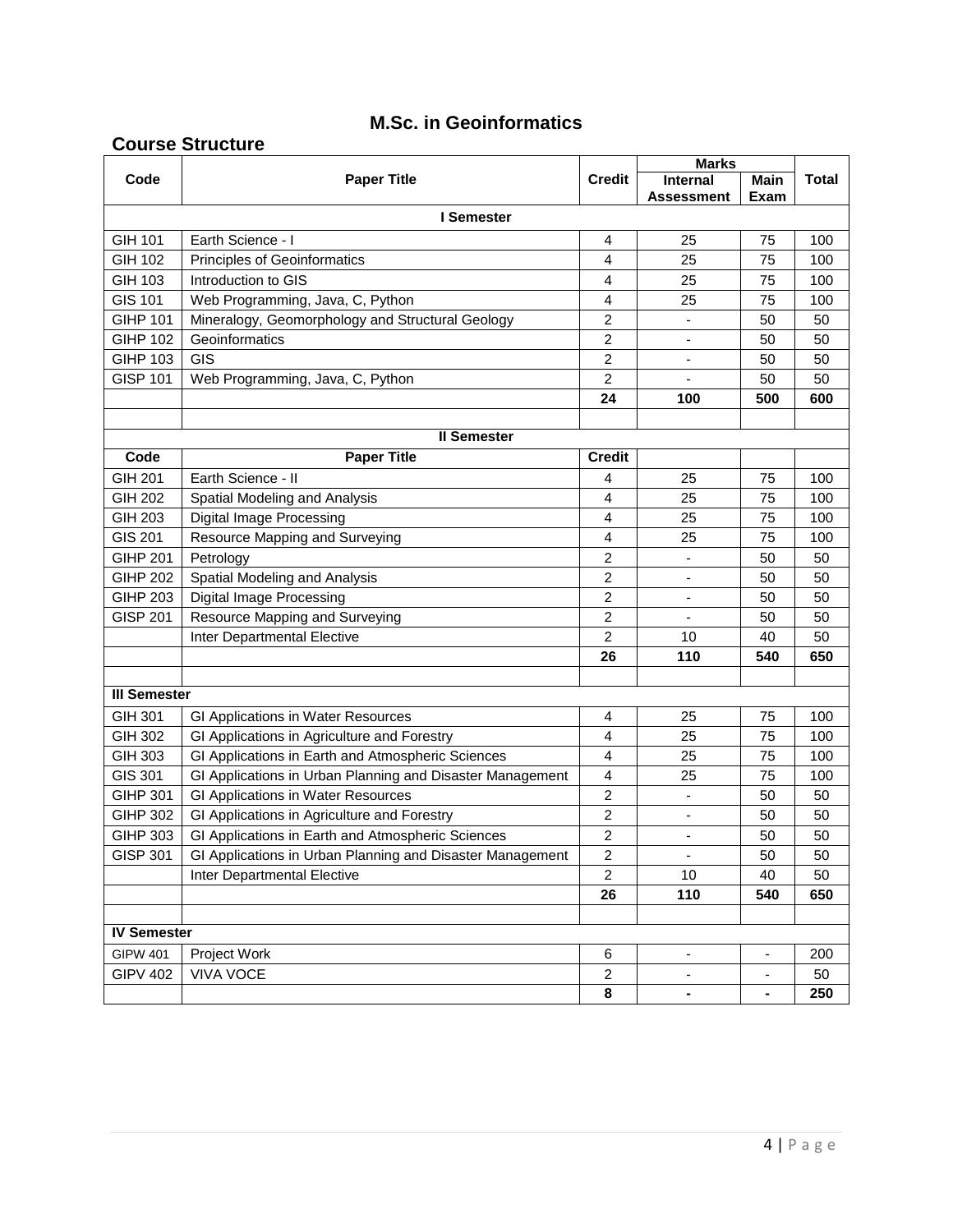### **Syllabus**

| Semester        |                                     |                |                   |             |       |  |  |
|-----------------|-------------------------------------|----------------|-------------------|-------------|-------|--|--|
|                 | <b>Paper Title</b>                  |                | Marks             |             |       |  |  |
| Code            |                                     | <b>Credit</b>  | <b>Internal</b>   | <b>Main</b> | Total |  |  |
|                 |                                     |                | <b>Assessment</b> | Exam        |       |  |  |
| GIH 101         | Earth Science - I                   | 4              | 25                | 75          | 100   |  |  |
| GIH 102         | <b>Principles of Geoinformatics</b> | 4              | 25                | 75          | 100   |  |  |
| GIH 103         | Introduction to GIS                 | 4              | 25                | 75          | 100   |  |  |
| GIS 101         | Web Programming, Java, C, Python    | 4              | 25                | 75          | 100   |  |  |
| <b>GIHP 101</b> | Earth Science - I                   | $\overline{2}$ |                   | 50          | 50    |  |  |
| <b>GIHP 102</b> | Geoinformatics                      | $\overline{2}$ |                   | 50          | 50    |  |  |
| GIHP 103        | <b>GIS</b>                          | 2              |                   | 50          | 50    |  |  |
| <b>GISP 101</b> | Web Programming, Java, C, Python    | 2              |                   | 50          | 50    |  |  |
|                 |                                     | 24             | 100               | 500         | 600   |  |  |

# **GIH 101: EARTH SCIENCE - I**

# **Unit-I: Crystallography 16 Hours**

Crystalline and Amorphous forms - Symmetry and Classification of Crystals - System of Crystal Notation - (Weiss and Millerian) - Forms and Habits. Crystal Systems (Isometric, Tetragonal, Hexagonal, Orthorhombic, Monoclinic, and Triclinic), Twinning-crystalline Aggregates – Columnar, Fibrous, Lamellar, and Granular - Imitative shapes and Pseudomorphism. Derivation of 32 Crystal classes based on Schoenfiles notation - Bravies lattices and their Derivation - An outline of Space Groups

### **Unit II: Mineralogy 16 Hours**

Physical Properties: (Colour – Structure – Form – Luster - Transparency – Streak – Hardness – Specific Gravity – Tenacity – Feel – Taste – Odour) - Electrical, Magnetic and Thermal properties. Empirical and Structural formula of minerals – Isomorphism, Polymorphism and Psudomorphism.Optical Properties (Colour – Form – Cleavage - Refractive Index - Relief – Alteration – Inclusions – Zoning – Pleochroism – Extinction - Polarization colours – Birefringence) – Twinning. Silicate Groups

### **Unit III: Geomorphology 16 Hours**

Basic Principles of Geomorphology. Process of weathering and Mass wasting, Types of landforms with reference to Aerial photography. Fluvial, Aeolian, Coastal, Glacial and Volcanic.

# **Unit IV: Structural Geology 16 Hours**

Concepts of stress and strain, Geometry and Mechanics of Folding and Faulting, Joints, Unconformities. Geometric and genetic classification, recognition of secondary structures in the field.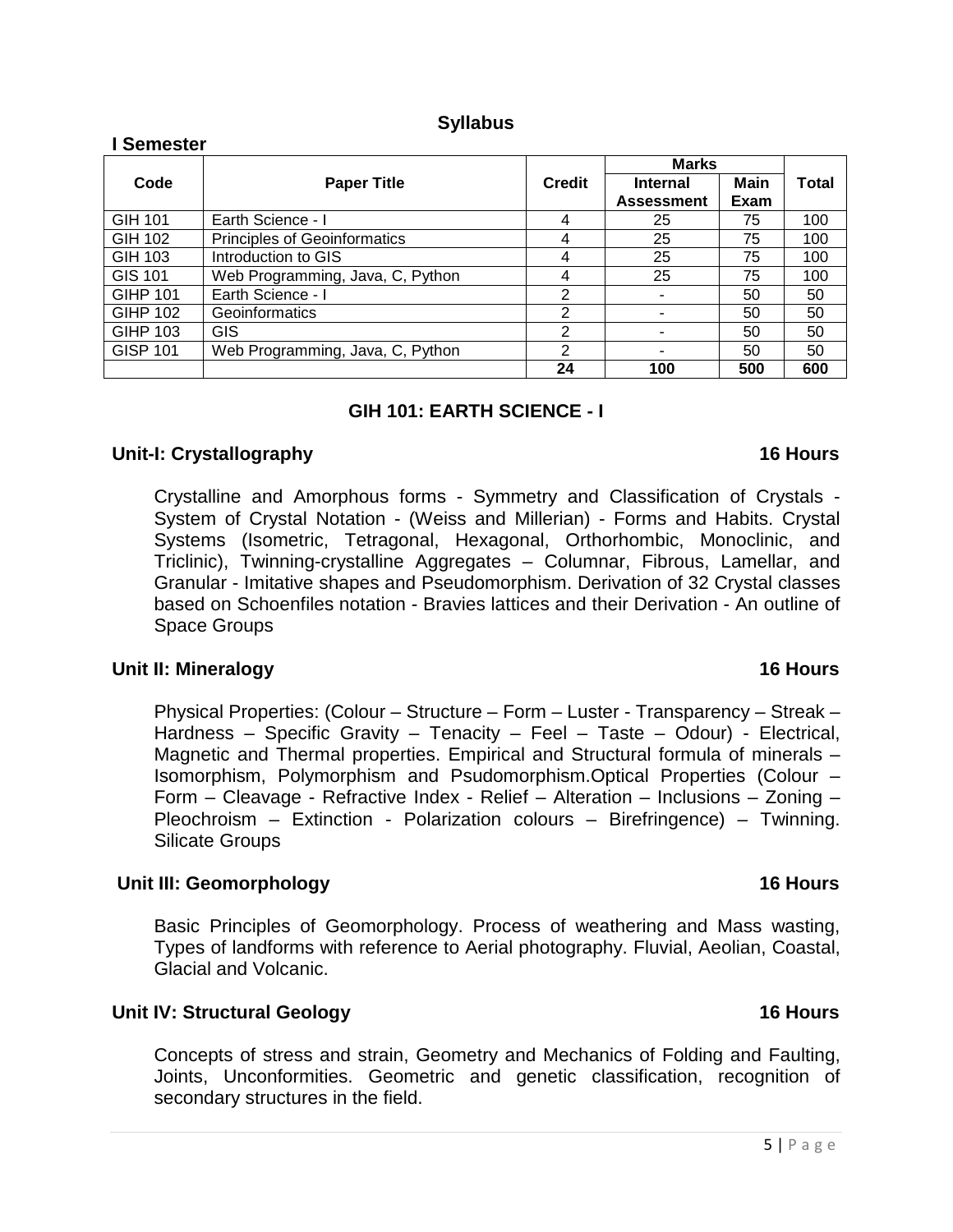### **References:**

- 1. Rutleys Elements of Mineralogy- HH Reed
- 2. Textbook of Mineralogy Dana. F
- 3. Text book of Mineralogy Dexter Parkinson
- 4. Introduction to Rock Forming Minerals ( Condensed Volume) Deer, Howie and Zussemon
- 5. Elements of Optical Mineralogy (Part II)– Winchel and Winchel
- 6. Physical Geology by Montigomerry
- 7. Principles of Geomorphology by Dayal
- 8. Principles of Geomorphology, Thornburry
- 9. Ghosh, S.K. (1993) Structural Geology: Fundamental and Modern Developments. Pergamon Press.
- 10.Hobbs, B.E., Means, W.D. and Williams, P.F. (1976) An outline of Structural Geology, John Wiley and
- 11.Sons, New York.
- 12.Marshak, S. and Mitra, G. (1988) Basic methods of Structural Geology, Prentice-Hall, New Jersey.
- 13.Ramsay, J.G. (1967) Folding and fracturing of rocks, McGraw Hill.
- 14.Billings Structural Geology
- 15.Davis, G.R., 1984: Structural Geology of Rocks and Region-John Wiley.

#### **GIH 102: PRINCIPLES OF GEOINFORMATICS**

#### **Unit I: Aerial Photography 16 Hours**

Principles of photography and imaging, Cameras and other imaging devices, Image measurements and refinements, Object space coordinate systems, Vertical photographs, Stereoscopic viewing, Stereoscopic parallax, Stereoscopic plotting instruments, Laser scanning systems

#### **Unit II: Aerial Photography 16 Hours**

Elementary methods of Planimetric mapping for GIS, Titled and oblique photographs, Introduction to analytical photogrammetry, Topographic mapping and spatial data collection, Fundamental principles of digital image processing, Photogrammetric applications in GIS, Control for aerial photogrammetry, Aero triangulation, Project planning, Terrestrial and close-range photogrammetry

#### **Unit III: Remote Sensing 16 Hours** 16 Hours

Sources of Energy, Active and Passive Radiation, Electromagnetic Radiation - Reflectance, Transmission, Absorption, Thermal Emissions, Interaction with Atmosphere, Atmospheric windows, and Spectral reflectance of Earth's surface features. The concept of Remote Sensing. Data Acquisition Platforms: Various types of platforms, different types of aircraft, manned and unmanned space crafts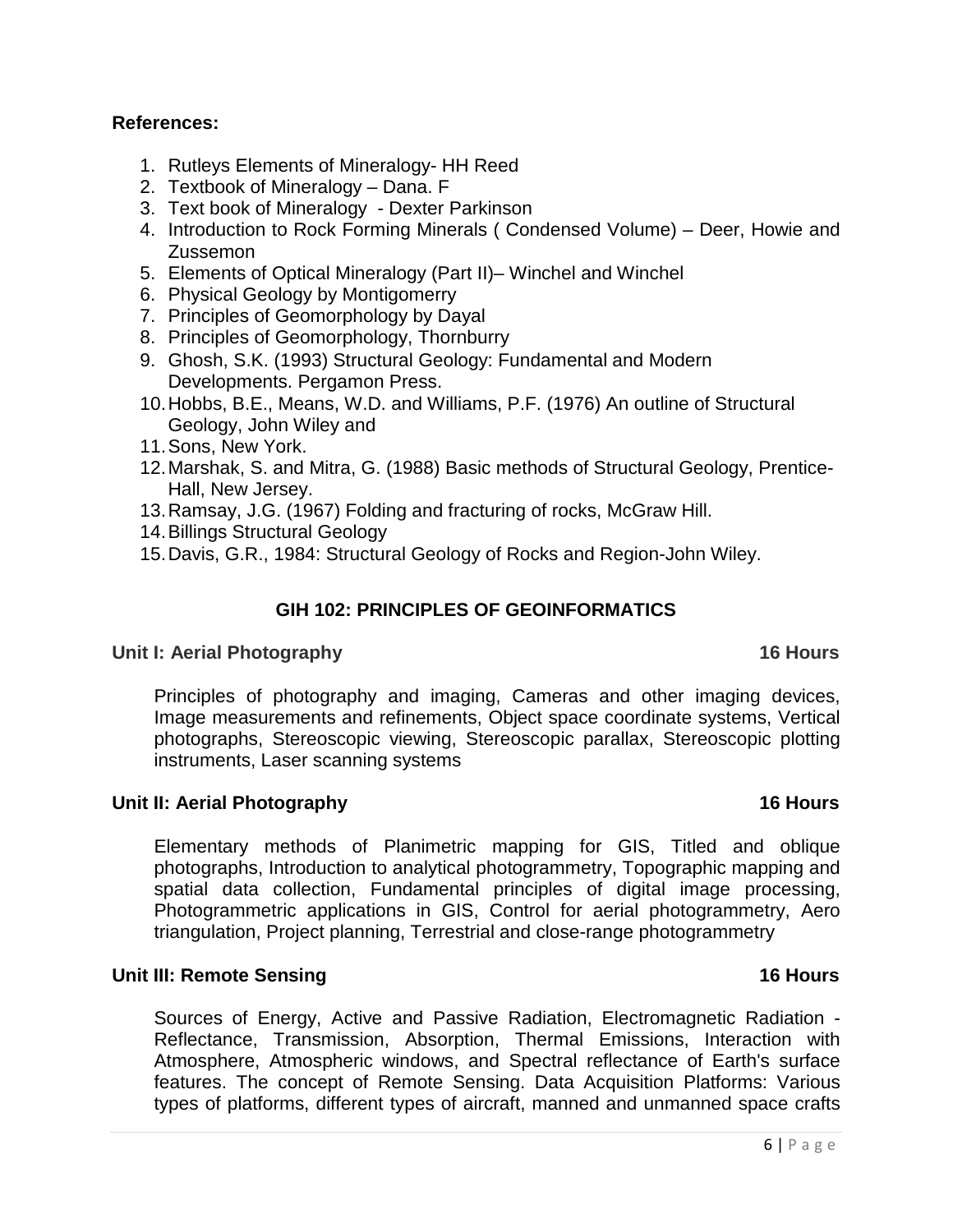used for data acquisition - characteristics of different types of platforms - LANDSAT, SPOT, IRS, ERS, INSAT and other platforms.

Data Acquisition Sensors (Visible & Infrared), spatial, spectral and radiometric resolution.

### **Unit IV: Remote Sensing 16 Hours** 16 Hours

Thermal sensors, Geometric Characteristics of thermal imagery, calibration of the thermal scanner, signal to noise ratio. Data Analysis: Data Products and Their Characteristics,

Data Pre-processing – Atmospheric, Radiometric, Geometric Corrections

Basic Principles of Visual Interpretation, Equipment for Visual Interpretation, Ground Truth, Ground Truth Equipment.

Microwave Remote Sensing: Active and Passive Systems, Advantages, Platforms and Sensors, Microwave Radiation and Simulation, Principles of Radar – Resolution, Range, Angular Measurements, Microwave Scattering, Imagery – characteristics and Interpretation.

### **References:**

- 1. ELEMENTS OF PHOTOGRAMMETRY, 3rd edition, by P. Wolf and B. Dewitt, McGraw-Hill Book Co.
- 2. MANUAL OF PHOTOGRAMMETRY, 5th edition, American Society of Photogrammetry.
- 3. PHOTOGRAMMETRY, 3rd edition, by F. Moffitt and E. Mikhail, Harper & Row, Inc
- 4. James B. Campbell & Randolph H. Wynne. Introduction to Remote Sensing, The Guilford Press, 2011.
- 5. Lillesand T.M & Kiefer R.W., Remote Sensing and Image Interpretation, John Wiely and Sons,
- 6. Introductory Digital Image Processing: A Remote Sensing Perspective: By J.R. Jensen 4<sup>th</sup> Edition Prentice Hall Pub (2015).
- 7. Remote Sensing of Environment: An Earth Resources Perspective: By J.R. Jensen 2<sup>nd</sup> Ed., Upper Saddle River, NJ: Prentice Hall, 592 pages (2012).
- 8. Rees, W. G., Physical principles of Remote Sensing, Cambridge University Press, 2001
- 9. Paul Curran P.J., Principles of Remote Sensing, ELBS Publications, 1985.

### **GIH 103: INTRODUCTION TO GIS**

# **Unit-I: 16 hours**

Introduction, fundamentals and functions of GIS. Components of GIS.

Data and information: Types of geological and natural resources data, spatial and time variant, oriented information. Geographical Information System (GIS): Introduction to Maps and spatial information, Map Scale, Classes of maps, paper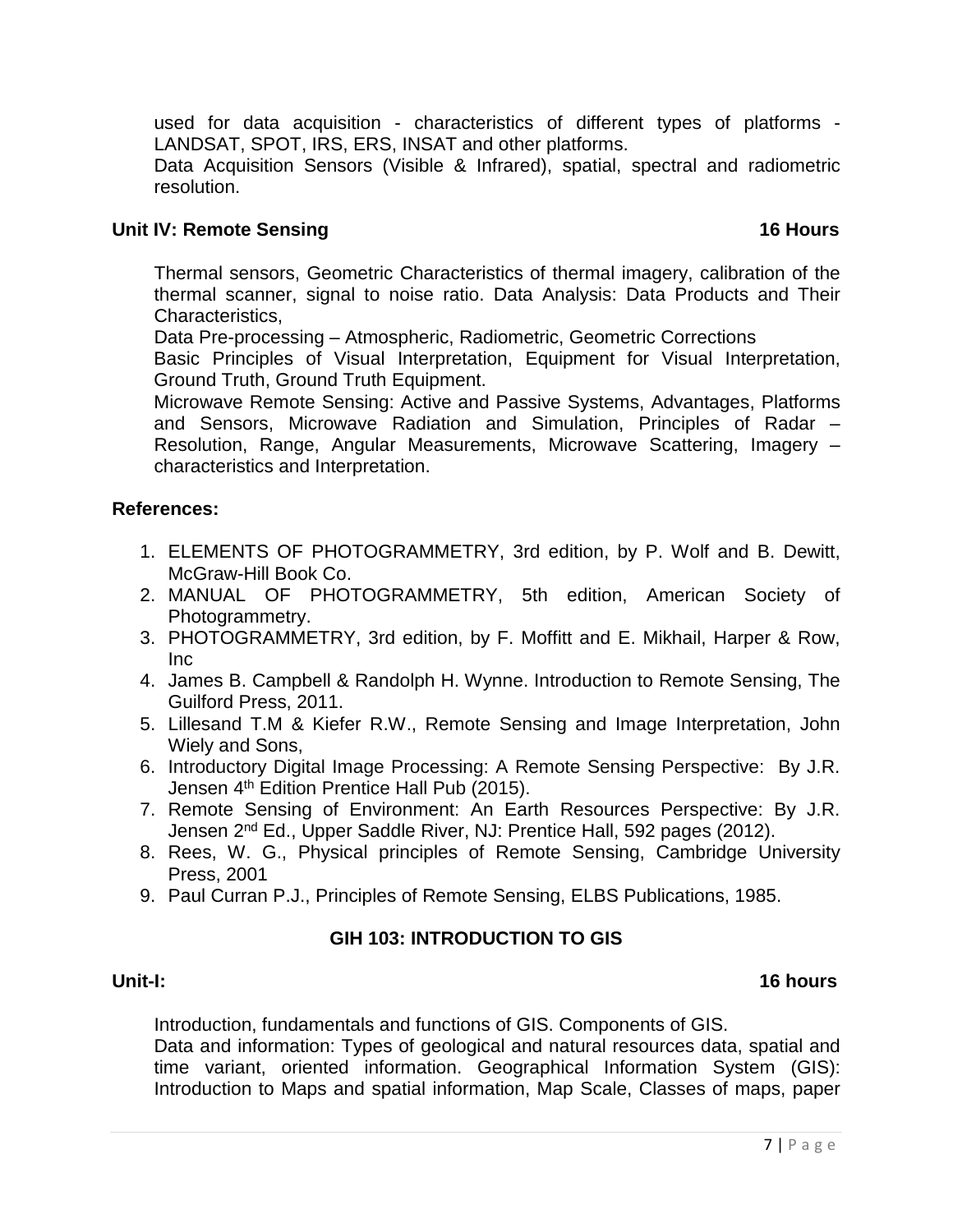and digital maps, plane coordinate system, geographic coordinate system of the earth, Map Projection: Earth's size and shape in time and space. Properties of map projections, Types of basic projections classification - Cylindrical, Conical and Azimuthal projections.

Data models: Raster and Vector data models. Advantages and Disadvantages of Raster and Vector Models and GIS data processing. Raster ad vector spatial data structures, Topology – types of errors, editing and rectification. Data quality and errors: Importance of Errors, Accuracy and Precision, Types of Errors, Sources of Inaccuracy and Impression, Problems of Propagation and Cascading, False precision and false accuracy, and dangers of undocumented data.

### **Unit-III 16 hours**

Spatial Analysis: Types of analysis- point data, line data and polygon data. Extract – Clip, Select, Split and Table select. Overlay analysis – Erase, Identify, Intersect, Spatial join, Union etc. Proximity analysis – Buffer, Multiple Buffers, Thiessen Polygon, point distance. Conversion from vector to raster data.

#### **UNIT IV: GPS** 16 Hours

Introduction: Introduction to GPS, History, Satellite Navigations constellations today – GPS system, GLONASS system, Galileo System, GPS Errors Future of GPS.

Reference Systems and Coordinate systems: Geodetic coordinate systems, Datum transformations, Height systems, Time systems

Satelllite Signal: Structure of GPS Signal, Frequency, P Code, C/A code and data format, Generation of C/A code, Navigation data bits

GPS Observables: Pseudo range measurements, Phase measurements, system accuracy characteristics, DOP, Data formats.

Surveying with GPS: Planning a GPS Survey, Positioning methods – point positioning, relative positioning, Static, Fast static, RTK, Differential

Data Processing: Ambiquity resolution, Post processing, real time processing, Accuracy measures, software modules, GIS and GPS data integration

Surveying with GPS, Navigation with GPS, Atmospheric Effects on GPS Signal, and Applications of GPS.

#### **Unit-II: 16 hours**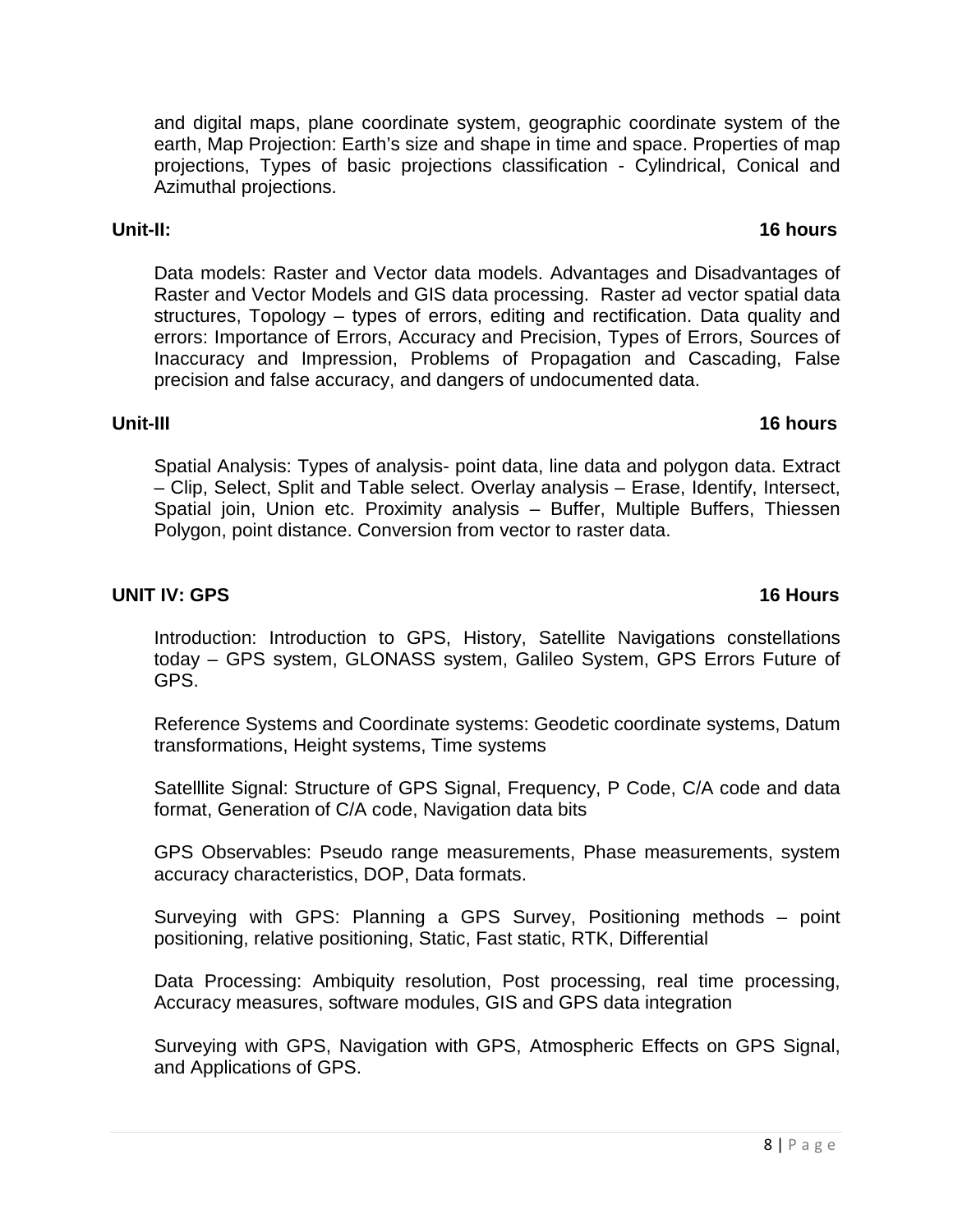Future of GPS: Modernization plans of navigational satellites, Hardware and software improvements

#### **References:**

- 1. Paul Longley., Geographic Information systems and Science, John Wiley & Sons, 2005
- 2. John E. Harmon & Steven J. Anderson., The design and implementation of Geographic Information Systems, John Wiley & Sons, 2003.
- 3. ArcGIS 10.3 Manuals,
- 4. Kang Tsung Chang., Introduction to Geographic Information Systems, Tata Mc Graw Hill Publishing Company Ltd, New Delhi, 2008.
- 5. Burrough, P.A., Principles of GIS for Land Resource Assessment, Oxford Publications, 2005.
- 6. C.P.Lo & Albert K. W.Yeung, Concepts and Techniques of Geographic Information Systems, Prentice Hall India Pvt.Ltd, 2002.
- 7. Hofmann W.B & Lichtenegger, H. Collins., Global Positioning System Theory and Practice, Springer-Verlag Wein, New York,2001.
- 8. Gunter Seeber., Satellite Geodesy Foundations-Methods and Applications,2003

# **GIS 101: WEB PROGRAMMING, JAVA, C, PYTHON**

### **Unit I: C Programming 16 Hours**

Introduction to C: Understanding Compiler. Input /Output functions: Console input output, Formatted input output. Data types and operators: types and uses of various operators. Control structures: Various looping mechanism, types of loops. Introduction to Array: Understanding Array, Working with Single multidimensional array. Limitations of array, Structure Unions. Introduction to functions: Need of function, defining, calling function, different types of functions. Understanding of pointer. File handling: Reading and writing the data to file

### **Unit II: .NET**

Introduction: .Net architecture. CLR, CLS, CTS, JIT compiler C # .net: Introduction to C# .net. Syntax used in defining classes, methods, variables Interface abstract class: Understanding abstract classes, access modifiers and interface. Creating and using Custom interfaces, Sample programs Implementing OOP: Introduction to classes used in .net, Implementing OOPs characteristics, Working with windows forms application, console application, building logic in the sample application. Event handling: handling various events in Windows forms application Exception handling: Usage of Try, catch and finally block. .Net interoperability: Working with managed and unmanaged code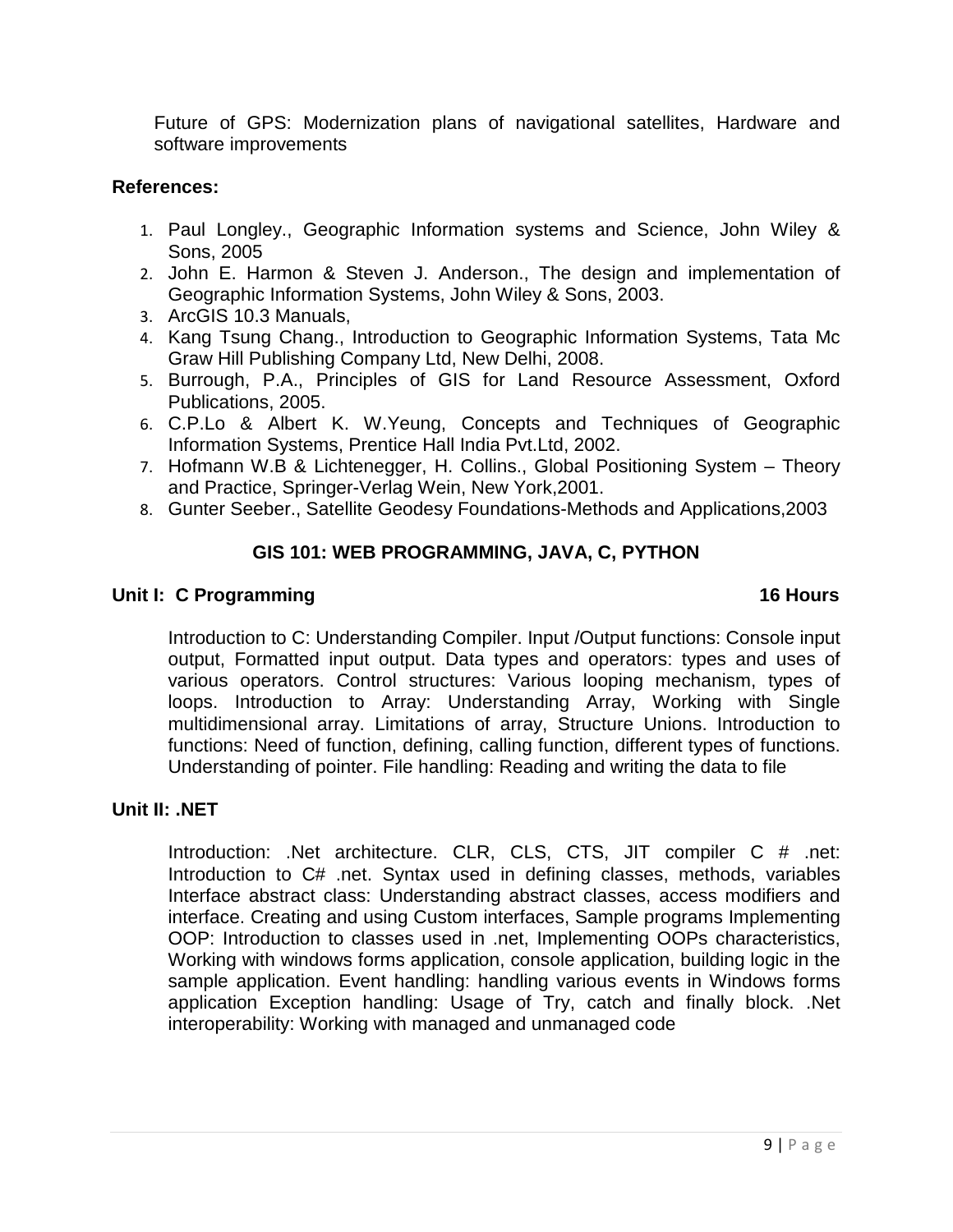# **Unit III: Arc Objects**

SDK development environment, basic customizations, deploying and sharing customizations, Maps and layers, workspaces, geometry operators, graphic elements, Cursors, geoprocessing and Engine SDK,

### **Unit IV: Python**

Introduction to Python: The basic elements of Python, Branching programs, Strings and Input, Iteration.

Functions, Scoping and Abstraction: Functions and Scoping, Specifications, Recursion, Global variables, Modules, Files.

Testing and Debugging: Testing, Debugging

Structured Types, Mutability and Higher-order Functions: Tuples, Lists and Mutability, Functions as Objects, Strings, Tuples and Lists, Dictionaries.

Exceptions and assertions: Handling exceptions, Exceptions as a control flow mechanism, Assertions.

Classes and Object-oriented Programming: Abstract Data Types and Classes, Inheritance, Encapsulation and information hiding,

Some Simple Algorithms and Data Structures: Search Algorithms, Sorting Algorithms, **Hashtables** 

#### **References**

- **1.** Allen Downey, Jeffrey Elkner and Chris Meyers "How to think like a Computer Scientist, Learning with Python", Green Tea Press
- **2.** Swaroop C H. "A Byte of Python",<http://www.swaroopch.com/notes/python>
- **3.** "Python Programming", [http://en.wikibooks.org/wiki/Python\\_Programming](http://en.wikibooks.org/wiki/Python_Programming)
- **4.** "The Python Tutorial",<http://docs.python.org/release/3.0.1/tutorial/>
- **5.** Learn Python the Hard way", http://learnpythonthehardway.org/

# **PRACTICALS**

# **GIHP 101: MINERALOGY, GEOMORPHOLOGY AND STRUCTURAL GEOLOGY**

- 1. Mineralogy: Identification of Important Rock forming miners in Hand specimens based on physical properties.
- 2. Structural Geology: Preparation of geological Maps and Sections. Strata and Thickness, Dip and Strike Problems.
- 3. Toposheet Reading
- 4. Preparation of drainage map and Calculation of Morphometry parameters
- 5. Meandering and Sinuosity Index
- 6. Preparation of Geomorphology map and Symbols used in Geomorphology map
- 7. Megascopic study of important metallic ore minerals
- 8. Megascopic study of industrial minerals- Abrasives, Ceramics, Refractory, Minerals used in chemical & fertilizer industries, minerals used as insulators and paints & pigments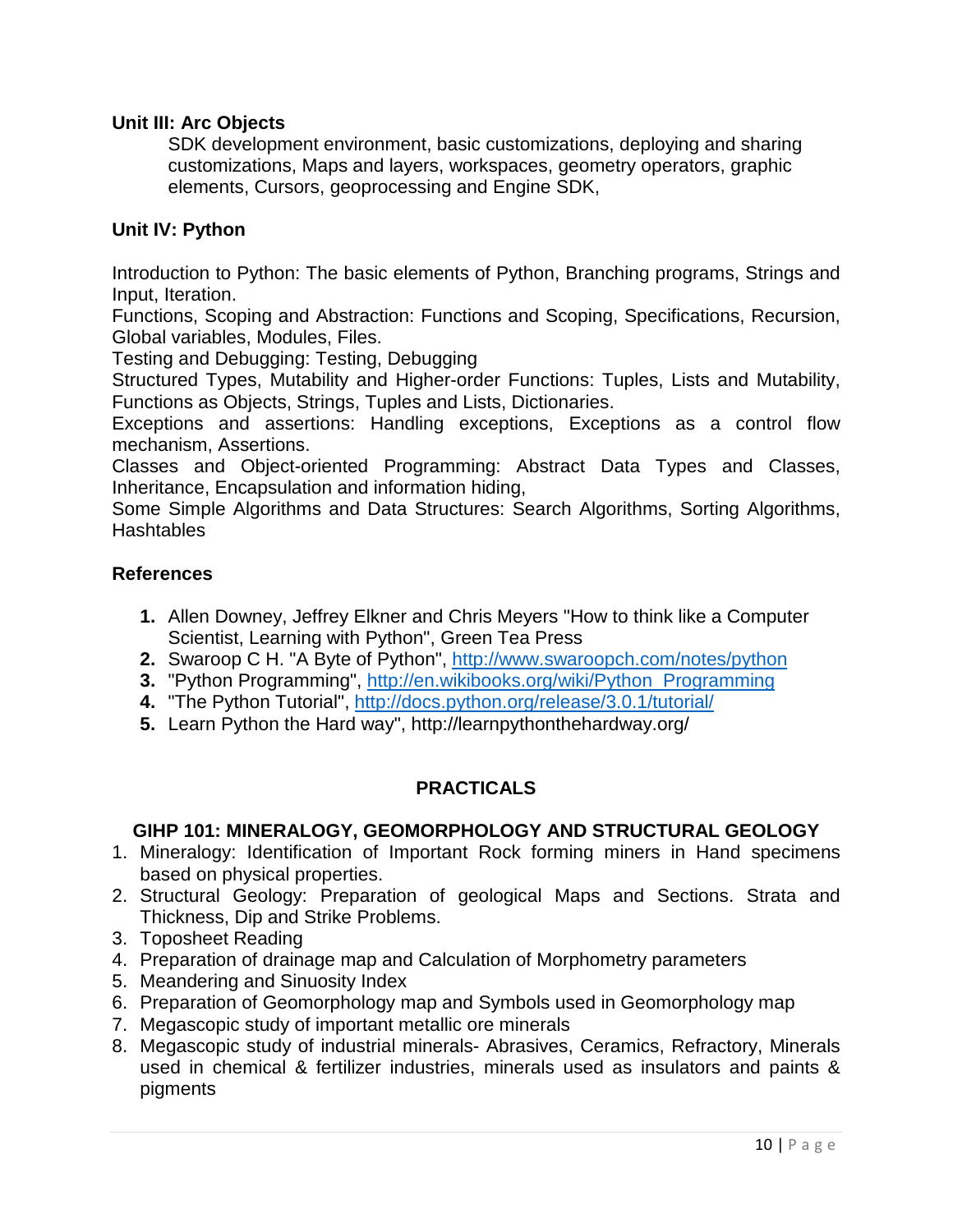# **GIHP 102: GEOINFORMATICS**

- 1. Introduction remote sensing
- 2. Stereoscope & it types
- 3. Determination of Relative position of the Object
- 4. Determination of X and Y- Coordinates PP, C P and Flight line
- 5. Marginal information of the Aerial photograph
- 6. Determination of area and distance
- 7. Computing Flying height from vertical photograph
- 8. Computing Air base from vertical photograph
- 9. Computing Height of the object by parallax difference method
- 10. Computing Elevation, Horizontal distance from V.P
- 11. Computing scale of the vertical photograph flat terrain
- 12. Computing scale of the vertical photograph variable terrain
- 13.Computing average scale of the vertical photograph and types of scales
- 14. Photograph Computing Ground control point from the A.P
- 15. Computing Relief displacement from vertical photograph
- 16. Computing height of the tower from vertical photograph
- 17. Principal Key for the Interpretation of the Aerial photograph
- 18. Application of Aerial photograph Land use/Land cover
- 19.Aeolian, Glacial, Fluvial, and Coastal Landforms
- 20.Tracing of Lineament using Aerial photographs and determination of directions using Rose Diagram
- 21.Image Interpretation Using visual interpretation keys(Land use/Land cover,
- 22.Aeolian Landforms, Glacial landforms, Fluvial Landforms, Coastal Landforms)

### **GIHP 103: GIS**

- 1. Digitization of Maps, editing the data
- 2. Displaying the data: Classification of spatial data, labeling, creating map layout
- 3. Querying the spatial and attribute data
- 4. Preparation of Thematic maps
- 5. Plotting GPS Data, Working with georeferenced data
- 6. Geoprocessing: Dissolve features based on attributes, Merging themes together, Clip theme based on another, Intersect two themes, Union two themes, Assign data by location, Buffer analysis and Modeling

# **GISP 101: PROGRAMMING**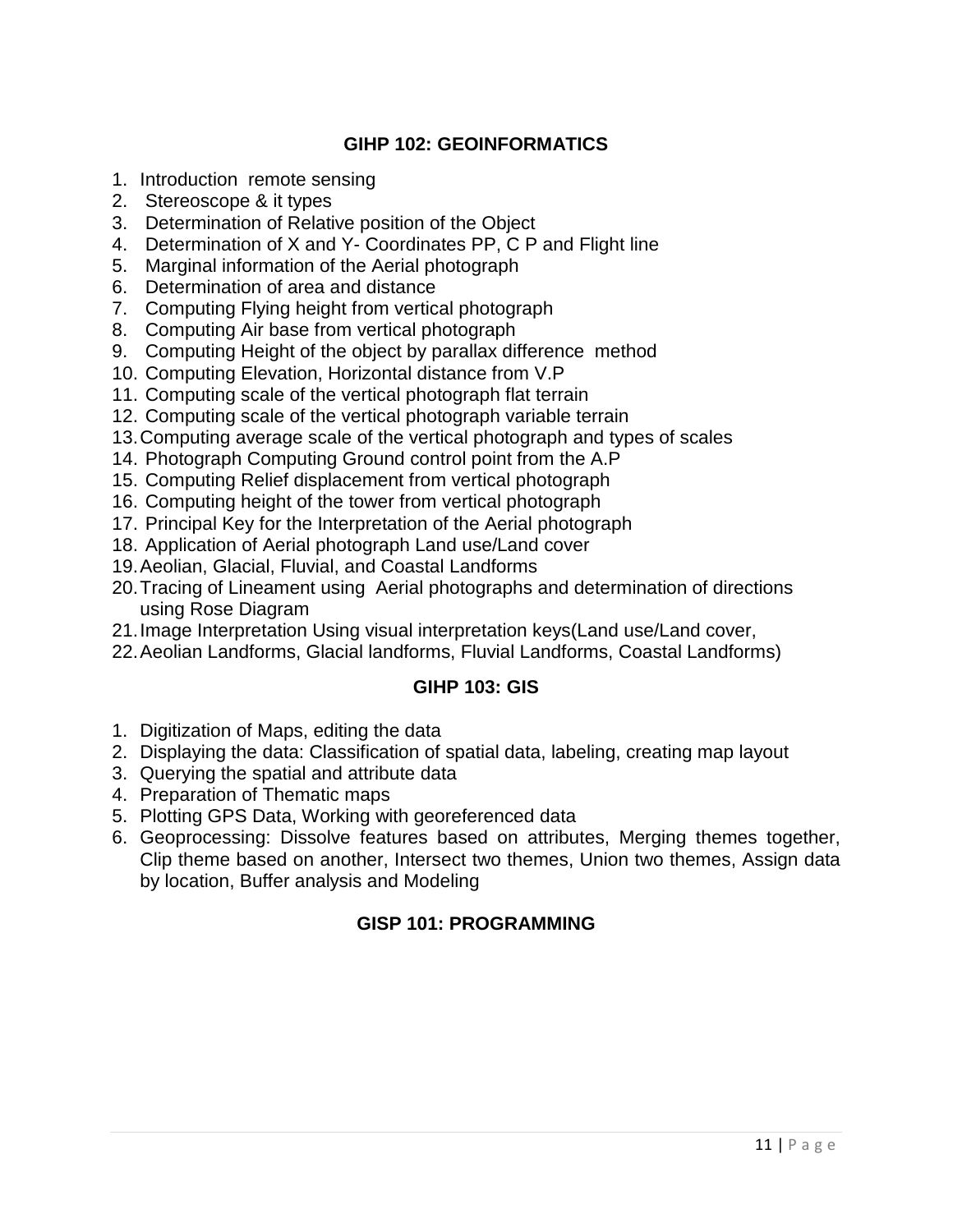### **II SEMESTER**

|                 | <b>Paper Title</b>                 |               | <b>Marks</b>      |      |              |
|-----------------|------------------------------------|---------------|-------------------|------|--------------|
| Code            |                                    | <b>Credit</b> | <b>Internal</b>   | Main | <b>Total</b> |
|                 |                                    |               | <b>Assessment</b> | Exam |              |
| GIH 201         | Earth Science - II                 | 4             | 25                | 75   | 100          |
| GIH 202         | Spatial Modeling and Analysis      | 4             | 25                | 75   | 100          |
| GIH 203         | <b>Digital Image Processing</b>    | 4             | 25                | 75   | 100          |
| GIS 201         | Resource Mapping and Surveying     | 4             | 25                | 75   | 100          |
| <b>GIHP 201</b> | Petrology                          | 2             |                   | 50   | 50           |
| <b>GIHP 202</b> | Spatial Modeling and Analysis      | 2             |                   | 50   | 50           |
| <b>GIHP 203</b> | <b>Digital Image Processing</b>    | 2             |                   | 50   | 50           |
| <b>GISP 201</b> | Resource Mapping and Surveying     | 2             | 50                |      | 50           |
|                 | <b>Inter Departmental Elective</b> | 2             | 10<br>40          |      | 50           |
|                 |                                    | 26            | 110               | 540  | 650          |

# **GIH 201: EARTH SCIENCE - II**

#### **Unit I: Igneous Petrology**

Classification of igneous rocks: Tyrrell's tabular, CIPW norm and IUGS rock classification. Magmatism and tectonics: Inter-relationship between tectonic settings and igneous rock suites. Paragenesis: Dunite, peridotite, pyroxenite. Granites, syenite and granitic rocks. Dolerites, basalts ultramafic rocks. Alkaline rocks. Kimberlites. Lamprophyres. Anorthosites. Carbonatites and Ophiolite suite.

#### **Unit II: Metamorphic Petrology**

Concept of metamorphism: Types of metamorphism. Factors of metamorphism. Role of fluids. Nomenclature. Metamorphic structures and textures. Classification of metamorphic rocks: Eskola, Fyfe Turner and Verhoogen. Grade classification of Winkler. Facies series. Contact metamorphism. Regional metamorphism. Retrograde metamorphism. Metamorphism of carbonate rocks, pelitic, mafic and ultramafic rocks.

#### **Unit III: Sedimentary petrology**

Sedimentation-Weathering, Transportation, Deposition-Lithification and diagenesis. Depositional Environments-Terrestrial, Lacustrine, Fluvial and Marine. Structures of Sedimentary Rock-Ripple Marks. Rain prints, Sun craks, current bedding, Graded Bedding, Stratification. Classification of Sedimentary Rocks,

Study of important sedimentary rocks: Rudaceous – Conglomerate and Breccia. Arenaceous-Sandstone, Grit, Arkoses. Argillaceous- Shale, siltstone.

Chemical and Biogenic: Carbonates & Carbonaceous deposits and Residual Sediments-Laterites.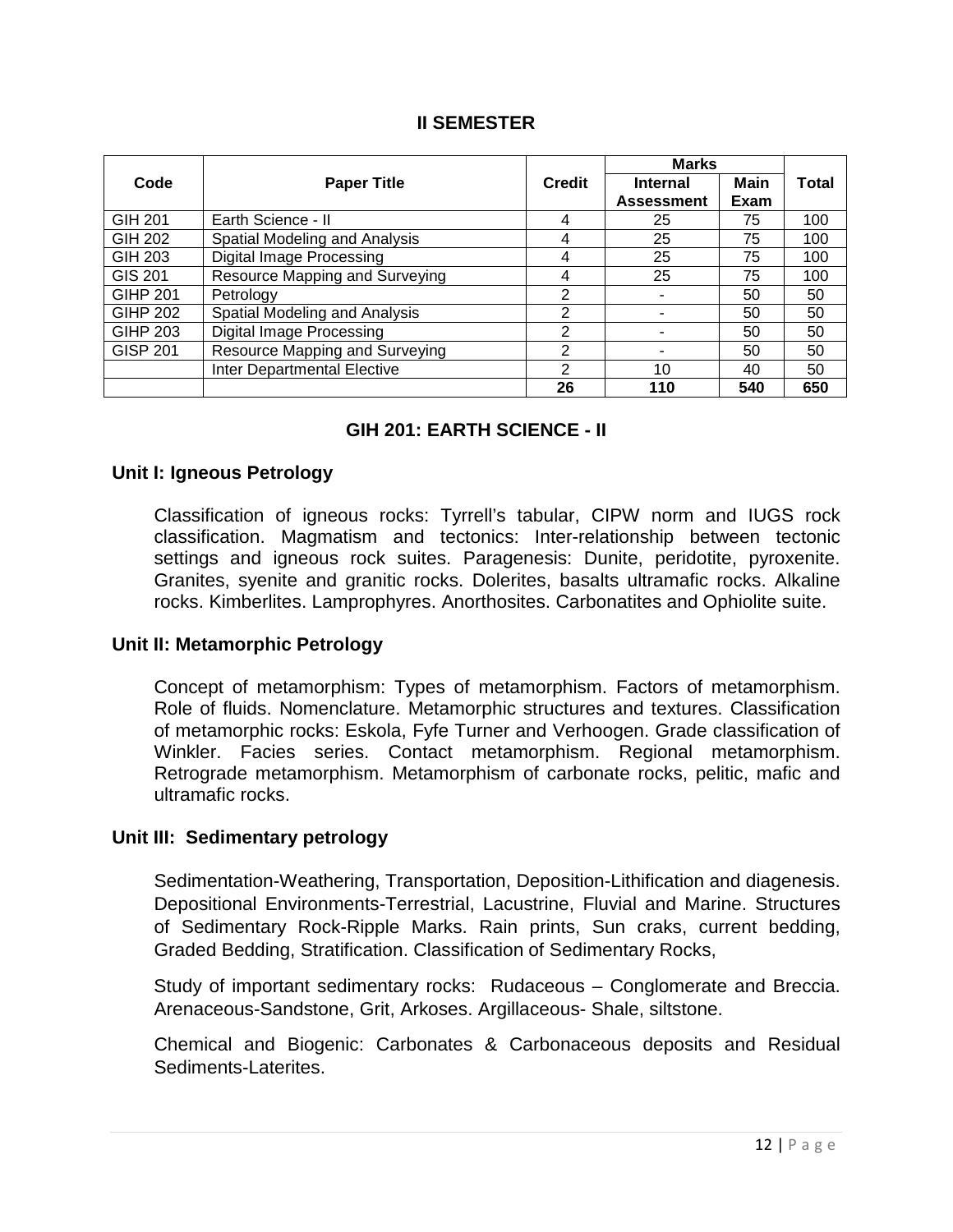### **Unit IV: Economic Geology**

Classification of ore deposits -Ore deposits of different important geological settings - Ore deposits of kimberlite & carbonatite affiliations. Ore deposits of pegmatitic environment. Orthomagmatic deposits of chromite, platinum, titanium and iron associated with basic and ultrabasic rocks. Orthomagmatic Cu-Ni-Fe- (platinoid) deposits associated with basic ultrabasic rocks. Porphyry Mo-Cu deposits, Stratiform sulphide, oxide and sulphate deposits of sedimentary & volcanic environments, Vein association & hydrothermal deposits, Sedimentary deposits, Residual deposits and supergene enrichment.

### **References**

- 1. Igneous And Metamorphic Petrology Turner and Verhoogan
- 2. Text book of Petrology G W Tyrrell
- 3. Igneous and Metamorphic Petrology Myren G Best
- 4. Petrology (Igneous, Sedimentary and Metamorphic) Eenest G Ehlers/Harvey Blatt
- 5. Igneous Petrology- McBirney
- 6. Principles of Igneous and Metamorphic Petrology- Anthoney R Phillpots
- 7. Igneous Petrology M K Bose
- 8. Petrology of Igneous rocks Alokh K Gupta
- 9. Metamorphism and Metamorphic rocks Miyashro
- 10.Metamorphic Petrology B Bhaskar Rao
- 11.Sedimentary Petrology Pettijohn
- 12.Igneous and Metamorphic Petrology W D Winter
- 13.Petrology (Igneous, Sedimentary and Metamorphic) Loren A Raymond
- 14.Craig, J.M. & Vaughan, D.J., 1981: Ore Petrography and Mineralogy-John wiley
- 15.Evans, A.M., 1993: Ore Geology and Industrial Minerals-Blackwell
- 16.Stanton, R.L., 1972: Ore Petrography-McGraw Hill

### **GIH 202: SPATIAL MODELLING AND ANALYSIS**

# **Unit–I: 16 hours**

Introduction, significance of spatial Analysis, Using GIS for spatial Analysis, spatial analysis tools in GIS. Vector Based - Various types of overlay analysis operations: Topological overlays, Polygon-in-polygon overlay, line-in-polygon overlay, Point-inpolygon overlay, Logical operations (Boolean operations), Conditional operations, Buffer analysis, Site suitability analysis. Steps for performing Geographic analysis

# **Unit–II: 16 hours**

Raster Based - Introduction, Advantages and disadvantages of raster analysis, Grid operations used in map algebra, important raster analysis operations, Grid based spatial analysis – local, focal, zonal, and global function (Neighborhood analysis).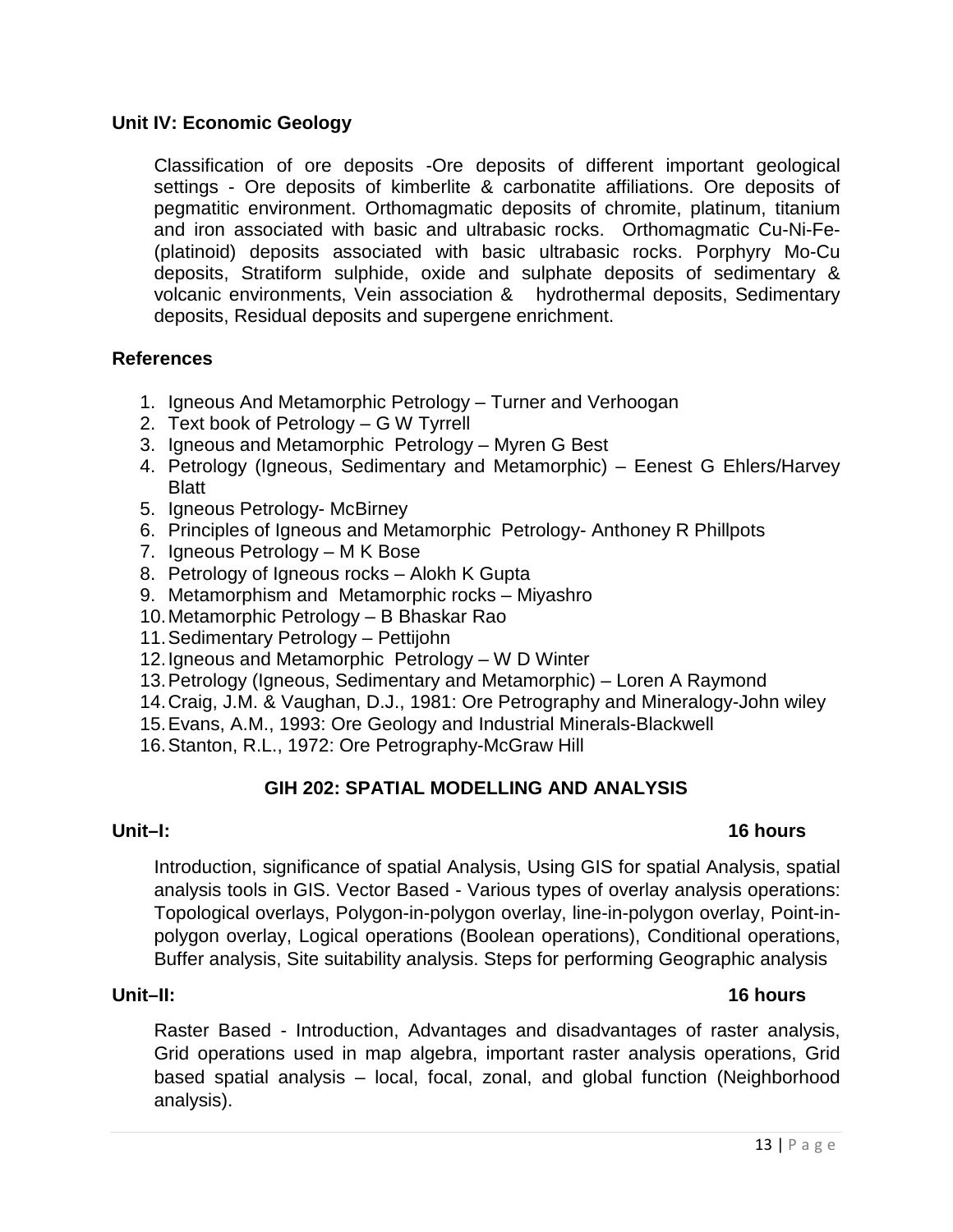Conditional, Density – Kernel density, Line density, Point density, Distance – cost distance, Euclidean distance etc., interpolation -IDW, Kriging, Spline, Map algebra, Overlay – weighted overlay, reclassification, surface analysis – aspect, contour, hillshade, slope etc., Zonal analysis.

# **Unit–III: 16 hours**

Introduction to network analysis, Utility Networks, Transportation Networks, Geometric network, Logical Network, Connectivity rules, Network based model, Applications of network analysis

# **Unit–IV: 16 hours**

Introduction, Pattern analysis, Algorithm, Auto correlation –Semi variance, Semi - Variogram model, Kriging.

Qualities of surfaces, Representation of surfaces - Raster and TIN, Digital Elevation Model (DEM), Maps and features derived from DEM, Visualization in 3D analyst, Sources for DEM, Applications of DEM.

# **REFERENCES:**

- 1. Concepts and Techniques of Geographic Information Systems C.P.Lo, Albert K.W. Yeung
- 2. Principles of Geoinformation sytems Burrough and Rachel
- 3. Geographical information system and Science Goodchild and Longley
- 4. Geographical Information Science, P.S.Roy
- **5.** Geographic Information System Bhatt

# **GIH 203: DIGITAL IMAGE PROCESSING**

### **Unit-I: Digital Image Processing 16 hours**

Data collection, data analysis, data collection errors, Remote sensing data requirements, image processing functions, image data formats.

**Remote Sensing Data Collection:** Analog image digitization, Digital Remote Sensor Data collection, Multispectral Imaging, Imaging Spectrometry, Digital Image data formats.

**Image quality assessment**: Image processing, Mathematical notations, Sampling theory, Histograms and its significance in digital image processing, Image Metadata, Univariate descriptive image statistics, Central tendencies in remote sensing data, measures of dispersion, measures of distribution, multivariate statistics, geostatistical analysis.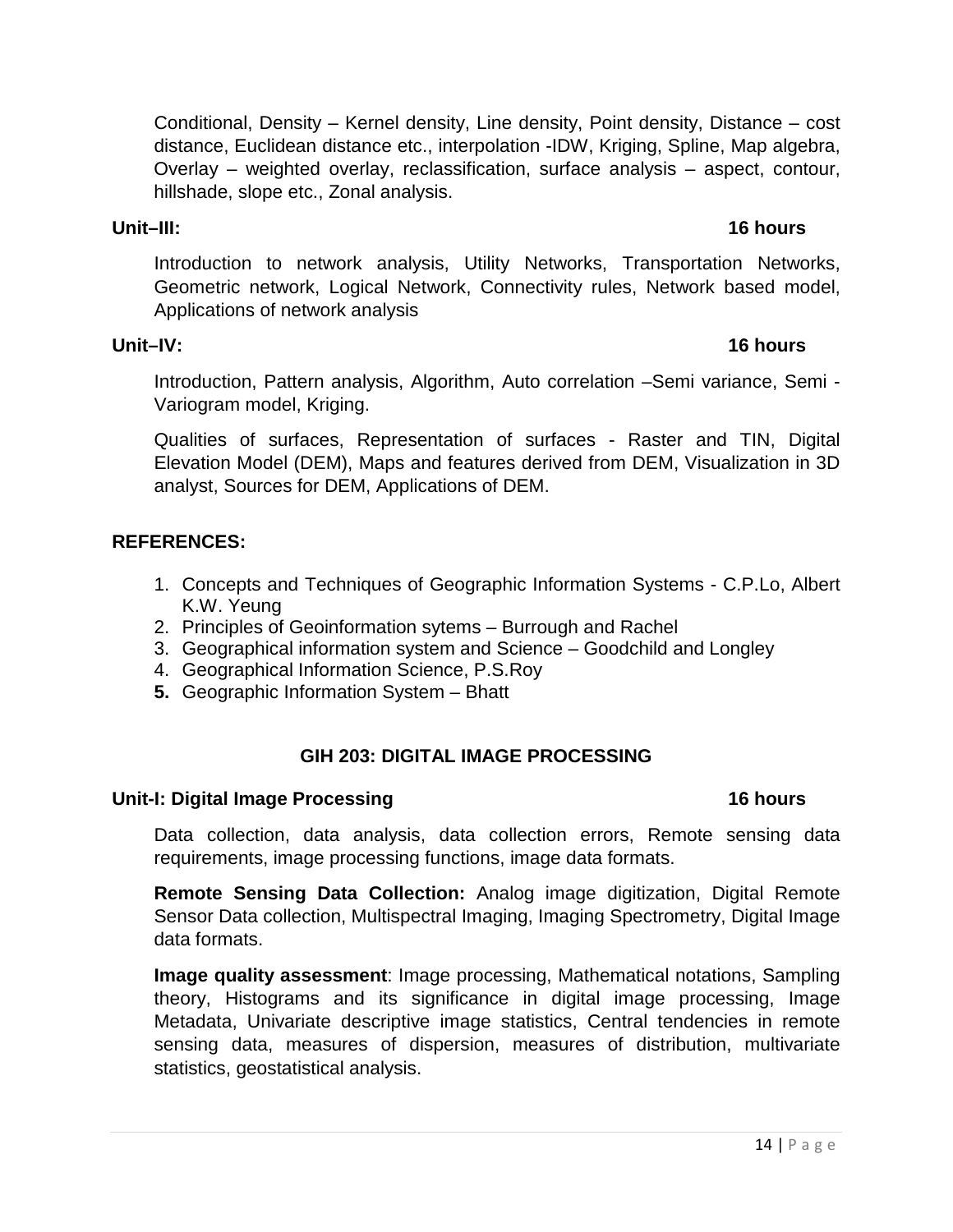### **Unit-II: Digital Image Processing 16 hours**

# **Image Rectification and Restoration**: Geometric correction, geometric errors, types of geometric corrections: Image to map, Image to Image, hybrid approach, rectification logic, Mosaicking.

**Image enhancement**: Image reduction and magnification, contrast enhancementlinear and nonlinear enhancements, Band rationing, spatial filtering- spatial convolution filtering, Fourier transformation, principal component analysis.

**Thematic Information extraction**: Supervised classification – Land use and Land cover classification schemes. Training site selection and statistical extraction. Feature selection of classification algorithm. Unsupervised classification methods-Chain and ISODATA methods, cluster busting, Fuzzy classification.

### **Unit III** 16 Hours

**Display Alternatives and Visualization:** Image Display, Temporary Video Image display, merging remotely sensed data, Distance, Area and Shape measurements.

**Information Extraction Artificial Intelligence:** Expert Systems, Neural Networks

**Digital Change Detection:** Steps required to perform Change Detection, Change detection Geographic region of Interest. Change detection time period. Hard and Fuzzy change detection logic, per pixel or object oriented change detection, Change detection Algorithm.

# **Unit IV**

**Hyperspectral Sensing:** Spectral Characteristics, Hyperspectral sensors, Processing of Hyperspectral data, Geological Applications of hyperspectral data.

**Thematic map accuracy**: Land use/Land cover map accuracy assessment, sources of errors in remote sensing derived thematic products, error matrix, sampling size and design, evaluation of error matrices, geostatistical analysis to assess the accuracy of remote sensing derived information.

# **References:**

- 1. Introductory Digital Image Processing: A Remote Sensing Perspective: By J.R. Jensen 4<sup>th</sup> Edition Prentice Hall Pub (2015).
- 2. Remote Sensing of Environment: An Earth Resources Perspective: By J.R. Jensen 2<sup>nd</sup> Ed., Upper Saddle River, NJ: Prentice Hall, 592 pages (2012).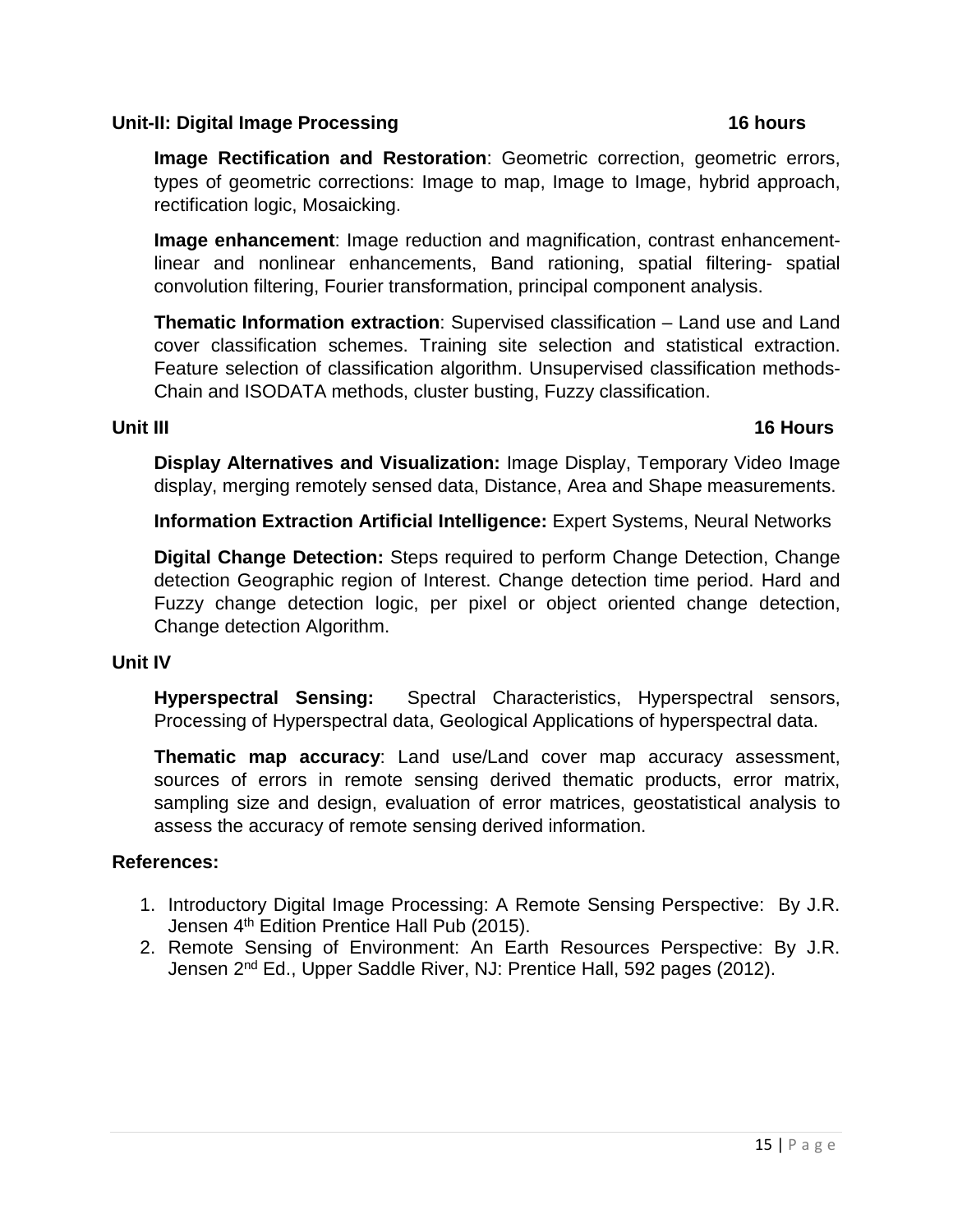# **GIS 201: RESOURCE MAPPING AND SURVEYING**

#### **Unit – I: Resource mapping 16 hours**

Resource Survey: Definition, aim and uses. Diversities of surveys – literature survey and collection of secondary data and Primary data: field observations and measurements, tests and through a questionnaire.

#### **Unit – II: Resource mapping 16 hours**

Resource Mapping: Definition aim and scope, significance of mapping,– geomorphology, and drainage, slope, geological (lithology, structural) map, soil maps, infrastructures and settlement location map, Land use/land cover maps, ground water contour maps, mine plan and zonation mapping.

### **Unit III: Surveying 16 hours**

Fundamentals of Surveying: Principles of surveying, types of surveying, classification of surveys & maps, Plan Vs Map, Accuracy Vs Precision, sources and kinds of error; Least Squares adjustments and applications. Surveying & Levelling: Chains: types, errors in chaining, chain triangulation, basic problems in chain surveying; Compass survey, Plane table: instruments used for plane table survey, methods of plane tabling;

### **Unit IV: Surveying 16 Hours**

Leveling – definition, leveling instruments, methods of leveling (Dumpy level, Theodolite, Digital Level, Total Station); Tacheometric surveying – principle, methods to determine horizontal distance, uses of Tachometric Surveying. GPS in Surveying

#### **References**

- 1. Principles of Geoinformatics R.K Gupta & Subhash Chander Publication. 2005
- 2. Surveying and Levelling T.P Kanetkar & S.V kulkarni 1984
- 3. Methodology for Land use planning- N.C Goutham 2001
- 4. Technical Guidelines for mapping- IRIS DA NRSA-Hyderabad 2003
- 5. Rajiv Gandhi National drinking water mission –technical guidelines for preparation of ground water prospect map NRSC- 2003
- 6. Integrated Mission for Sustainable Development- Technical Guide lines NRSC-1995

# **PRACTICALS GIHP 201:PETROLOGY**

- 1. Study of megascopic structures
- 2. Megascopic study of Igneous rocks ;Granite-Granodiorite-Diorite, Syenites, Ultramafic rocks, lamrophyres, dolerites, pegmatites and Basalts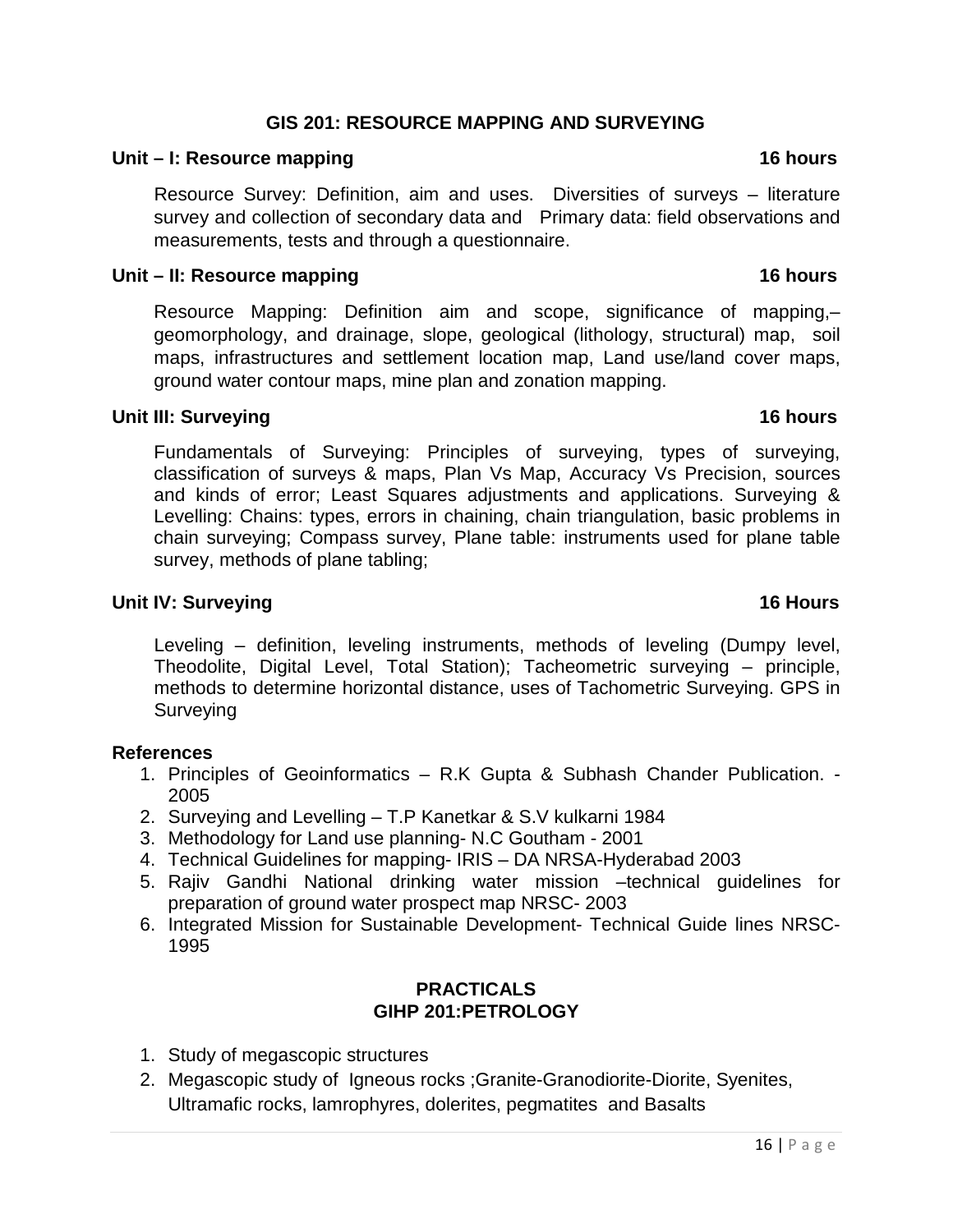- 3. Megascopic study of sedimentary rocks-rudaceous, arenaceous, calcareous and argillaceous rocks.
- 4. Megascopic study of metamorphic rocks;-Schists, gneisses, amphibolites and granulites

# **GIHP 202: SPATIAL MODELLING AND ANALYSIS**

- 1. Spatial data query based on attributes
- 2. Spatial query based on location
- 3. Spatial data query based on condition, Boolean operation, multiple queries.
- 4. Spatial data query Location suitable site based on attributes and location.
- 5. Spatial data query raster data mathematical operations, logical conditions, and
- 6. Boolean operations.
- 7. Topological overlay analysis Vector data
- 8. Overlay analysis Raster data
- 9. Neighborhood analysis
- 10.Network analysis

# **GIHP 203: DIGITAL IMAGE PROCESSING**

- 1. Introduction to the Remote Sensing Process
- 2. Image Display and Cursor Operations
- 3. Data Formats, Contrast Stretching, and Density Slicing
- 4. Image Statistics Using Spatial Modeler
- 5. Image Annotation and Map Composition
- 6. Radiometric Correction Empirical Line Calibration
- 7. Geometric Corrections
- 8. Spectral Enhancements: Band Ratioing and Image Filtering
- 9. Spectral Enhancements: Image Indices and PCA
- 10.Image Classifications
- **11.**Change Detection of Coastal Vegetation & the Spatial Modeler

# **GISP 201: RESOURCE MAPPING AND SURVEYING**

- 1. Land use land cover Mapping
- 2. Geomorphological Mapping
- 3. Slope Mapping
- 4. Transport and settlement Location mapping
- 5. Drainage and Surface water body Mapping
- 6. Watershed Classification mapping
- 7. Forest Classification Mapping
- 8. Geological mapping
- 9. Surveying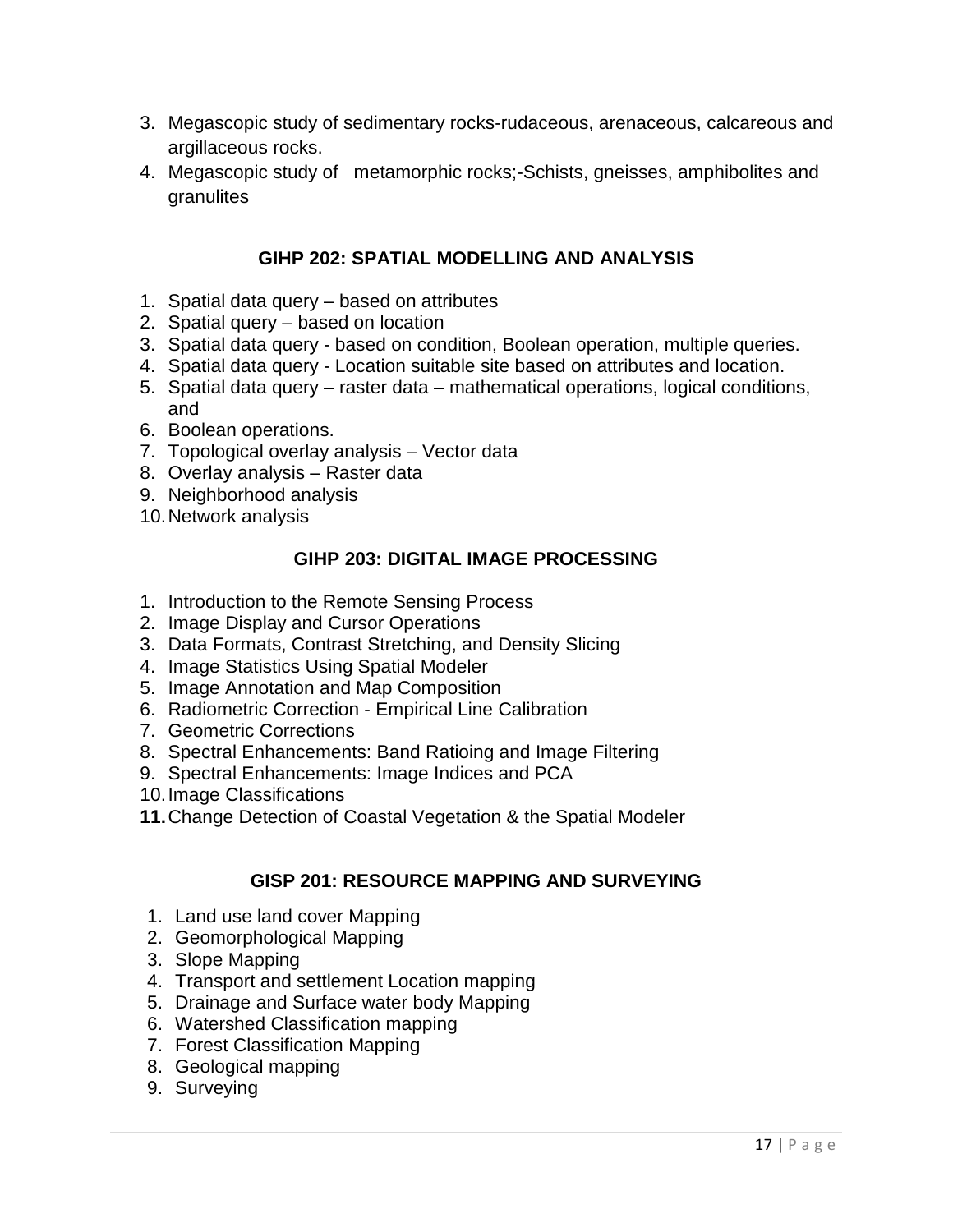#### **III Semester**

|                 | <b>Paper Title</b>                                          |                | <b>Marks</b>      |      |       |  |
|-----------------|-------------------------------------------------------------|----------------|-------------------|------|-------|--|
| Code            |                                                             | <b>Credit</b>  | <b>Internal</b>   | Main | Total |  |
|                 |                                                             |                | <b>Assessment</b> | Exam |       |  |
| GIH 301         | GI Application in Water Resources                           | 4              | 25                | 75   | 100   |  |
| GIH 302         | GI Application in Agriculture, Ecology and<br>Forestry      | 4              | 25                | 100  |       |  |
| GIH 303         | GI Application in Earth and Atmospheric<br>Sciences         | 4              | 25                | 100  |       |  |
| GIS 301         | GI Application in Urban Planning and<br>Disaster Management | 4              | 25                | 75   | 100   |  |
| GIHP 301        | GI Application in Water Resources                           | 2              |                   | 50   |       |  |
| <b>GIHP 302</b> | GI Application in Agriculture and Forestry                  | 2              | 50                |      | 50    |  |
| GIHP 303        | GI Application in Earth and Atmospheric<br>Sciences         | $\overline{2}$ |                   | 50   | 50    |  |
| <b>GISP 301</b> | GI Application in Urban Planning and<br>Disaster Management | 2              | 50                |      | 50    |  |
|                 | <b>Inter Departmental Elective</b>                          | 2              | 10<br>40          |      | 50    |  |
|                 |                                                             | 26             | 110               | 540  | 650   |  |

# **GIH 301: GI APPLICATION IN WATER RESOURCES**

**Unit – I 16 hours** Surface Water Hydrology: Global distribution of water. Hydrological Cycle - Precipitation, Interception, Infiltration, Soil Moisture, Evaporation, Evapotranspiration: Potential and actual evapotranspiration, and Runoff. Methods of data collections/computation of these components.

**Unit – II 16 hours** Groundwater Hydrology: Introduction and definition, occurrence origin and classification. Vertical distribution of water in the crust: Zones of Aeration - Soil moisture zone, Vadose zone, Capillary fringe. Zone of saturation - water table, fluctuation of groundwater level, water level measurements and interpretation.

Water bearing characteristic of rocks: Porosity, Effective Porosity, Permeability, Transmissivity, Storage Coefficient, Specific Yield, Specific Retention, Hydraulic Resistance, Leakage factor, Drainage factor

Definitions and hydrologic properties: Aquifers - Confined, Unconfined and Perched aquifers, Aquiclude, Aquifuge, Aquitard, Coastal Aquifers, Fresh and saltwater relationships in coastal and island areas.

Physico-Chemical properties of water: Methods of Interpreting water quality data,

### **Unit III: Management of Water Resources 16 hours**

Importance of water resources; Artificial recharge to groundwater and rainwater harvesting – surface and roof top; Management of groundwater resources; Conjunctive use of groundwater and surface water; Concepts of basin management,: Watershed characters, equation of Hydrologic equilibrium,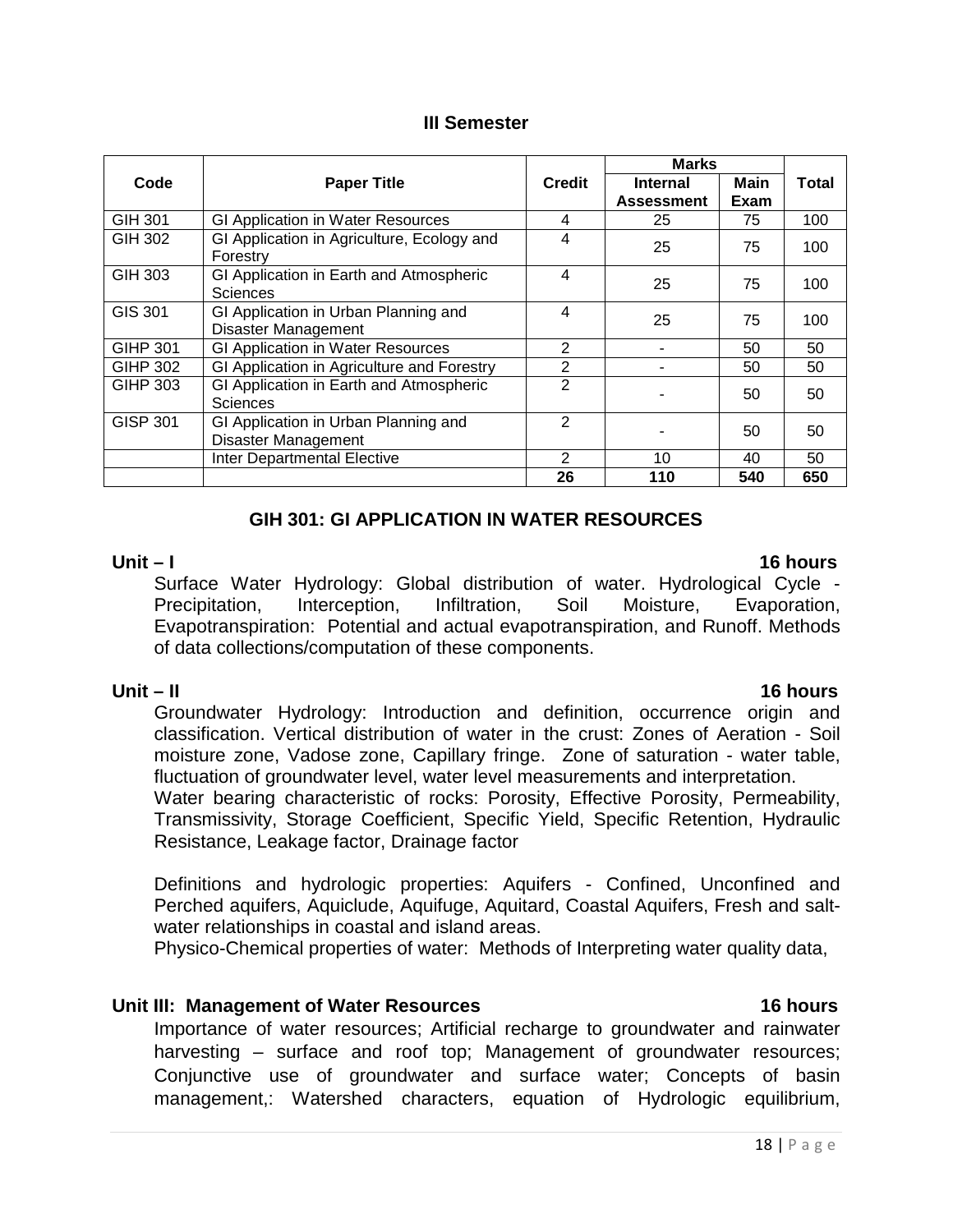Groundwater Basin Investigations, water conservation techniques, Technical aspects of artificial recharge structures; Groundwater legislation.

# **Unit IV: Application of RS and GIS in Water Resources: 16 hours**

Preparation of following Thematic Maps using RS: Drainage and their patterns, Geology and Geomorphology, Extraction of streams and watersheds maps from DEM. Floodplain mapping, Preparation of following thematic maps and their integration: Isohyetal map, groundwater contour maps, Groundwater prospects maps etc. Arc Hydro data model and tools.

# **References:**

- 1. Groundwater Hydrology D.K.Todd John Wiley and Sons Inc. New York.
- 2. Hydrogeology  $(2<sup>nd</sup> ed.) C.W.Fetter Merrill Publishing Co. U.S.A.$
- 3. Hydrogeology K.R.Karanth Tata McGraw Hill Publishing Co. Ltd.
- 4. Ground Water Assessment, Development and Management K.R.Karanth– Tata McGraw Hill Publishing Co. Ltd.
- 5. Groundwater H.M.Raghunath Wiley Eastern Limited
- 6. Hydrology H.M.Raghunath– Wiley Eastern Limited
- 7. Elements of Hydrology V.P.Singh

# **GIH 302: GI APPLICATION IN AGRICULTURE AND FORESTRY**

### **Unit I: Agriculture**

Introduction to Agriculture: Types of Agriculture, evolution of Indian agriculture, role of weather in agriculture, agro-climatic zones of Karnataka. Hill agriculture, Desertification and its control, crop production, cropping patterns, apiculture, farm machinery, farm management. Post-harvest Technology and Storage. Farm management. Agriculture Extension, Agricultural Legislations, Commercial crops, Sericulture in India.

### **Unit II: Forestry**

Introduction to Forest, types of forest and their distribution, forest production, degradation of forest, factors responsible for forest degradation, deforestationmurdering the rainforest, wildlife in forest production. Manmade forest-Social forestry, agro forestry, national park, reserve forest. Economic social benefits of forest.

### **Unit III: GI Applications**

Spectral characteristics, temporal (phonological) characteristics, leaf area index measurement, vegetation index. Crop type classification concepts, spectral response of different crops. Crop diseases and assessment, advances in crop monitoring,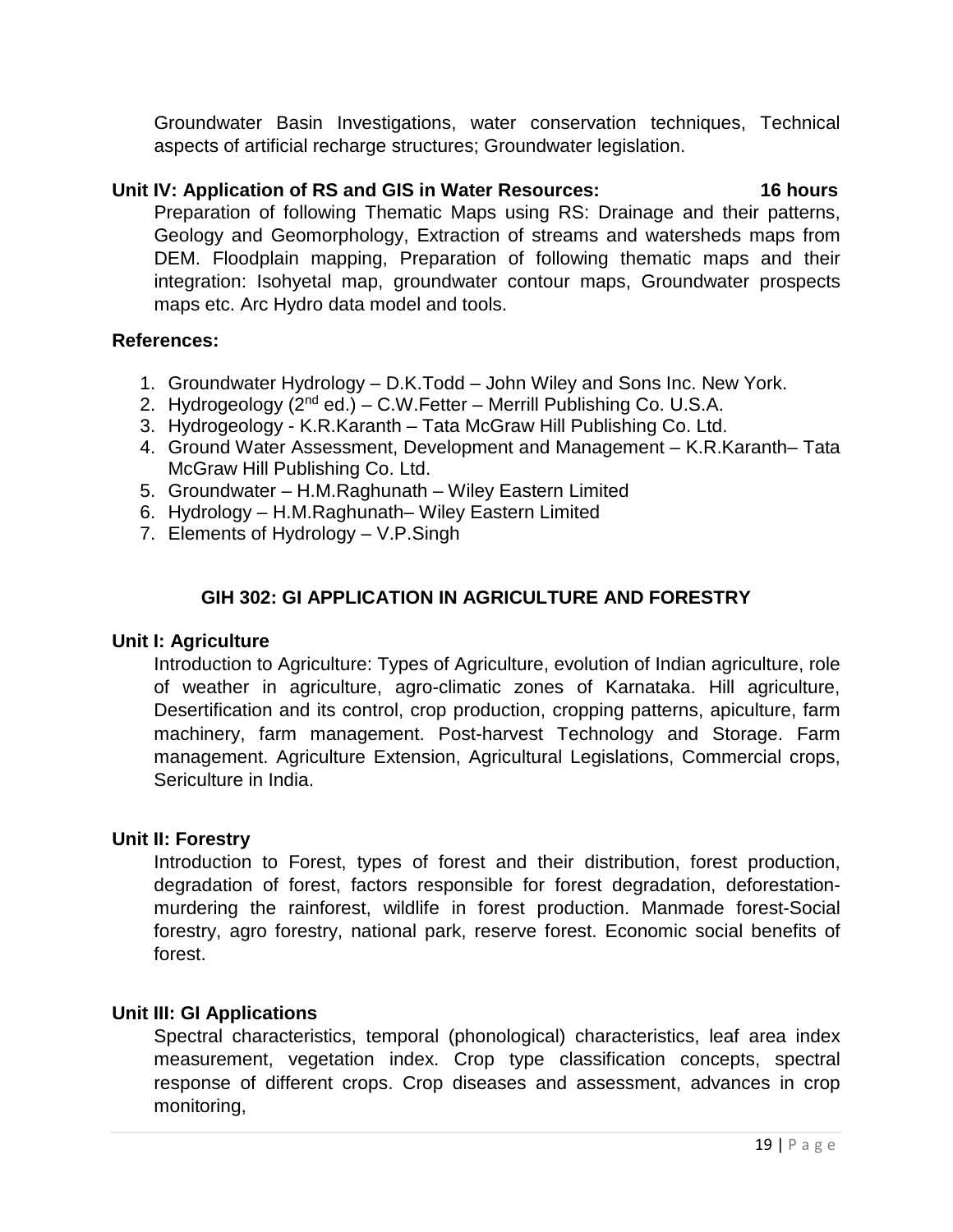Forest damage assessment and forest monitoring; Focus on Mangroves forests, forest fire mapping and monitoring.

#### **Unit IV**

Forest Modelling in GIS, Forest Change Detection Sustainable forest Management. Forest Structure Estimation,

### **REFERENCES:**

- 1. A revised survey of forest types of India. Champion .H.G and Seth .S.K
- 2. Remote sensing of Environment, John R Jensen
- 3. Handbook of agriculture, Indian council of agricultural research New Delhi.
- 4. The Forest Production and Management-P.K.Ralhan et, al
- 5. Indian Forestry Science, Ahluwalia,S.K
- 6. Remote Sensing for Sustainable forest Management, Steven E Franklin. Lewis Publ

# **GIH 303: GI APPLICATION IN EARTH AND ATMOSPHERIC SCIENCES**

**Spectra of Rocks and Minerals**: Spectral features of Mineralogical constituents-Visible, NIR SWIR, Thermal-IR regions, Spectra of Minerals, Spectra of Rocks, VNIR and SWIR, Thermal Infrared region, Laboratory vs. Field Spectra, Spectra of other common objects.

**Interpretation of Data in Thermal Region:** Thermal Infrared Radiation Properties, Thermal Radiation Laws, Atmospheric Windows, Thermal Infrared Data collection, Scope for Geological Applications of Thermal Infrared Remote Sensing, Temperature Estimation by using Satellite data.

# **Unit - II 16 Hours**

**Digital Image Processing of Multispectral Data and its scope for Geological Applications**: Radiometric Image Correction, Image Enhancement, Image Filtering-High Pass Filtering (Edge Enhancement), Image smoothing, Fourier Filtering, Colour enhancement, Image Fusion, Ratioing.

**Hyperspectral Sensing in Geological Applications:** Spectral Characteristics, Hyperspectral sensors, Processing of Hyperspectral data, Geological Applications of hyperspectral data.

### **Unit - III Geological Applications 16 Hours**

Geomorphology: Tectonic, Fluvial, volcanic, coastal and Deltaic, Aeolian, Glacial Landforms. **Structure**: Bedding, folds, faults, lineaments, intrusives, unconformities.

**Remote Sensing in Lithology**: Sedimentary, Igneous, Metamorphic – Identification of Mineral assemblages,

#### **Unit – I 16 Hours**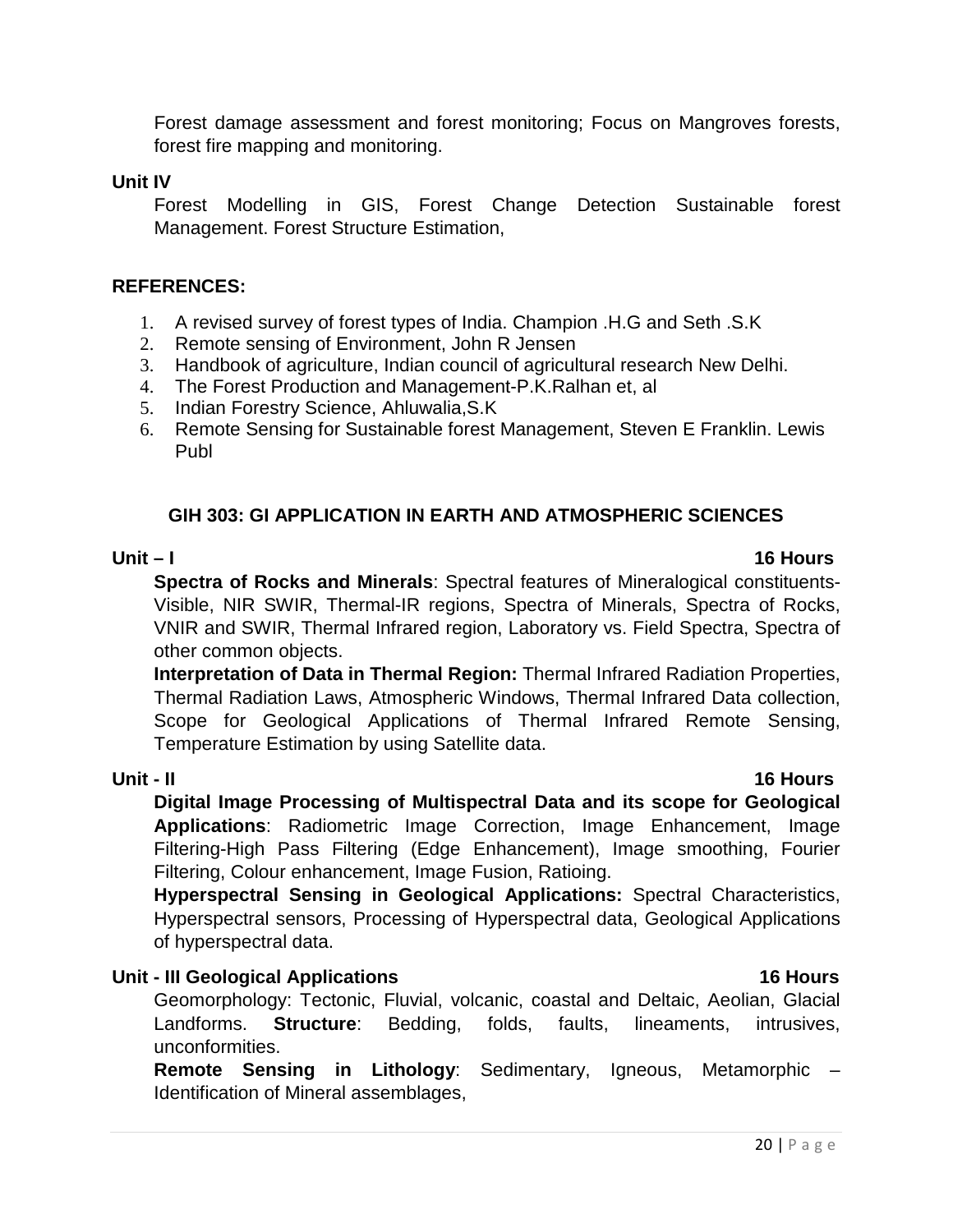**Remote Sensing in Mineral Exploration**: types of mineral deposits and their surface indications, Stratigraphic, Lithological, Structural guides. **Hydrocarbon Exploration**.

#### Unit IV: Atmospheric Remote Sensing **16 Hours**

Satellite mission- Atmospheric Chemistry, Ozone, Aerosols, Clouds, Rainfall, Weather forecasting

#### **REFERENCE:**

- 1. Remote Sensing Geology: By R P. Gupta, 2<sup>nd</sup> Edition, Springer Publ.
- 2. Imaging Spectrometry Basic Principles and Prospective Application- Van der Meer and De Jong, Kluwer Academic publishers
- 3. Remote Sensing of Environment: An Earth Resources Perspective: By J.R. Jensen 2<sup>nd</sup> Ed., Upper Saddle River, NJ: Prentice Hall.
- 4. Image Interpretation in Geology: By S.A.Drury, Allen and Unwin

### **GIS 301: GI APPLICATION IN URBAN PLANNING AND DISASTER MANAGEMENT**

**Unit I: 16 hours** Evolution of town planning, aim and objectives of town planning, theorigin of towns, ancient towns,moderntowns, Indian ancient towns and planning in ancient India. Principles of town planning, Land use concepts, Zoning, slums, Master plan, Building bye-laws, and public buildings. Parks and play grounds, urban road networks, Traffic management, Industries,

### **Unit II:** 16 hors

Resolution consideration for urban studies, Temporal and spatial characteristics of urban attributes, urban land use/land cover classification system, quality of living indicators, transport infrastructure facilities, disaster emergency response, methods of surveys in town planning, preparation of development plans,

# **Unit III: 16 hours**

Concepts of disaster – **Natural:** flood, landslide, Forest fire, earthquake, Volcanoes, drought and coastal disasters. **Manmade:** Water, Air, Global warming and Ozone depletion. Issues and concerns of various disasters, Disaster management, mitigation, and preparedness, Mitigation through capacity building, legislative responsibilities of disaster management:

**Unit IV: 16 hours**  Disaster mapping, assessment, pre-disaster risk & vulnerability reduction, post disaster recovery & rehabilitation: disaster related infrastructure development using Remote-Sensing and GIS applications in real time disaster assessment,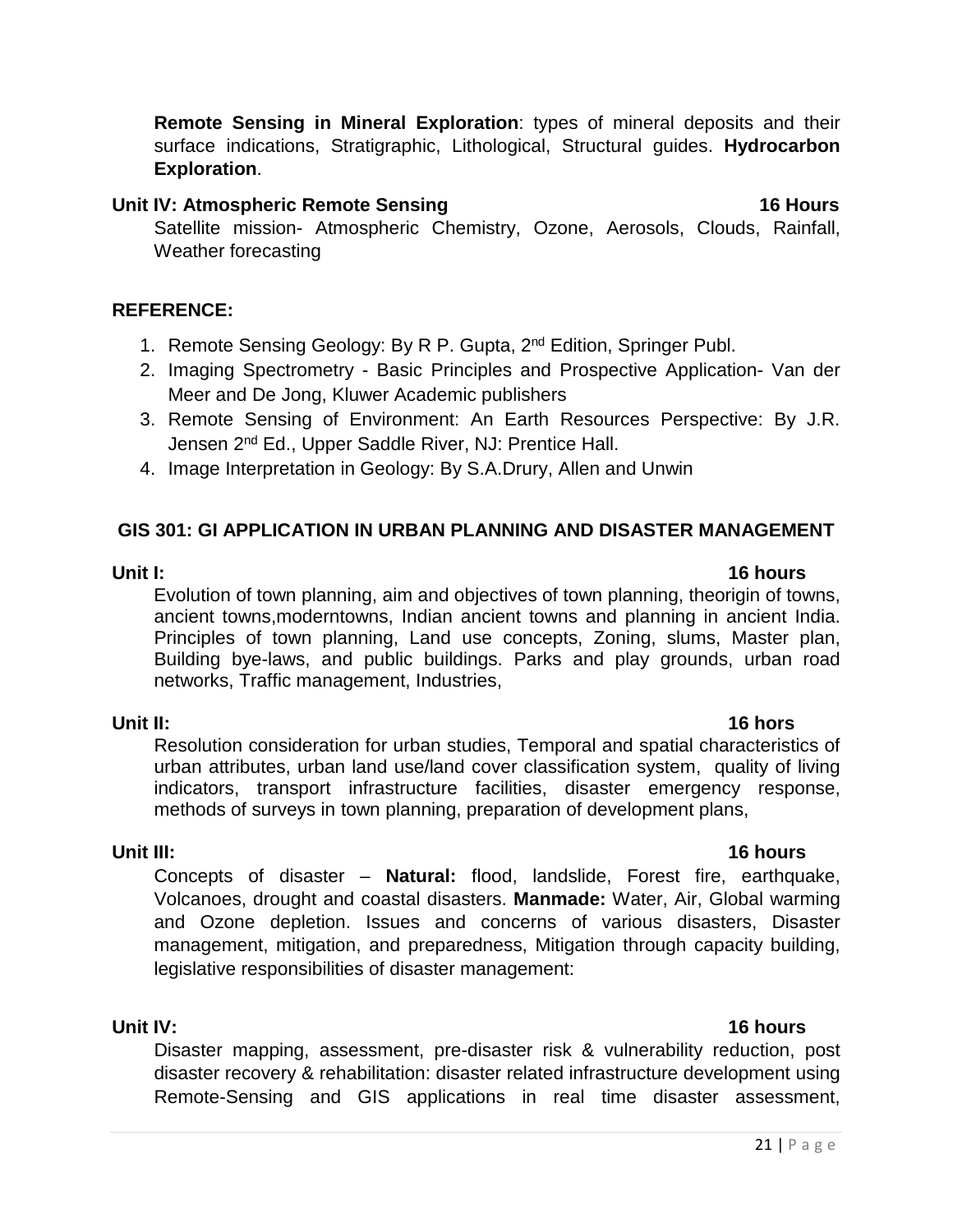monitoring, and management of Earthquakes, Volcanoes, floods, landslides, draught and coastal disasters.

# **REFERENCES:**

- 1. Architecture and town planning- G.M Rajkumar 1990
- 2. Urban planning, Theory and practices M. Prathap Rao 2005
- 3. Remote Sensing of the Environment an Earth Resource Perspective- J. R. Jensen – 2009
- 4. Town planning- Rangawala-2011
- 5. Introduction to Environmental Geology Edward A Keller
- 6. Environmental Geology Montgomery
- 7. Ecology, environment and pollution A Balasubramanian
- 8. Environmental Geology K S Valdia
- 9. Environmental Geology Flawn
- 10.All you wanted to know about disasters B K Khanna
- 11.Environmental science- A Global concern –
- 12.Remote sensing of Environment ( An earth resource Perspective)- J R Jenson
- 13.Methodology for Land use planning- N.C Goutham -2001
- 14.Technical Guidelines for mapping- IRIS DA NRSA-Hyderabad 2003

# **GIHP 301: GI APPLICATION IN WATER RESOURCES**

- 1. Analysis of rainfall data.
- 2. Preparation of water level contour maps and their interpretation.
- 3. Calculation of Porosity, permeability, groundwater storage
- 4. Use of morphometric analysis in planning watershed development.
- 5. Analysis of DEM for delineating Flow direction, Flow Accumulation, Streams, Watersheds etc.
- 6. Use of Model Builder for Terrain analysis
- 7. Groundwater potential zone demarcation by overlay analysis

# **GIHP 302: GI APPLICATION IN AGRICULTURE AND FORESTRY**

- 1. Vegetation Spectral change Detection.
- 2. Phenological study of Crops using Temporal Data
- 3. Image Classification for Agricultural Crops.
- 4. Crop Acreage Estimation.
- 5. Vegetation Indices using Spatial Modeler. NDVI ,TNDVI,Vegetation Index, Infrared Index, MidIR Index SAVI, Kauth-Thomas Transformation
- 6. Change Detection of Coastal Vegetation using Spatial Modeler
- 7. Forest Fire Detection using Thermal data.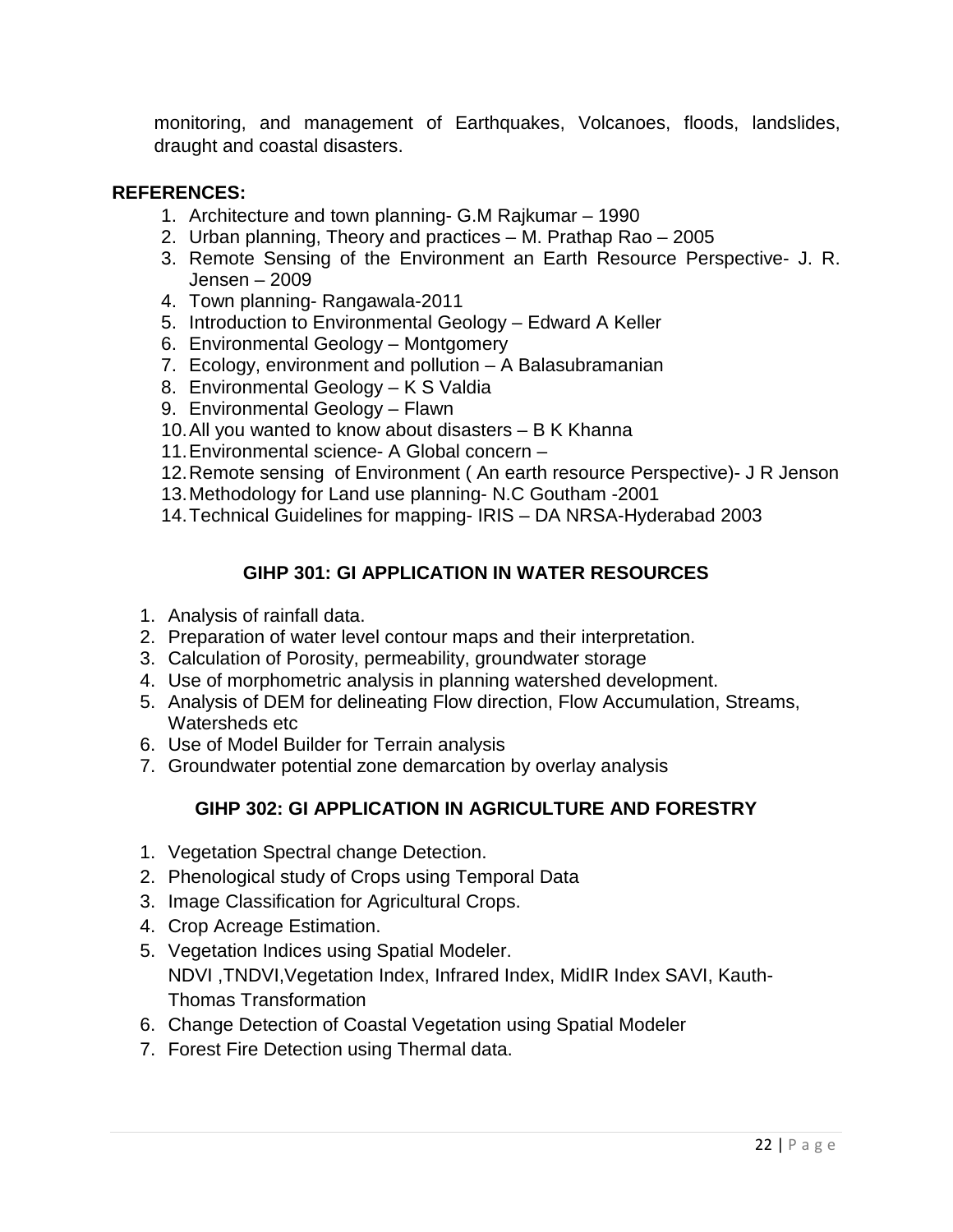# **GIHP 303: GI APPLICATION IN EARTH AND ATMOSPHERIC SCIENCES**

- **1.** Geomorphic Pattern Recognition in Remotely Sensed Data
- **2.** Thermal Infrared Image Interpretation
- **3.** Spectral Enhancement**:** Image Indices and Principal Components Analysis
- **4.** Spatial Filtering –High Pass, Low Pass Filtering, Edge Enhancement Filters
- **5.** DEM Extraction
- **6.** Extraction of Structural Features
- **7.** Fourier analysis

### **GISP 301: GI APPLICATION IN URBAN PLANNING AND DISASTER MANAGEMENT**

- 1. Urban sprawl studies
- 2. Urban classification system- Urban land use mapping
- 3. Urban Transport network Mapping
- 4. Urban land use mapping ward wise mapping
- 5. Sewage drainage system in urban area
- 6. Slums in Urban area mapping
- 7. Parks and Play grounds mapping
- 8. Solid waste management site location mapping
- 9. Flood Hazard Zonation Mapping
- 10.Landslide, Hazard Zonation Mapping
- 11.Drought Hazard Zonation Mapping
- 12.Earthquake Hazard Zonation Mapping

### **IV Semester**

|                 |                     |                                                       | <b>Marks</b> |              |              |
|-----------------|---------------------|-------------------------------------------------------|--------------|--------------|--------------|
| Code            | <b>Paper Title</b>  | <b>Credit</b><br><b>Internal</b><br><b>Assessment</b> |              | Main<br>Exam | <b>Total</b> |
| <b>GIPW 401</b> | <b>Project Work</b> |                                                       |              | -            | 200          |
| <b>GIPV 402</b> | VIVA                |                                                       | -            |              | 50           |
|                 |                     |                                                       |              |              | 250          |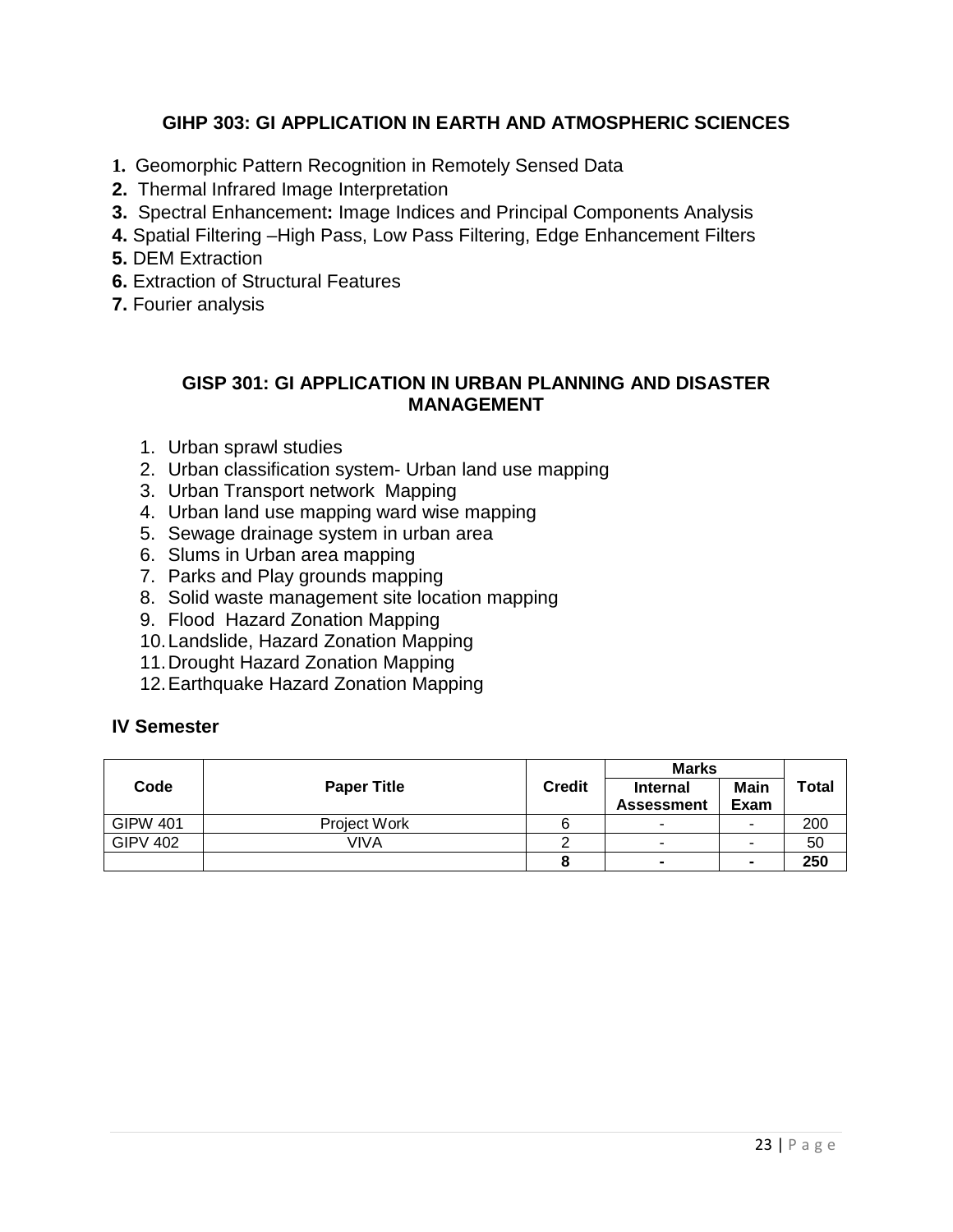#### **ESPW 401: PROJECT WORK**

Students will have to submit an individual Project Report/dissertation at the end of the IV semester. The duration of the project will be for one semester. The dissertation will be evaluated by two examiners consisting of supervisor and one external, outside the University for 4 Credits consisting of 200 marks.

#### **ESPV 402 PROJECT VIVA VOCE**

The candidate will have to defend his/her dissertation in an open viva examination for 2 credits and for 50 marks.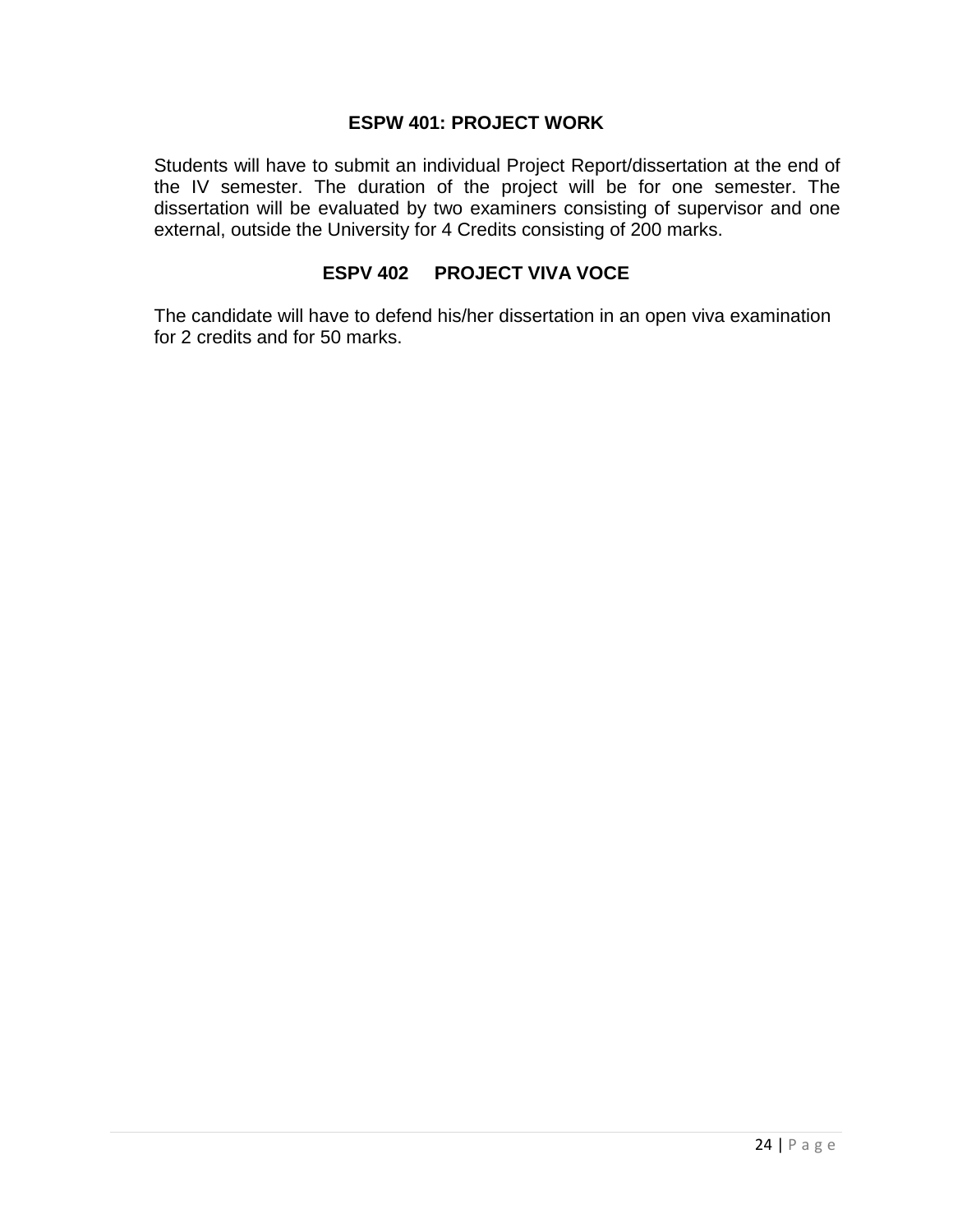

# **KUVEMPU UNIVERSITY**

# **M.Sc. in Earth Science and Resource Management**

(Choice Based Credit System) Syllabus – Revised, January 2017

**Department of PG Studies and Research in Applied Geology Jnana Sahyadri, Shankaraghatta – 577 451**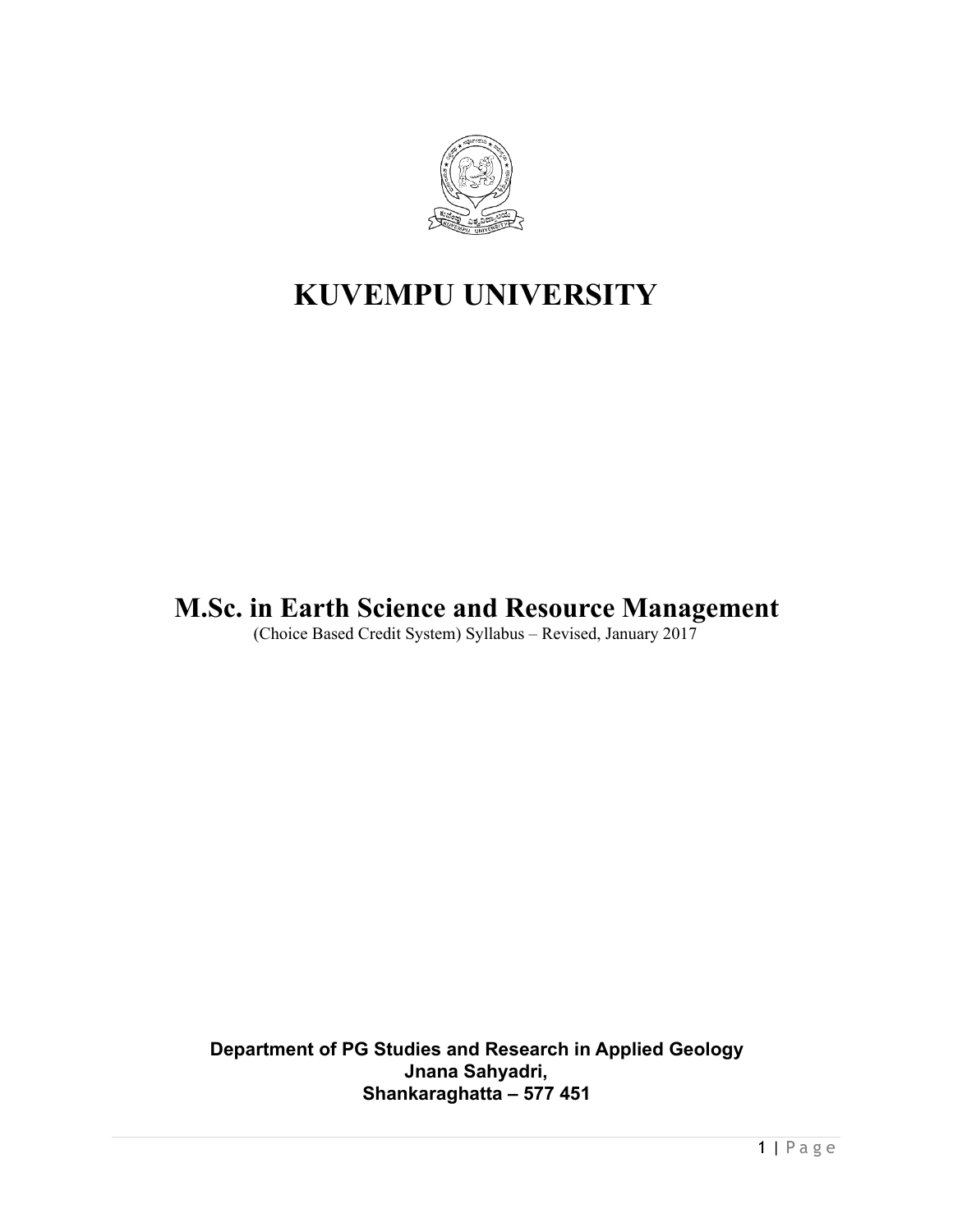# Preamble:

The Department of PG Studies and Research in Applied Geology, a nodal centre for Earth Science and Resource Management Studies (recognized by UGC under Innovative Programme), offering innovative and multidisciplinary PG and Research programs leading to M.Sc. and PhD degrees. The Department is assisted by UGC (Innovative and SAP (DRS) I, II and III) and Department of Science and Technology (FIST) programs. The Department has established well equipped mineralogy lab with polarizing microscopes, geochemical laboratory with sophisticated Atomic Absorption Spectrophotometer, Remote Sensing and GIS laboratories with High-end computers and licensed image processing and GIS software like ArcGIS, ERDAS, PCI Geomatica, ITTVIS ENVI, MapInfo along with many open source software. The department also has many digital, analog satellite images and aerial photographs needed for its academics and research. The Department has ICT enabled class rooms with multimedia facilities and a library with more than 350 text books.

As a nodal center the department strives to develop the knowledge, talent and leadership to understand the dynamic Earth and to manage its enormous resources and challenges facing the world in proper utilization of its resources.

# **Mission**

We prepare students to understand and manage our Earth and its resources for the sustainable future.

# **Vision**

As a nodal center recognized by UGC the department intends to be a nationally recognized through its education and research programs in Earth Science and Resource Management. The program emphasizes to produce well trained competent, academic and professional geoscientists capable of the developing new innovative technology in understanding and sustainable management of Earth and its resources.

# **Values**

- Research at the highest international level
- Smart and attractive courses and facilities leading to appropriate competencies.
- Qualifying students for attractive positions in the public and private sectors.

# **Eligibility**

A Bachelor's Degree in Science, Bachelor's degree with Geography at UG level, Engineering (Civil, Environmental, Mining, Geotechnical, Geoinformatics), B.Sc (Agriculture, Forestry, Horticulture, Soil Science) from any Indian university or equivalent qualification recognized by Kuvempu University. Eligibility for Foreign students will be in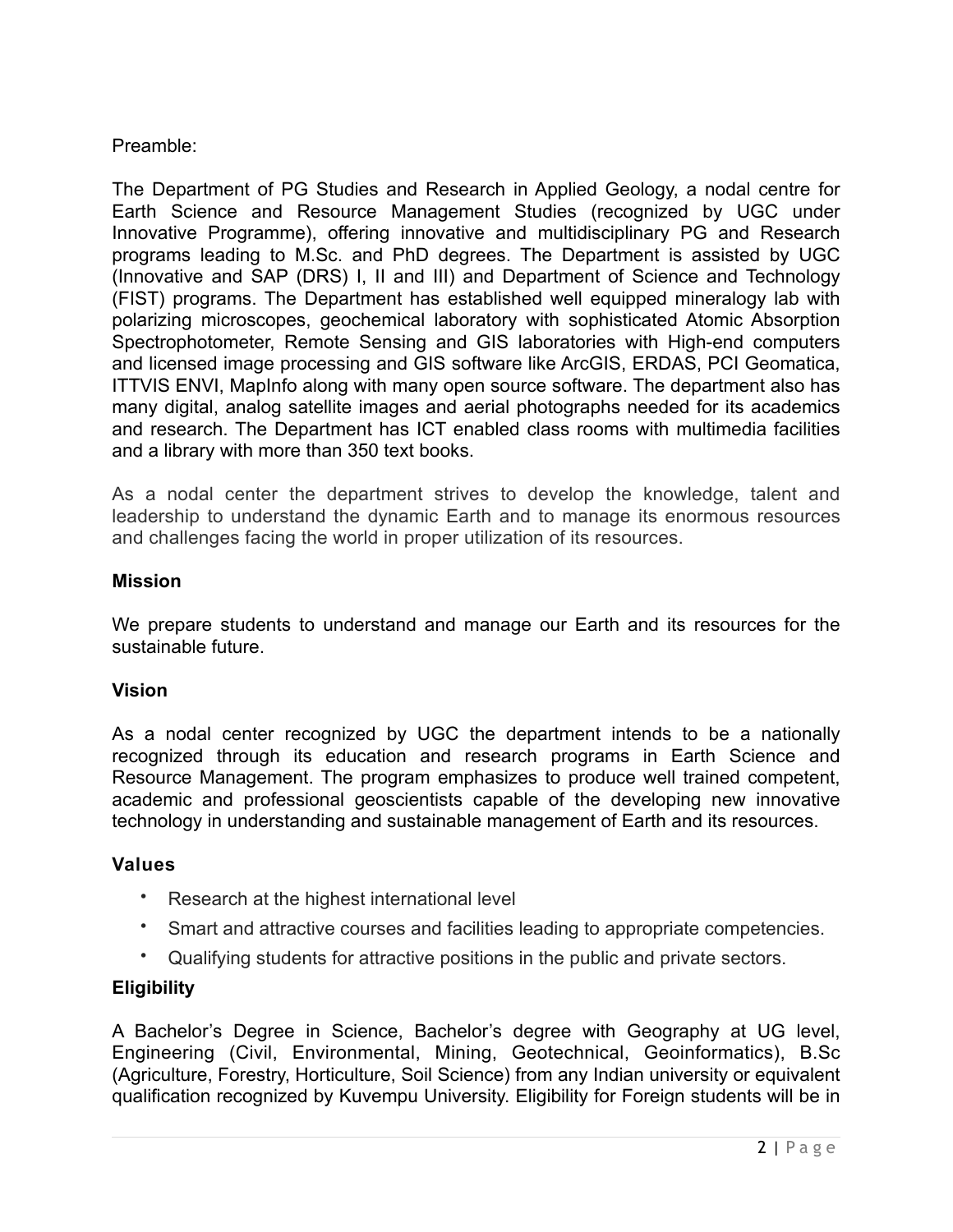accordance with the university regulations. The general admission criteria is based on Kuvempu University guidelines.

#### **Intake**

As per university rules

#### **Course Credits**

One credit means 1 hour teaching for theory and Two-hours teaching for practicum.

#### **Duration**

A two-year master's degree offered under choice-based credit system with an integrated-multidisciplinary approach. The curriculum focuses on the application based geological studies.

#### **Attendance**

A minimum of 75% attendance is required and the guidelines are as per Kuvempu University rules

#### **Field Work**

The students have to undergo a compulsory field training program up to a minimum of 7 days for which 2 credits are awarded. The students have to submit an individual field report for evaluation. The evaluation of the field report will be through viva examination.

#### **Internship:**

15 to 30 days Internship in reputed organizations/institutions based on student's choice and interest after the 2<sup>nd</sup> Semester.

#### **Project report and viva:**

Students will have to submit an individual Project Report/dissertation at the end of the IV semester which will be evaluated by internal/supervisor and external examiners. There is no financial commitment on the part of the department/University for the project work. However, the Candidates belonging to SC/ST/OBC, the provisions made by the university is applicable. The Department/University may assist the candidate in locating him/her an appropriate place to carry out the project work in reputed institutions.

The duration of the project will be for 4 months/one semester. The dissertation will be evaluated by two examiners consisting of supervisor and one external, outside the University for 4 Credits consisting of 200 marks. The candidate will have to defend his/ her dissertation in an open viva examination for 2 credits and for 50 marks.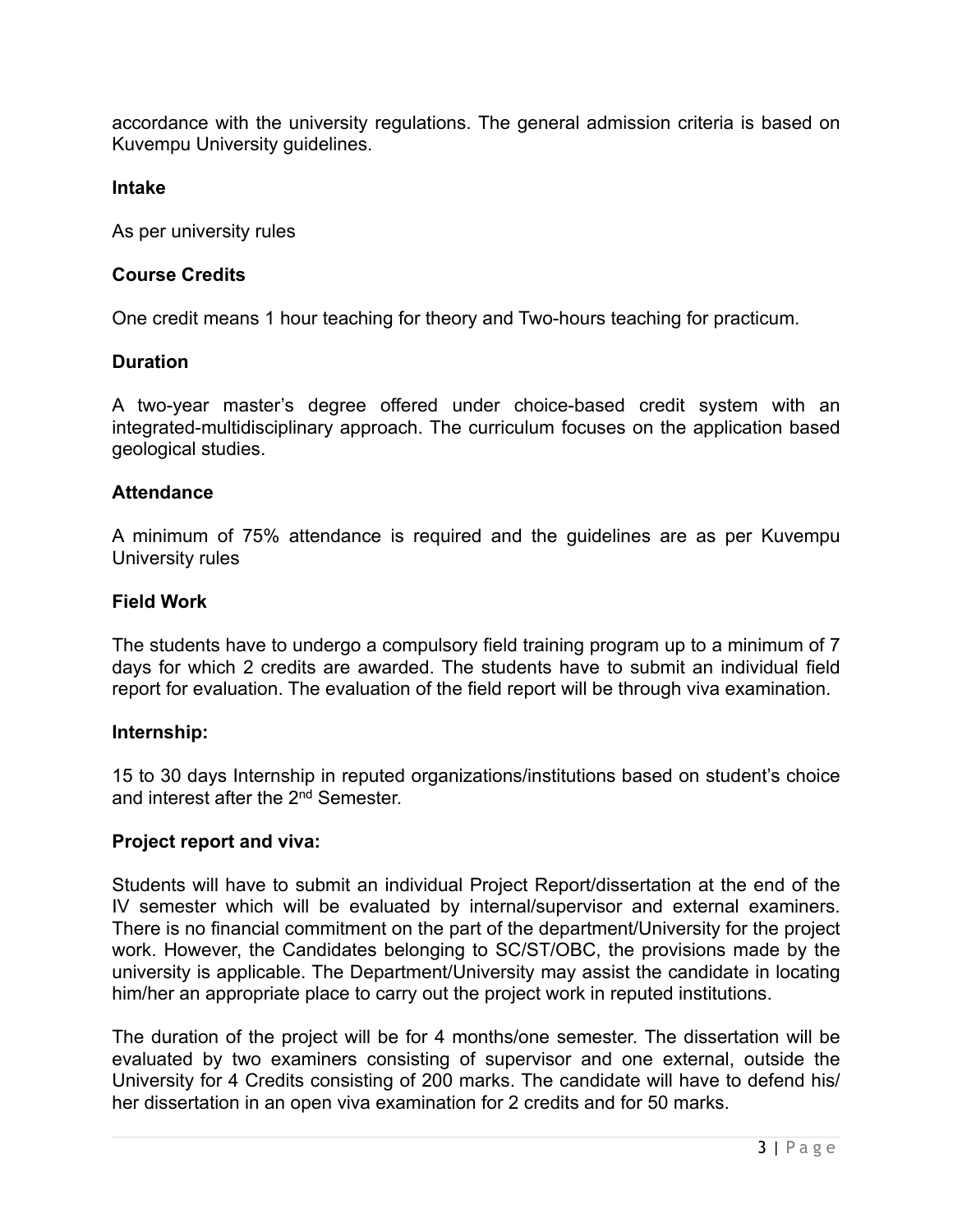#### **Internal Assessment**

There will be internal assessment for 25 marks for every theory paper, the assessment is based on the student's continuous evaluation consisting of Assignments, seminars, two internal tests and attendance. The internal assessment marks will be brought to the notice of students at regular interval during the course of the semester. There will be no internal assessment for practical examinations and project work.

#### **Examination**

At the end of the semester theory and practical examinations are conducted strictly as per the university guidelines. The practical examination is for 3 hours duration will have a viva for each paper.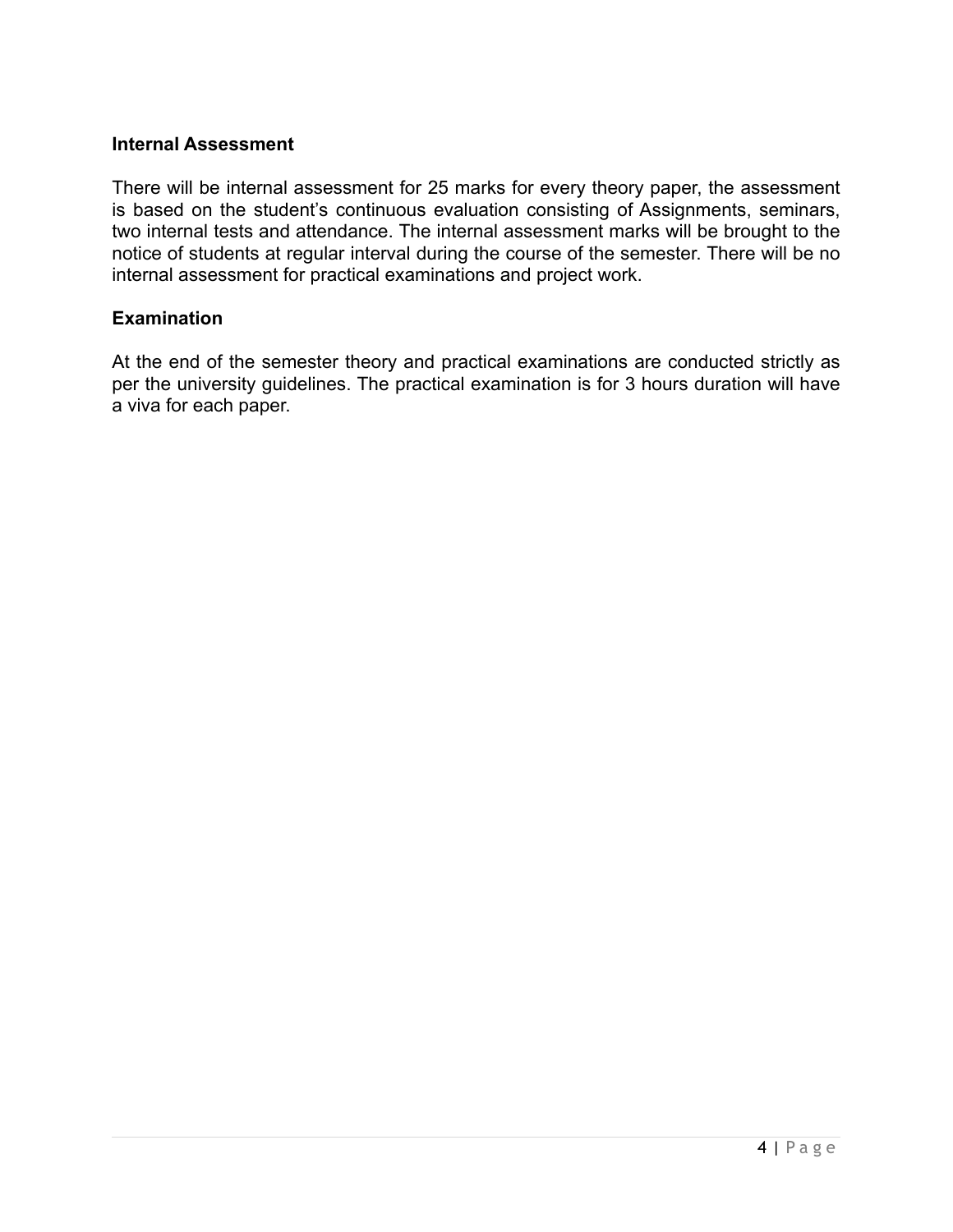# **Course Structure**

| <b>Paper Code</b><br><b>Title of the Paper</b> |                                                               |                | <b>Theory/Practical</b>              |              |              |  |  |
|------------------------------------------------|---------------------------------------------------------------|----------------|--------------------------------------|--------------|--------------|--|--|
|                                                |                                                               | <b>Credit</b>  | <b>Internal</b><br><b>Assessment</b> | Main<br>Exam | <b>Total</b> |  |  |
| I Semester: Hard Core Papers (Theory)          |                                                               |                |                                      |              |              |  |  |
| <b>ESH 101</b>                                 | Crystallography, Mineralogy and Geochemistry                  | 4              | 25                                   | 75           | 100          |  |  |
| <b>ESH 102</b>                                 | Physical Geology, Meteorology and Oceanography                | 4              | 25                                   | 75           | 100          |  |  |
| <b>ESH 103</b>                                 | Geoinformatics                                                | 4              | 25                                   | 75           | 100          |  |  |
|                                                | <b>Soft Core Paper (Theory)</b>                               |                |                                      |              |              |  |  |
| <b>ESS 101</b>                                 | Digital Image Processing, Remote Sensing Applications         | 4              | 25                                   | 75           | 100          |  |  |
|                                                | <b>Hard Core Papers (Practical)</b>                           |                |                                      |              |              |  |  |
| <b>ESHP 101</b>                                | Crystallography, Mineralogy and Geochemistry                  | $\overline{2}$ |                                      | 50           | 50           |  |  |
| <b>ESHP 102</b>                                | Meteorology and Oceanography                                  | $\overline{c}$ |                                      | 50           | 50           |  |  |
| <b>ESHP 103</b>                                | Geoinformatics                                                | 2              | $\qquad \qquad \blacksquare$         | 50           | 50           |  |  |
|                                                | <b>Soft Core Paper (Practical)</b>                            |                |                                      |              |              |  |  |
| ESSP 104                                       | Digital Image Processing, Remote Sensing Applications         | 2              | $\overline{a}$                       | 50           | 50           |  |  |
|                                                | Total                                                         | 24             | 100                                  | 500          | 600          |  |  |
|                                                |                                                               |                |                                      |              |              |  |  |
|                                                | Il Semester: Hard Core Papers (Theory)                        |                |                                      |              |              |  |  |
| <b>ESH 201</b>                                 | Igneous, Sedimentary, Metamorphic Petrology                   | 4              | 25                                   | 75           | 100          |  |  |
| <b>ESH 202</b>                                 | Paleontology, Indian Stratigraphy, Geology of Karnataka       | 4              | 25                                   | 75           | 100          |  |  |
| <b>ESH 203</b>                                 | Hydrogeology, Engineering Geology                             | 4              | 25                                   | 75           | 100          |  |  |
|                                                | <b>Soft Core Paper (Theory)</b>                               |                |                                      |              |              |  |  |
| <b>ESS 201</b>                                 | Geomorphology, Structural Geology                             | 4              | 25                                   | 75           | 100          |  |  |
|                                                | <b>Hard Core Papers (Practical)</b>                           |                |                                      |              |              |  |  |
| <b>ESHP 202</b>                                | Igneous, Sedimentary, Metamorphic Petrology                   | 2              |                                      | 50           | 50           |  |  |
| <b>ESHP 203</b>                                | Paleontology, Geostatistics                                   | 2              |                                      | 50           | 50           |  |  |
| <b>ESHP 201</b>                                | Hydrogeology, Engineering Geology                             | 2              |                                      | 50           | 50           |  |  |
|                                                | <b>Soft Core Paper (Practical)</b>                            |                |                                      |              |              |  |  |
| <b>ESSP 201</b>                                | Geomorphology, Structural Geology                             | $\overline{2}$ | $\overline{\phantom{0}}$             | 50           | 50           |  |  |
|                                                | Inter Departmental Elective Paper                             | 2              | 10                                   | 40           | 50           |  |  |
|                                                | <b>Total</b>                                                  | 26             | 110                                  | 540          | 650          |  |  |
|                                                |                                                               |                |                                      |              |              |  |  |
|                                                | III Semester: Hard Core Papers (Theory)                       |                |                                      |              |              |  |  |
| <b>ESH 301</b>                                 | Ore Geology, Indian Mineral Deposits and Mining Geology       | 4              | 25                                   | 75           | 100          |  |  |
| <b>ESH 302</b>                                 | GIS Data Processing and Disaster Management                   | 4              | 25                                   | 75           | 100          |  |  |
| <b>ESH 303</b>                                 | Exploration Geology - Geological, Geochemical and Geophysical | 4              | 25                                   | 75           | 100          |  |  |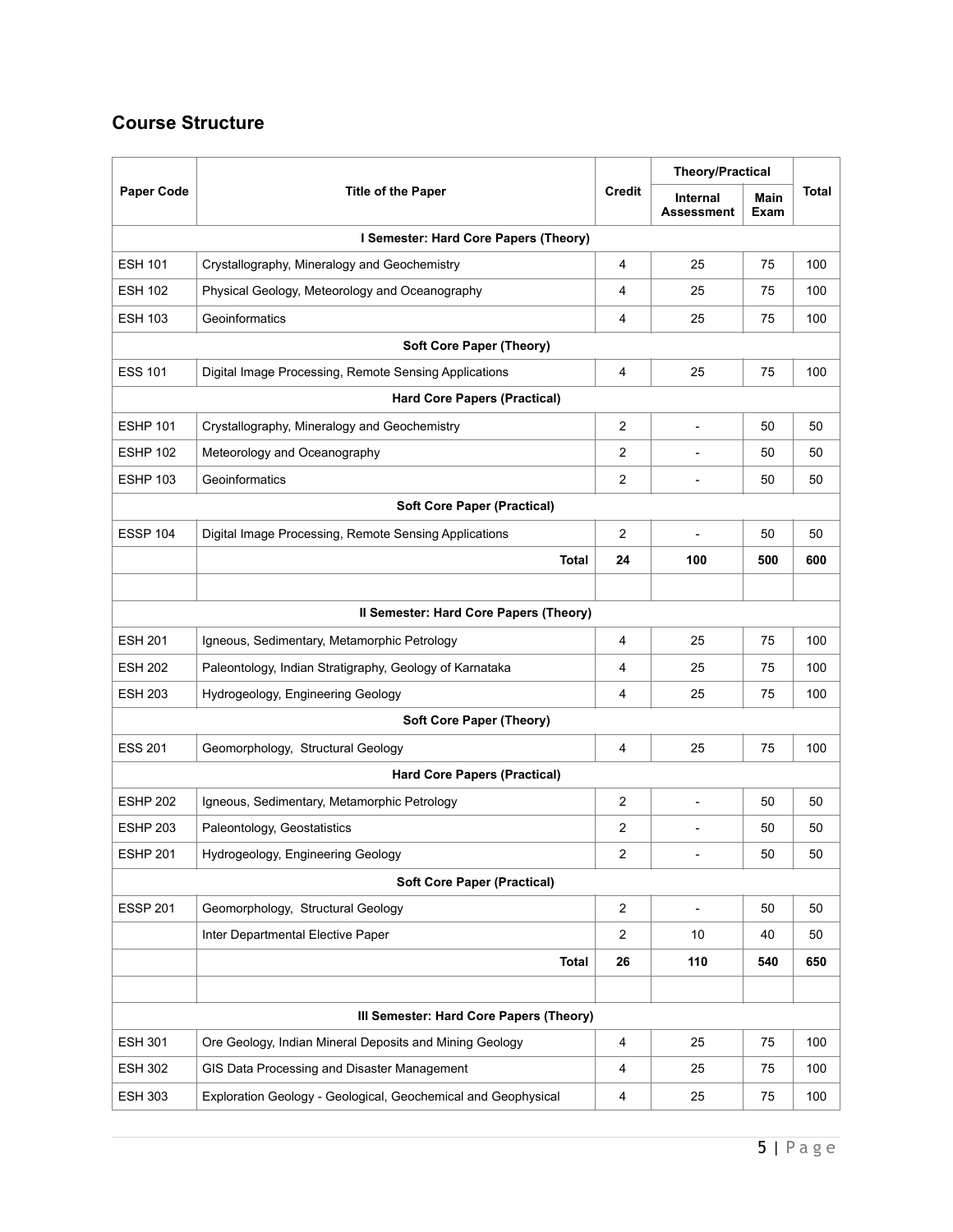|                 | <b>Soft Core Paper (Theory)</b>               |                |                |                          |      |  |
|-----------------|-----------------------------------------------|----------------|----------------|--------------------------|------|--|
| <b>ESS 301</b>  | Mineral and Water Resources Management        | 4              | 25             | 75                       | 100  |  |
|                 | <b>Hard Core Papers (Practical)</b>           |                |                |                          |      |  |
| <b>ESHP 301</b> | Ores and Ore Petrography                      | 2              | $\overline{a}$ | 50                       | 50   |  |
| <b>ESHP 302</b> | GIS Data Processing and Disaster Management   | $\overline{c}$ |                | 50                       | 50   |  |
| <b>ESHP 303</b> | <b>Exploration Geology</b>                    | $\overline{c}$ |                | 50                       | 50   |  |
|                 | <b>Soft Core Paper (Practical)</b>            |                |                |                          |      |  |
| <b>ESSP 301</b> | Hydro geochemistry and ore Reserve estimation | $\overline{c}$ |                |                          | 50   |  |
| <b>ESFW 101</b> | Field Camp                                    | $\overline{c}$ |                | 50                       | 50   |  |
|                 | Inter Departmental Elective Paper             | $\overline{2}$ | 10             | 40                       | 50   |  |
|                 | <b>Total</b>                                  | 28             | 110            | 540                      | 700  |  |
|                 | <b>IV Semester</b>                            |                |                |                          |      |  |
| <b>ESPW 401</b> | Project Work                                  | 6              |                | $\overline{\phantom{0}}$ | 200  |  |
| <b>ESPV 402</b> | Project Viva                                  | $\overline{2}$ |                |                          | 50   |  |
|                 | <b>Total</b>                                  | 08             |                | ۰                        | 250  |  |
|                 | <b>Grand Total</b>                            | 86             | 320            |                          | 2200 |  |

| Inter Departmental Elective II Semester  |                                 |   |    |    |    |  |
|------------------------------------------|---------------------------------|---|----|----|----|--|
| AGE 201                                  | <b>Water Resources</b>          | 2 | 10 | 40 | 50 |  |
| AGE 202                                  | Geoinformatics                  | 2 | 10 | 40 | 50 |  |
|                                          |                                 |   |    |    |    |  |
| Inter Departmental Elective III Semester |                                 |   |    |    |    |  |
| AGE 301                                  | Natural Disaster Management     | 2 | 10 | 40 | 50 |  |
| AGE 302                                  | The World of Rocks and Minerals | 2 | 10 | 40 | 50 |  |

### **SYLLABUS**

### **M.Sc. in Earth Science and Resource Management**

#### **I Semester**

### **ESH 101: CRYSTALLOGRAPHY, MINERALOGY AND GEOCHEMISTRY**

#### Unit – I: Crystallography **16 hours 16 hours**

**Crystallography** - Elements of crystal structure. Symmetry elements. **X-Ray Crystallography –** Principles and applications of powder X-Ray crystallography. Physical Properties of minerals, Optical Properties. Pleochroism. Double refraction. Extinction angle, birefringence and twinning in crystals. Isotropism/anisotropism, uniaxial and biaxial minerals.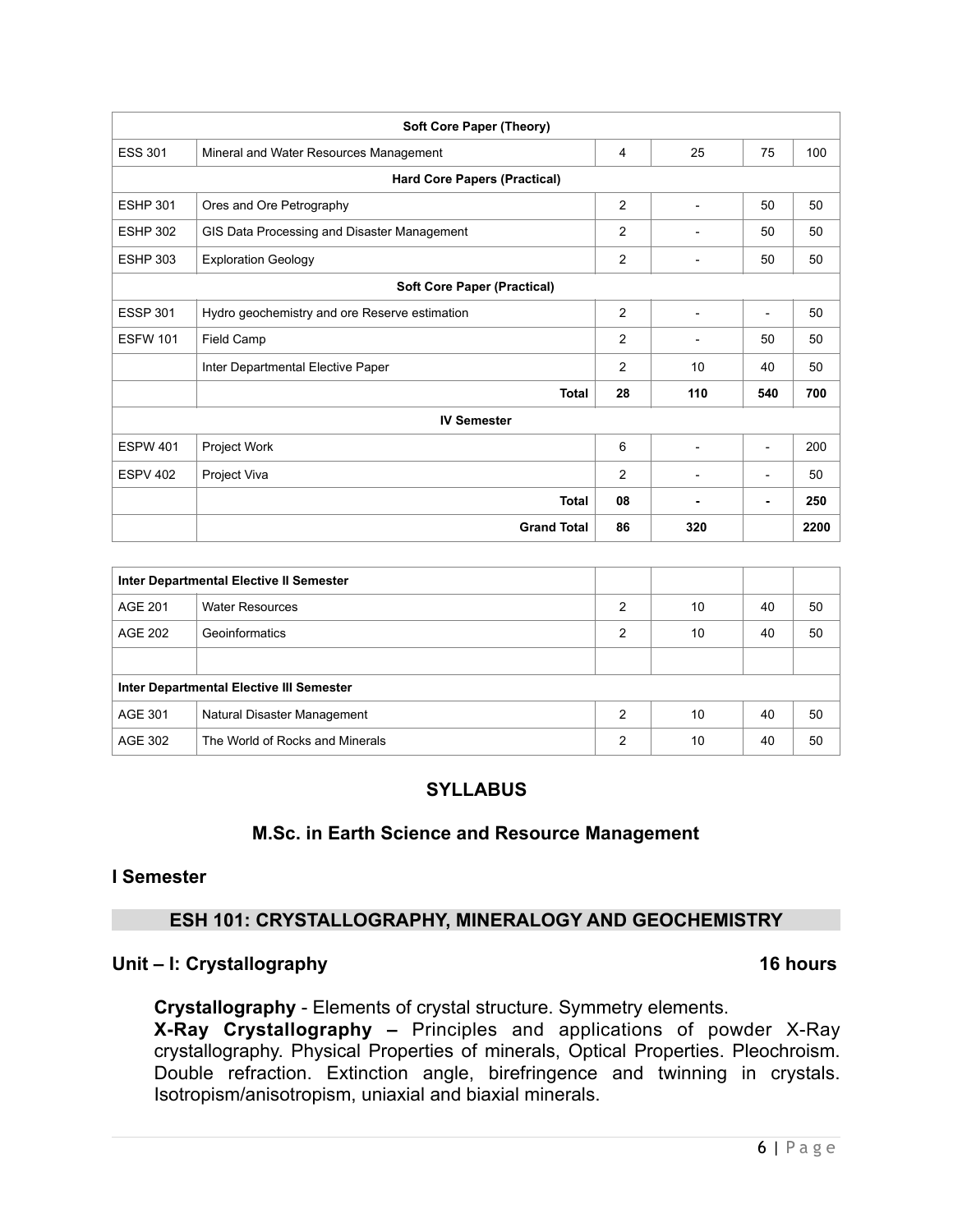# **Unit - II: Mineralogy 16 hours**

Introduction to mineralogy: Definition and classification of minerals. Structural and chemical principles of crystals / minerals, chemical bonds, ionic radii, coordination number (CN) and polyhedron. Structure, chemistry, physical and optical characters and paragenesis of mineral groups: Olivine, pyroxene, amphibole, mica and spinel groups.

# **Unit – III: Mineralogy 16 hours**

Structure, chemistry, physical and optical characters and paragenesis of mineral groups: Feldspar, quartz, feldspathoid, aluminum silicate, epidote and garnet groups. Accessory minerals: Apatite, calcite, corundum, scapolite, sphene and zircon. Earth mineralogy: Average mineralogical composition of crust and mantle, mineral transformations in the mantle with depth.

# **Unit - IV: Geochemistry 16 Hours**

Introduction to Geochemistry- Elements, Atoms, and Chemical Bonds, a Brief Look at the Earth Principles of Geothermobarometry

Energy, Entropy and Fundamental Thermodynamic Concepts, Laws of Thermodynamics, laws of thermodynamics-Enthalpy, Entropy, Heat capacity and free energy concept of equilibrium and equilibrium constant

Gibbs phase rule, application to mineralogical system. Forsterite-Fayalite; Albite-Anorthite; Albite-Orthoclase. Forsterite-Quartz and Diopside-Anorthite.

**Aquatic Chemistry-** Carbonates, Surface water and Groundwater Chemistry, Alkalinity,

**Trace Elements in Igneous Processes:** Behavior of the Elements, Goldschmidt's Classification Trace Element Distribution during Partial Melting, Trace Element Distribution during Crystallization, Trace Element Distribution during Crystallization

**Radiogenic Isotope Geochemistry:** Basics of Radiogenic Isotope Geochemistry, Decay Systems and Their Applications- Rb-Sr, Sm-Nd, Lu-Hf, Re-Os, U-Th-Pb, C,

# **Stable Isotope Geochemistry- C, S, and O isotope geochemistry**

# **References:**

- 1. C. Hammond, The Basics of Crystallography and Diffraction, Oxford University Press, 2009
- 2. Maureen M. Julian, Foundations of Crystallography, Taylor & Francis Group (2008)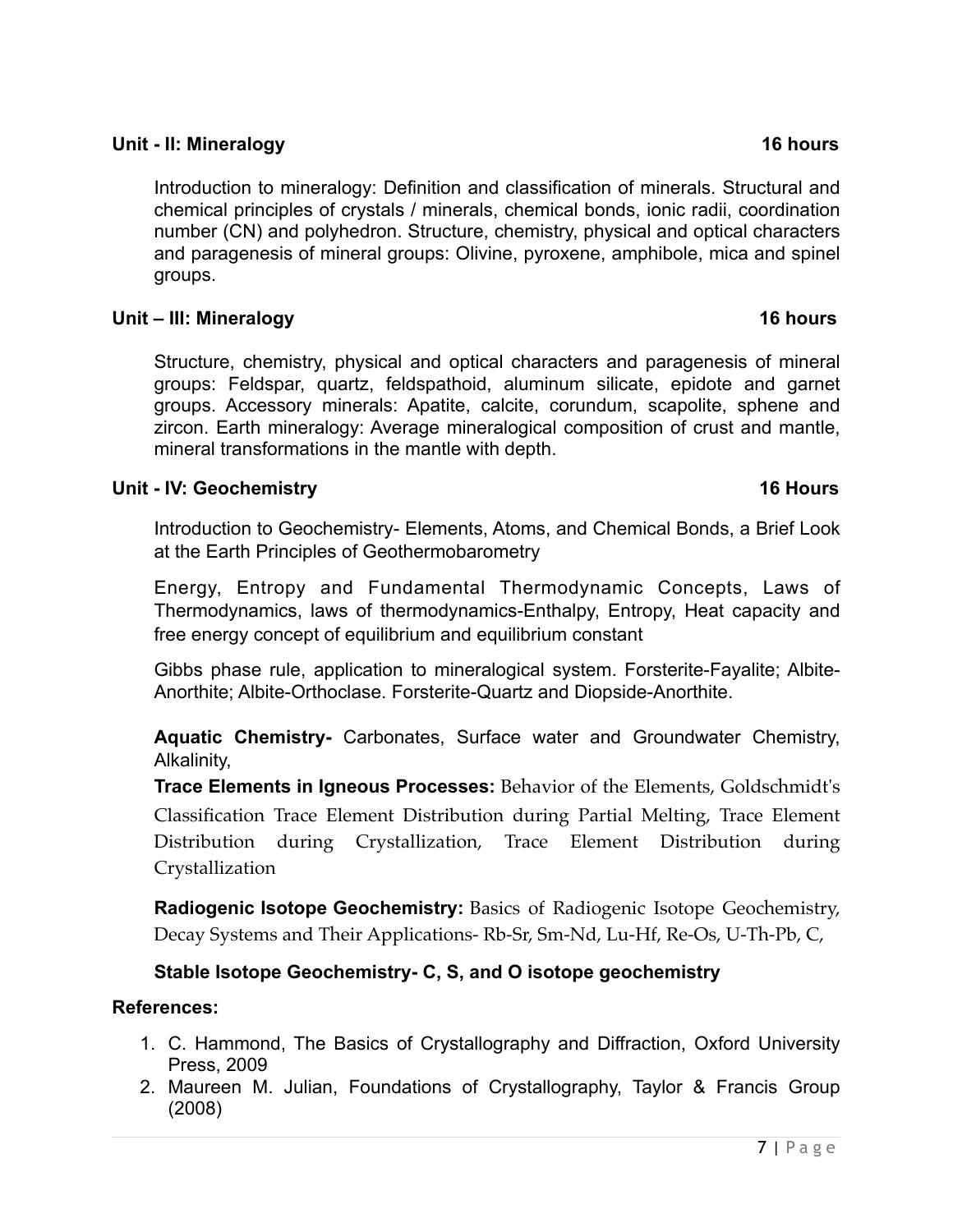- 3. Introduction to the Rock-forming Minerals Paperback –2013 W. A. Deer (Editor), R. A. Howie (Editor), J. Zussman (Editor)
- 4. Klein, C and Hurlbut, Jr., C.S. 1993; Manual of Mineralogy. John Wiley.
- 5. Krauskopf, K. B. and D. K. Bird. 1995. *Introduction to Geochemistry*. New York: McGraw-Hill
- 6. William M. White, Geochemistry, 2013, Wiley-Blackwell

### **ESH 102: Physical Geology, Meteorology and Oceanography**

#### **Unit I - Physical Geology**

Introduction to Physical Geology, Volcanism and Extrusive Rocks, Weathering and Soil, Time and Geology, Mass Wasting, Streams and Floods

#### **Unit II - Physical Geology**

Ground Water, Glaciers and Glaciation, [Deserts and Wind Action,](http://www.mhhe.com/earthsci/geology/plummer/www13.mhtml) the Earth's Interior, Mountain Belts and the Continental Crust

#### **Unit III- Meteorology**

Fundamental principles of climatology. Earth's radiation balance; latitudinal and seasonal variation of insolation, temperature, pressure, wind belts, humidity, cloud formation and precipitation, water balance. Air masses, monsoon, Jet streams, tropical cyclones, and ENSO. Classification of climates – Koppen's and Thornthwaite's scheme of classification. Climate change.

#### **Unit IV - Oceanography**

Introduction to Oceanography, Plate Tectonics, The Sea Floor, The Atmosphere and the Oceans, Circulation Patterns and Ocean Currents , Waves and Tides, Beaches, and Coasts, Estuaries, and Environmental Issues, Oceanic Environment and Production

#### **Books for Reference:**

- 1. Charles C. Plummer, Physical Geology Companion Site, 14/e, McGraw Hill, 2013
- 2. Charles E. Jones, Norris W. Jones, Lab Manual for Physical Geology, 8/e McGraw Hill.
- 3. [Eric W. Danielson,](https://www.amazon.com/s/ref=dp_byline_sr_book_1?ie=UTF8&text=Eric+W.+Danielson&search-alias=books&field-author=Eric+W.+Danielson&sort=relevancerank) [James Levin,](https://www.amazon.com/s/ref=dp_byline_sr_book_2?ie=UTF8&text=James+Levin&search-alias=books&field-author=James+Levin&sort=relevancerank) [Elliot Abrams](https://www.amazon.com/s/ref=dp_byline_sr_book_3?ie=UTF8&text=Elliot+Abrams&search-alias=books&field-author=Elliot+Abrams&sort=relevancerank), Meteorology, Wm C Brown Publ.
- 4. Diane H. Carlson, Carlos C. Plummer, David McGeary. Physical Geology: Earth Revealed, 6/e McGraw Hill,
- 5. Alan P. Trujillo and Harold V. Thurman 2016 Essentials of Oceanography, Pearson Publ.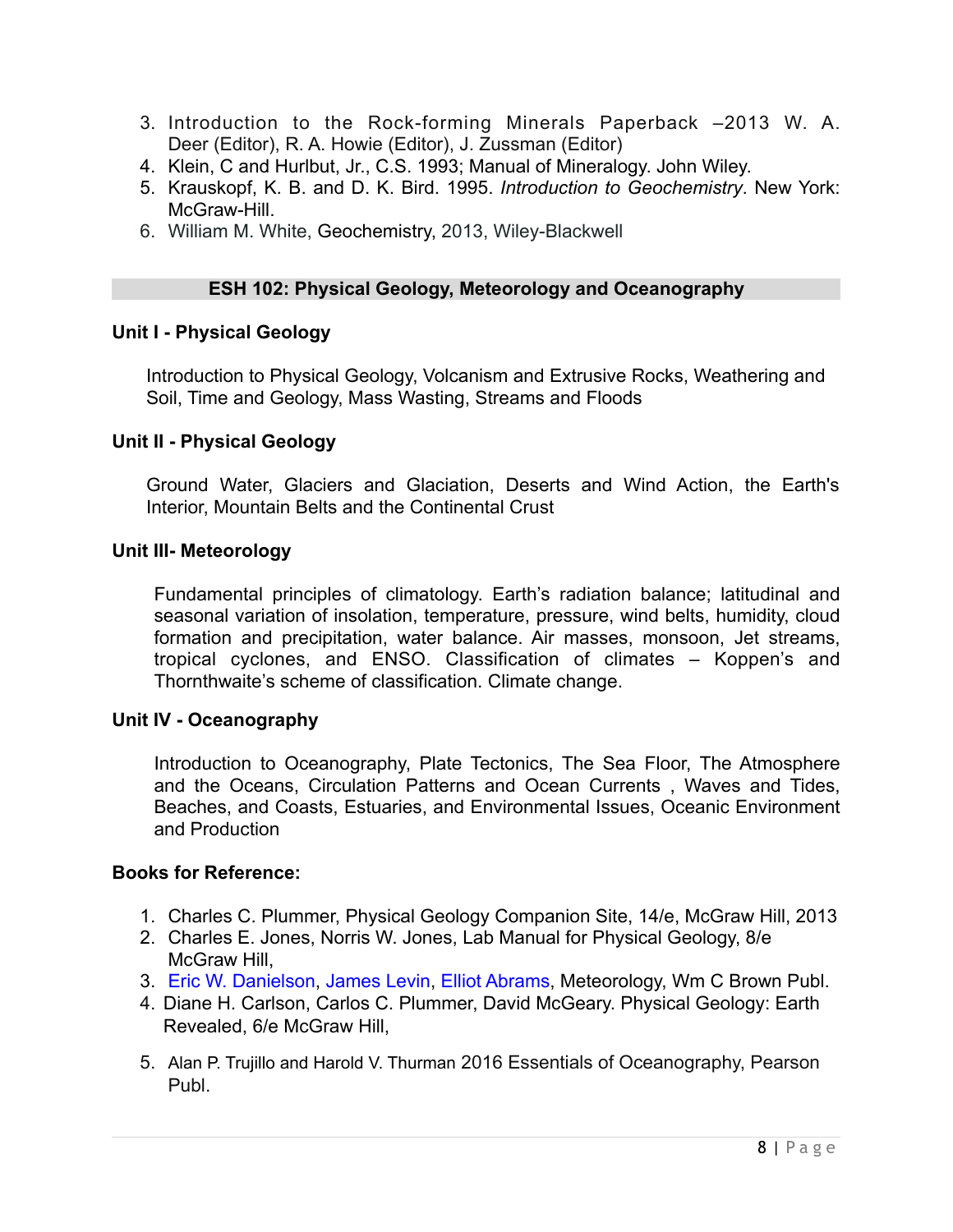Raster and Vector Models and GIS data processing. Data quality and errors: Importance of Errors, Accuracy and Precision, Types of

# **ESH 103: GEOINFORMATICS**

# **Unit I - Aerial Remote Sensing 16 Hours 16 Hours 16 Hours**

**Introduction Remote Sensing:** Types of Remote Sensing, Aerial Remote Sensing-Horizontal, Oblique-High oblique, low oblique. Advantages of Aerial Photography, Application of Aerial Photography

**Tools in Aerial Photography:** Introduction: Stereo pair, Stereoscope, Pocket Stereoscope, Mirror Stereoscope, Parallax bar, Determination of area using Planimeter, Determination of Length using Rotameter

**Stereoscopic Vision Test:** Determination of Relative Position of the object Carl zees stereo plate

**Annotations:** Introduction: Fiducial Marks, Principal Point, Conjugate Principal Point, Nadir Point, Focal Length, Vertical level, Altimeter, Date, Time, Serial photo number, Compass, Flight Altitude, Scale. **Determination of flight direction:** x-y co-ordinates, principle point, Conjugate Principal Point, Perspective center, Nadir point, flight line and direction **Determination of Scale** Average Scale

# **Unit II- Photogrammetry** 16 Hours **16 Hours**

Computing flying height from vertical photograph, computing relief displacement from vertical photograph, computing height of the object from vertical photograph, computing air base from vertical photograph, computing ground control point from the aerial Photograph

**Principle keys for interpretation of aerial Photograph:** Tone, Texture, Shape, Size, Scale, Pattern, Shadow, and Association

**Application of Aerial Photograph:** Fluvial landform, Coastal landform, glacial landform Structural landform, volcanic landform, Aeolian landform, Land use/ Land cover mapping.

# **Unit III: GIS** 16 hours

Introduction, fundamentals and functions of GIS, Components of GIS.

**Data and information:** Types of geological and natural resources data, spatial and time variant, oriented information.

**Map Projection:** Earth's size and shape in time and space. Spherical coordinates, Properties of map projections, Types of basic projections classification - Cylindrical, Conical and Azimuthal projections. Overview of map projection.

**Data models**: Raster and Vector models. Advantages and Disadvantages of

Errors, Sources of Inaccuracy and Impression, Problems of Propagation and

# 9 | Page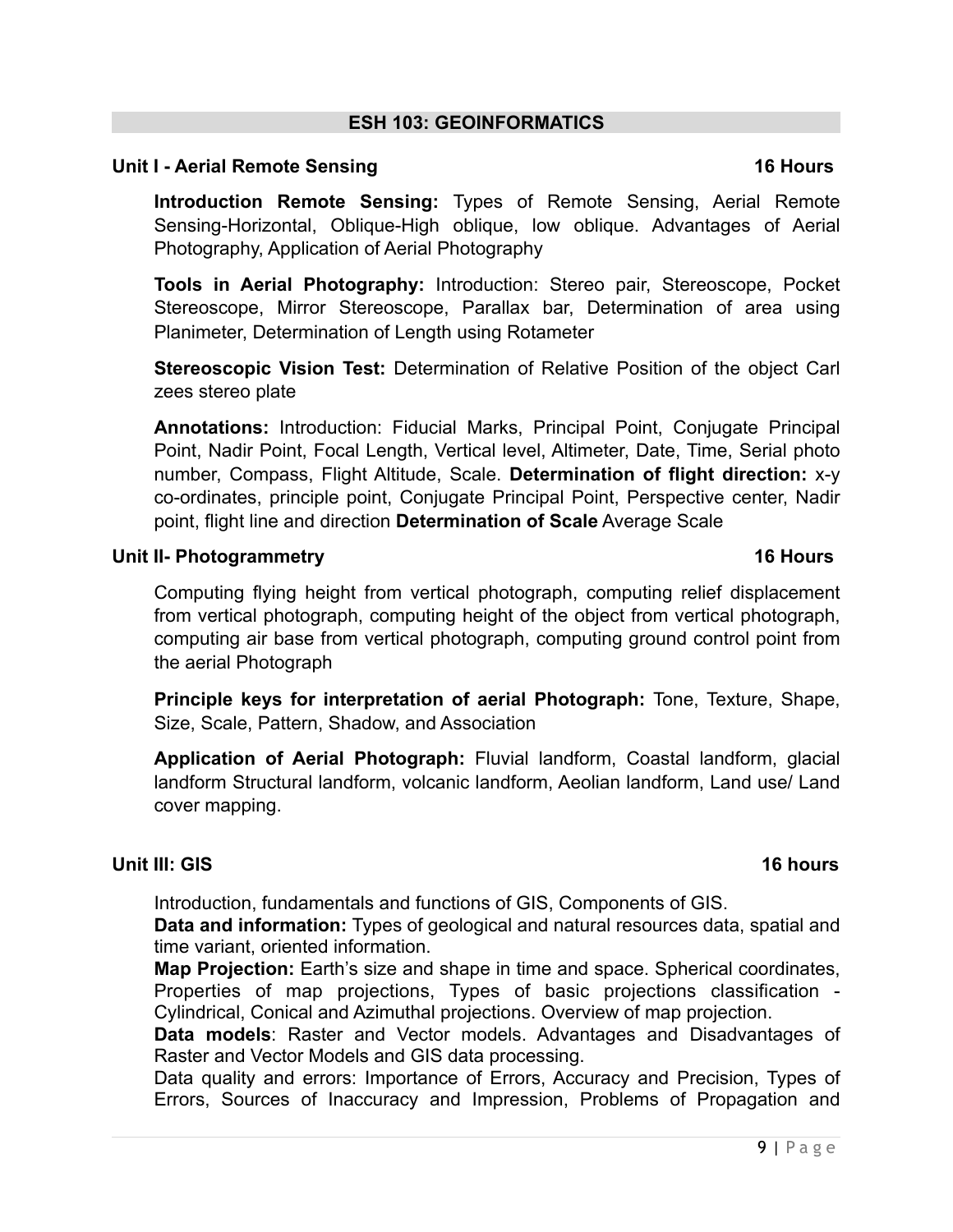Cascading, False precision and false accuracy, and dangers of undocumented data.

#### **Unit IV GPS** 16 hours **16 hours 16 hours**

GPS: GPS Overview, Global Navigation Satellite system, Fundamentals of Satellite Navigation. GPS system segments. GPS signal characteristics. GPS signal acquisition and tracking. GPS-Error sources, Measurements, Accuracy and estimates of user position and time.

#### **References**

- 1. Photogrammetry- Moffit, H.F., and Edward, M.M., (1980). Harper and Row Publishers
- 2. Fundamentals of Remote Sensing and Air Photo Interpretation, Avery T.E. and G.L.Berlin, Prentice Hall (1992)
- 3. Manual of Photogrammetry, 3rd Edition,1966, American Society of **Photogrammetry**
- 4. Aerial Photographs in Geologic Interpretation and Mapping By RICHARD G. RAY
- 5. Photogrammetry by Richard Burns, PLS Caltrans Geometronics.
- 6. Geographic Information Systems and Science 3rd Edition **by** Paul A. Longley, Mike Goodchild, David J. Maguire, David W. Rhind, John Wiley and Sons
- 7. Concepts and Techniques of Geographic Information Systems, 2nd Edition Chor Pang Lo, Albert K.W. Yeung, Prentice Hall Publ.

### **ESS 101: DIGITAL IMAGE PROCESSING, REMOTE SENSING APPLICATIONS**

### Unit-I: Digital Image Processing **16 hours** 16 hours

Data collection, data analysis, data collection errors, Remote sensing data requirements, image processing functions, image data formats. **3 Hours Image quality assessment**: Image processing, Mathematical notations, Sampling theory, Histograms and its significance in digital image processing, Image Metadata, Univariate descriptive image statistics, Central tendencies in remote sensing data, measures of dispersion, measures of distribution, multivariate statistics, geostatistical analysis. **4** 

#### **Hours**

**Image Rectification and Restoration**: Geometric correction, geometric errors, types of geometric corrections: Image to map, Image to Image, hybrid approach, rectification logic, Mosaicking. **4 Hours**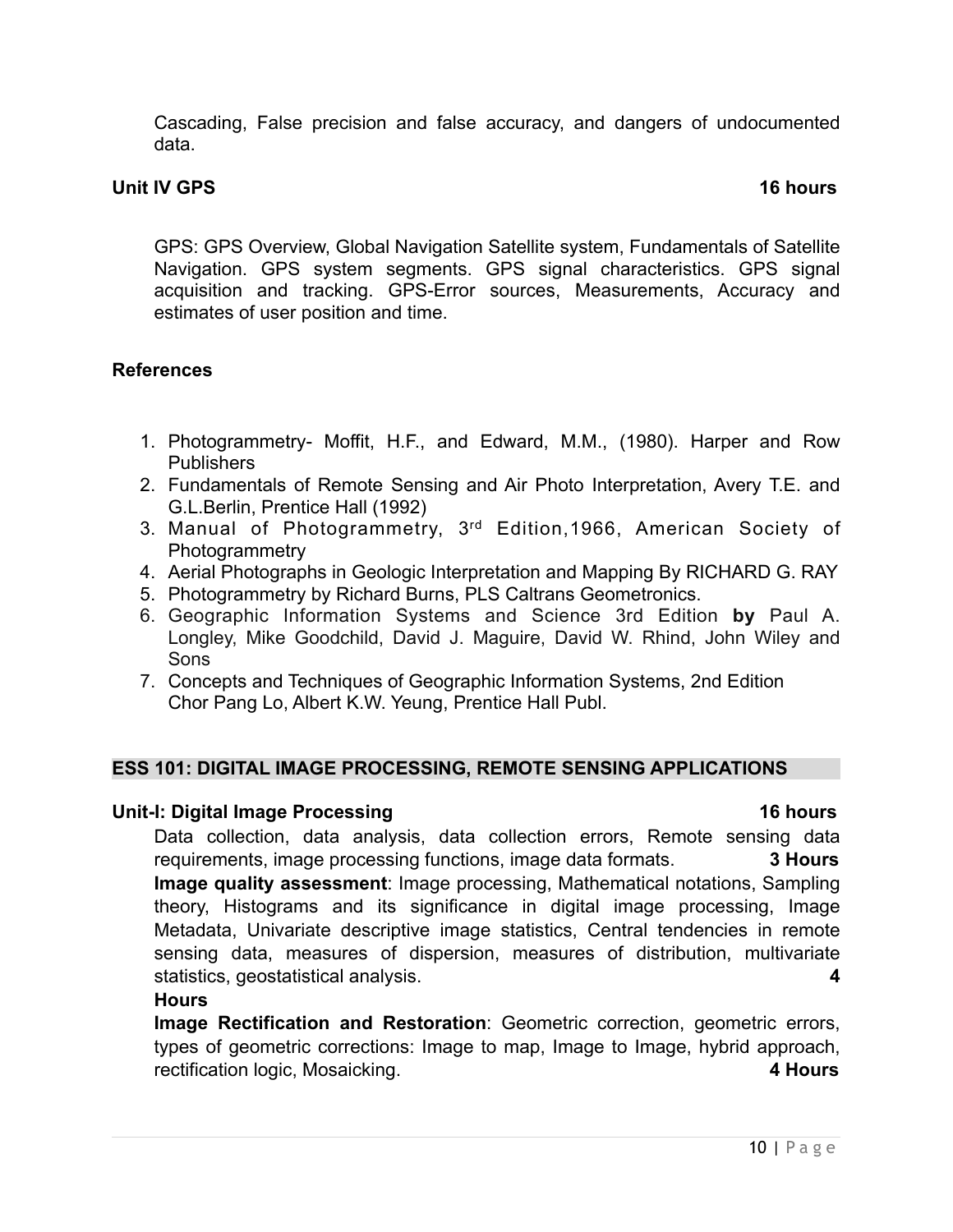**Image enhancement**: Image reduction and magnification, contrast enhancementlinear and nonlinear enhancements, Band ratioing, spatial filtering- spatial convolution filtering, Fourier transformation, principal component analysis. **5 Hours**

### Unit-II: Digital Image Processing **16 hours** 16 hours

**Thematic Information extraction**: Supervised classification – Landuse and Landcover classification schemes. Training site selection and statistical extraction. Feature selection of classification algorithm. Unsupervised classification methods-Chain and ISODATA methods, cluster busting, Fuzzy classification. Object oriented Classification. **6 Hours** 

**Thematic information Extraction-Hyperspectral Image Analysis:** Hyperspectral data collection, Steps to extract information from Hyperspectral data, Hyperspectral Image quality assessment, Radiometric calibration, MNF (Minimum Noise Fraction, Pixel purity index mapping, Spectral Angle Mapper, Indices from Hyperspectral Data

### **6 Hours**

**Thematic map accuracy**: Landuse/Landcover map accuracy assessment, sources of errors in remote sensing derived thematic products, error matrix, sampling size and design, evaluation of error matrices, geostatistical analysis to assess the accuracy of remote sensing derived information. **4 Hours**

# Unit III: Remote Sensing Applications **16 Hours 16 Hours**

**Thermal Infrared Remote Sensing**: Thermal Infrared Radiation Properties, Thermal Radiation Laws, Atmospheric Windows, Thermal Infrared Data collection, Thermal Infrared Remote Sensing**. 4 Hours** 

**Active and Passive Microwave Remote Sensing:** Active Microwave system components, RADAR environmental considerations, SAR Remote Sensing, RADAR Interferometry, and Passive Microwave Remote Sensing. **3 Hours**

**LIDAR Remote Sensing:** LIDAR Principles, Accuracy of LIDAR Measurements, LIDAR derived vegetation information LIDAR derived Urban Information. **3 Hours**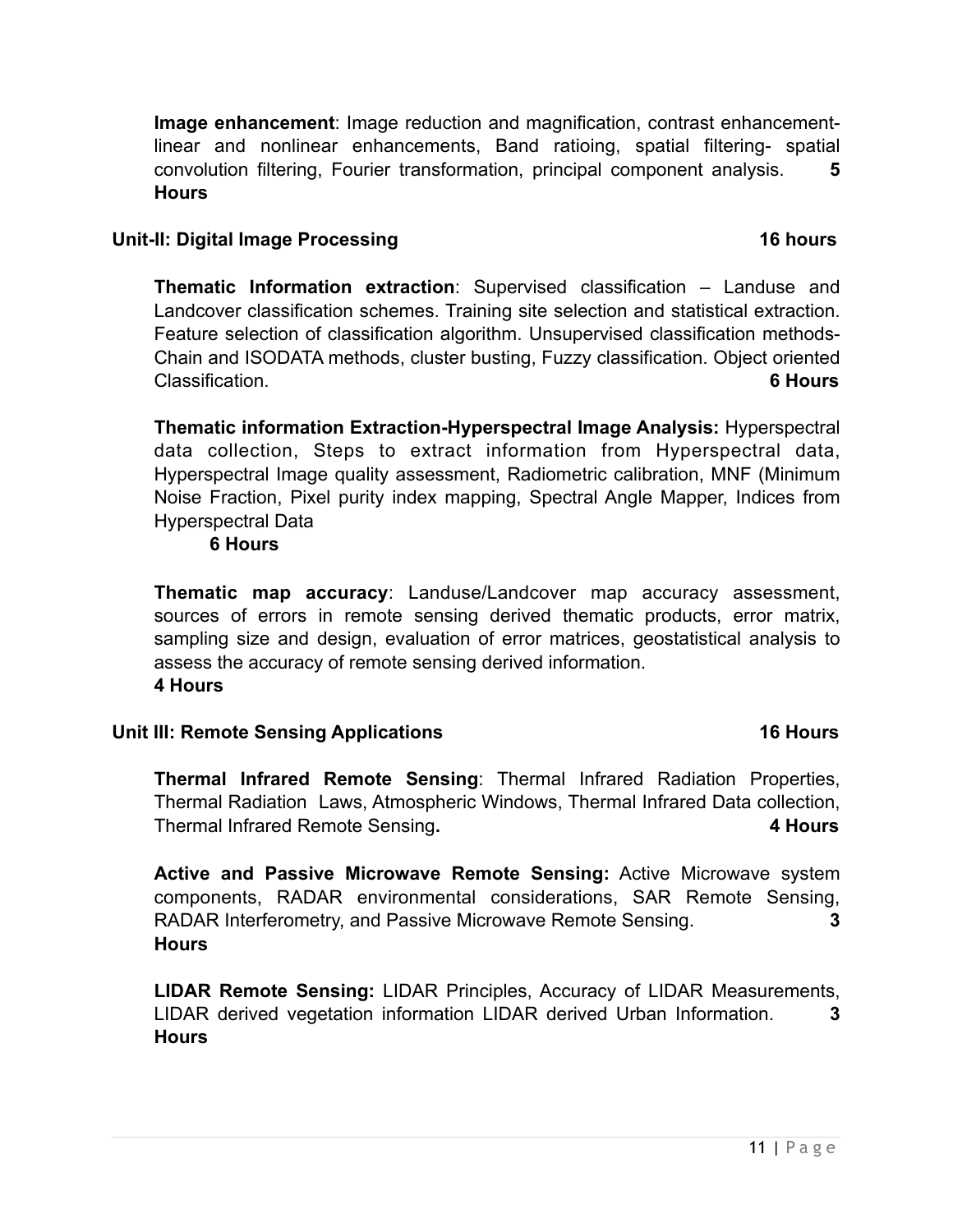**Remote Sensing of Vegetation:** Spectral Characteristics of Vegetation, Temporal Characteristics of Vegetation **Indices**: Vegetation Indices, Remote Sensing of Vegetation change. **6 Hours** 

# Unit IV: Remote Sensing Applications **16 Hours 16 Hours**

**Remote Sensing of Urban Landscape**: Urban/suburban resolution considerations, Remote Sensing Land use and Land cover, Residential Land use, Commercial Land use, Industrial land use, Transportation infrastructure, Communication and Utilities, Urban Disaster Emergency Response.

# **6 Hours**

**Remote Sensing in Geology**: Remote Sensing of Soils, Remote Sensing of Rocks and Minerals; Imaging Spectroscopy of Rocks and Minerals. Lithology, Structure, Drainage and pattern, Remote Sensing in Geomorphology; Landforms; Igneous, sedimentary, structural, fluvial, karst, shoreline, Aeolian and Glacial. **6 Hours** 

**Remote Sensing of Water:** Remote Sensing of Surface water Biophysical Characteristics, Spectral Responses of Water as a function of Wavelength and organic/inorganic constituents, Water Bathymetry, Water surface temperature, Precipitation, Aerosols and clouds, Snow, Water quality modeling using Remote Sensing. Watershed analysis **4 Hours** 

# **Books for Reference**

- 1. Introductory Digital Image Processing: A Remote Sensing Perspective: By J.R. Jensen 4<sup>th</sup> Edition Prentice Hall Pub (2015).
- 2. Remote Sensing of Environment: An Earth Resources Perspective: By J.R. Jensen 2nd Ed., Upper Saddle River, NJ: Prentice Hall, 592 pages (2012).

# **I SEMESTER PRACTICAL**

# **ESHP 101 CRYSTALLOGRAPHY, MINERALOGY AND GEOCHEMISTRY**

- 1. Study of models of cubic, tetragonal, hexagonal, orthorhombic, monoclinic and triclinic systems
- 2. Stereographic projections on the Wulff's Stereo net.
- 3. Megascopic study of rock forming minerals
- 4. Determination of relative relief (RI) of minerals by Becke-line test and sign of elongation of minerals.
- 5. Optical properties of Rock forming minerals
- 6. Microscopy of rock forming minerals
- 7. Determination of optic sign of uniaxial minerals, optic sign of biaxial minerals.
- 8. Determination of anorthite content of plagioclase by Michel Levy Method.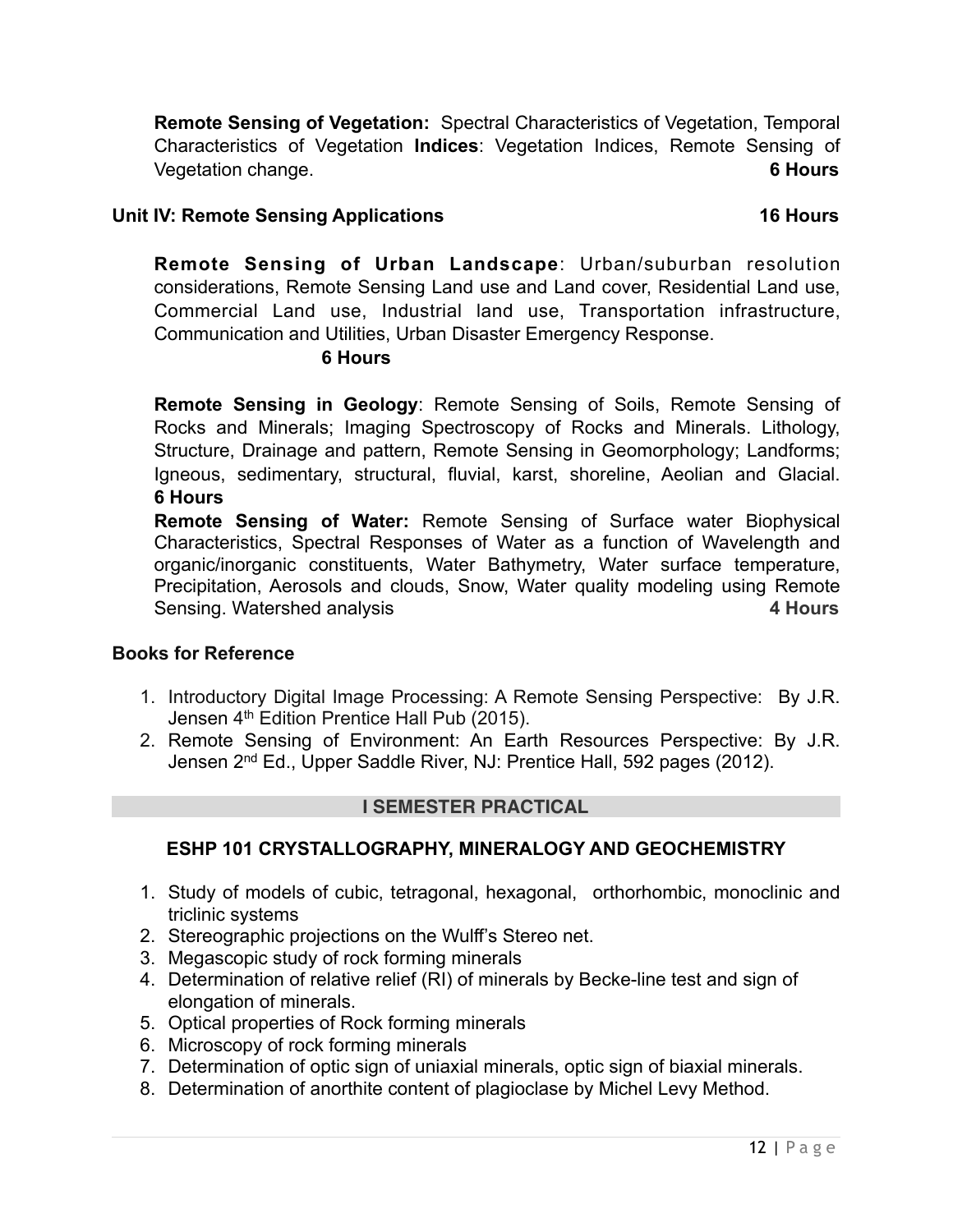# **ESHP 102 METEOROLOGY AND OCEANOGRAPHY**

- 1. TRMM Rainfall data Analysis- Monthly trends, Deviation from Normal Rainfall, Statistical Analysis
- 2. Estimation of Spatial and Temporal Variability of Rainfall
- 3. Interpretation of Weather maps and weather forecasting
- 4. Numerical Weather Prediction
- 5.

# **ESHP 103 GEOINFORMATICS**

### **Introduction Remote Sensing**

Types of Remote Sensing, Aerial Remote Sensing-Horizontal, Oblique-High oblique, low oblique Advantages of Aerial Photography, Application of Aerial Photography

### **Tools in Aerial Photography:**

Introduction: Stereo pair, Stereoscope, Pocket Stereoscope, Mirror Stereoscope, and Parallax bar, Determination of area using Planimeter, Determination of Length using Rotameter

### **Stereoscopic Vision Test:**

Determination of Relative Position of the object Carl zees stereo plate

### **Annotations**

Introduction: Fiducial Marks, Principal Point, Conjugate Principal Point, Nadir Point, Focal Length, Vertical level, Altimeter, Date, Time, Serial photo number, Compass, Flight Altitude, Scale. **Determination of flight direction:** x-y co-ordinates, principle point, Conjugate Principal Point, Perspective center, Nadir point, flight line and direction

### **Determination of Scale** Average Scale

### **Photogrammetry**

Computing flying height, relief displacement, height of the object, air base, ground control point from vertical photograph

### **Principle keys for interpretation of aerial Photograph**

a. Tone, b. Texture, c. Shape, d. Size, e. Scale, f. Pattern, g. Shadow, and h. Association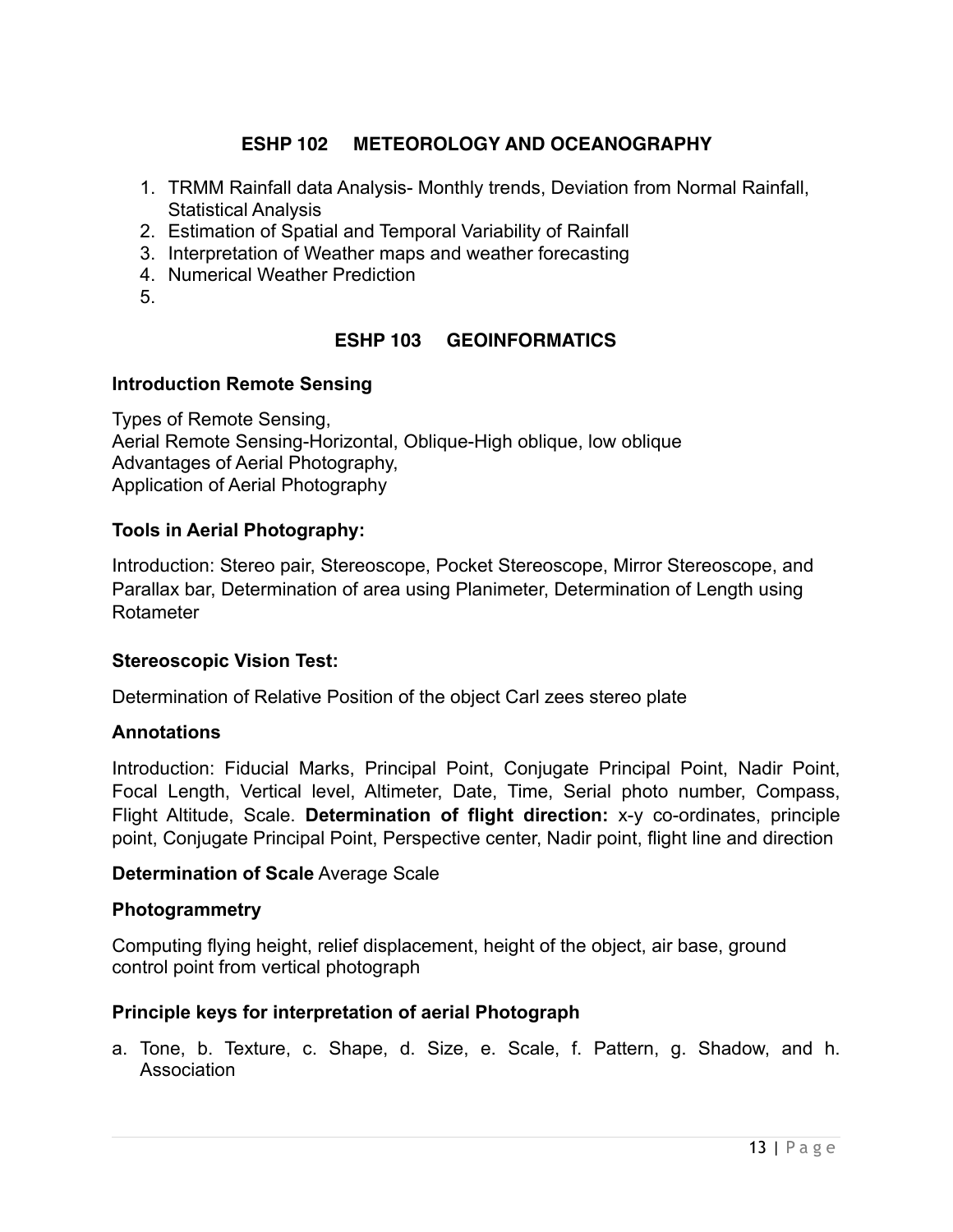Application of Aerial Photograph: Fluvial landform, Coastal landform, glacial landform Structural landform, volcanic landform, Aeolian landform, Land use/ Land cover mapping

# **ESSP 101 DIGITAL IMAGE PROCESSING, REMOTE SENSING APPLICATIONS**

- 1. Introduction to Imagine Software and Image Data
- 2. Image Enhancement
- 3. Rectification
- 4. Image Classification Unsupervised
- 5. Image Classification Supervised
- 6. Object Based image analysis
- 7. Radiometric Correction (Empirical Line Calibration)
- 8. Image operation and Image fusion
- 9. Accuracy Assessment
- 10.Vegetation indices
- 11. Watershed analysis

# **II SEMESTER**

# **ESH 201 IGNEOUS, SEDIMENTARY, METAMORPHIC PETROLOGY**

#### **Unit – I 16 hours**

Introduction: Definition and classification of rocks based on mode of formation. **Igneous Rocks:** Magma and its origin, formation of igneous rocks. Bowen's reaction principle. Crystallization of binary systems. Forms, Textures and structures of igneous rocks. Classification of igneous rocks.

Magmatic evolution and differentiation: Fractional crystallization, gravitational differentiation, gas streaming, liquid immiscibility and assimilation. Structures and textures: Definition, description, rock examples and genetic implications of common structures and textures of igneous rocks. Classification of igneous rocks: Mode, CIPW norm, IUGS and Irvine-Barger classifications; Magmatism and tectonics:

**Unit – II 16 hours**  Igneous rock suites: Form, structure, texture, modal mineralogy, petrogenesis and distribution of the following igneous rocks: Ultramafic rocks: Dunite-peridotitepyroxenite suite; kimberlites, lamprophyres, lamproites, komatiites; Basic rocks: Gabbro-norite-anorthosite-troctolite suite, Dolerites; Basalts and related rocks; Intermediate rocks: Diorite-monzonite-syenite suite; Andesites and related rocks; Acidic rocks: Granite-syenite-granodiorite-tonalite suite; Rhyolites and related rocks; Alkaline rocks: Shonkinite, ijolite, urtite, melteigite, malignite, alkali gabbros, alkali basalt, alkali granite, alkali syenite, nepheline syenite and phonolite; Carbonatites; Ophiolite suite.

### **Unit–III 16 hours**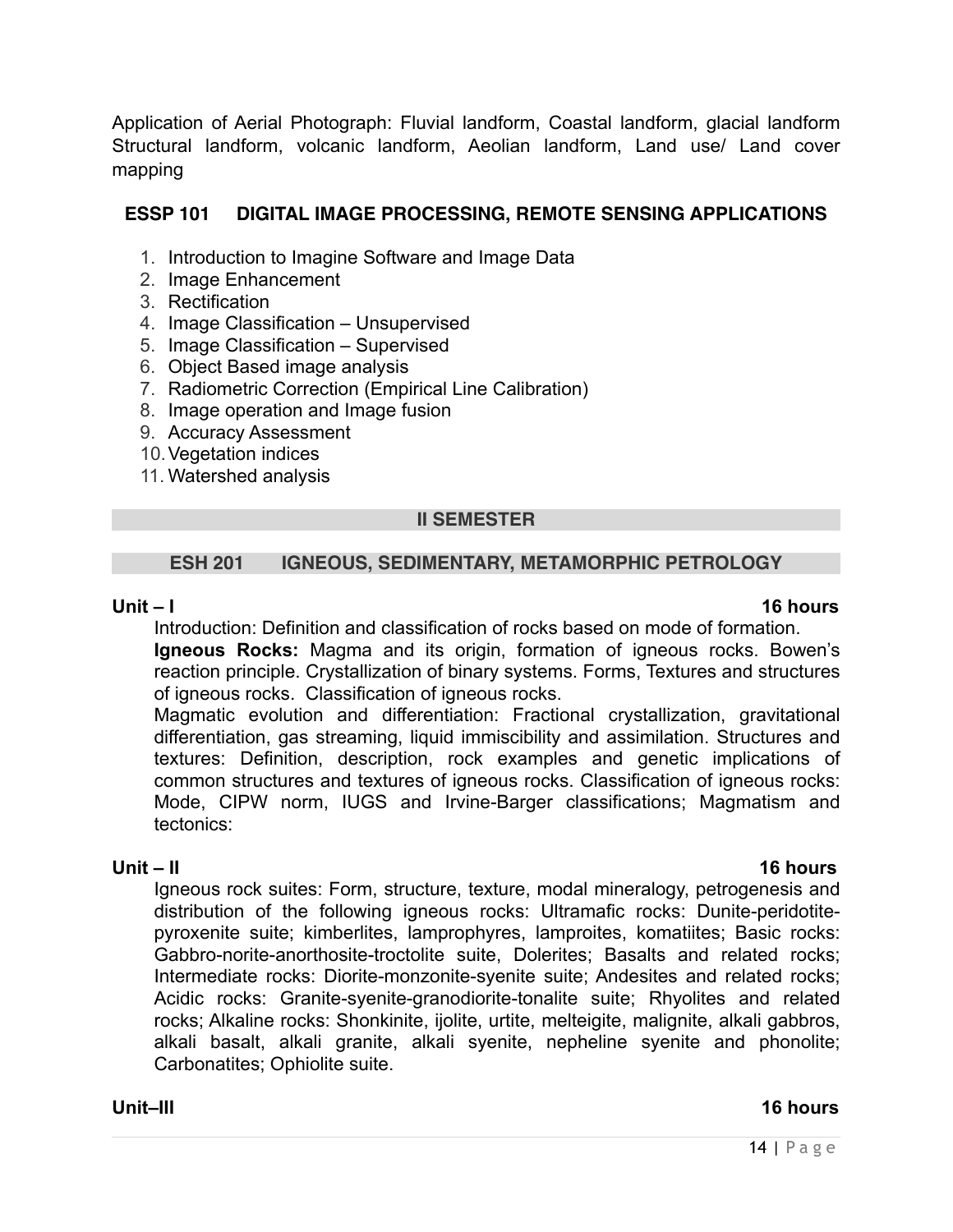**Sedimentary rocks:** Sedimentary processes and their products. Classification of sediments. Diagenesis & Lithification. Sedimentary structures. Classification of sedimentary rocks. Mineral composition, structure and textures of Clastic and non-Clastic sediments and Residual deposits. Origin, occurrence and characteristics of common sedimentary rocks – Rudaceous, arenaceous, Argillareous and carbonates.

### **Unit–IV 16 hours**

**Metamorphic Petrology:** Types and factors of metamorphism. Zones, grades and facies of metamorphism. Facies of Regional and contact metamorphism. Textures and structures of metamorphic rocks. Metamorphism of argillaceous, arenaceous, calcareous and acidic and basic igneous rocks. Metasomatism. Composition, origin and mode of occurrence of Gneisses, Amphibolites, Granulites, Schists and Eclogites.

# **Books for Reference**

- 1. Igneous And Metamorphic Petrology Turner and Verhoogan
- 2. Text book of Petrology G W Tyrrell
- 3. Petrology Hyndman
- 4. Igneous and Metamorphic Petrology Myren G Best
- 5. Petrology (Igneous, Sedimentary and Metamorphic) Eenest G Ehlers/Harvey **Blatt**
- 6. Igneous Petrology- McBirney
- 7. Principles of Igneous and Metamorphic Petrology- Anthoney R Phillpots
- 8. Igneous Petrology M K Bose
- 9. Petrology of Igneous rocks Alokh K Gupta
- 10.Metamorphism and Metamorphic rocks Miyashro
- 11. Metamorphic Petrology B Bhaskar Rao
- 12.Sedimentary Petrology Pettijohn
- 13.Igneous and Metamorphic Petrology W D Winter
- 14.Petrology (Igneous, Sedimentary and Metamorphic) Loren A Raymond

### **ESH 202: PALEONTOLOGY, INDIAN STRATIGRAPHY, GEOLOGY OF KARNATAKA**

### **Unit I: PALEONTOLOGY 16 hours**

Introduction: Classification of life plant kingdom and Animal kingdom-vertebrate and invertebrate –phylum, class, order, general and species.

**Fossils**: Mode of preservation of fossils. Morphology and Geological distribution of Foraminifera, Brachiopods, Lamellibranch, Gastropods, Cephalopods, Echinoids & Trilobites.

**Plant fossils**-Morphology and distribution of Lepidodendron, sigillaria, calamities, Glossopteris, ptilophyllum.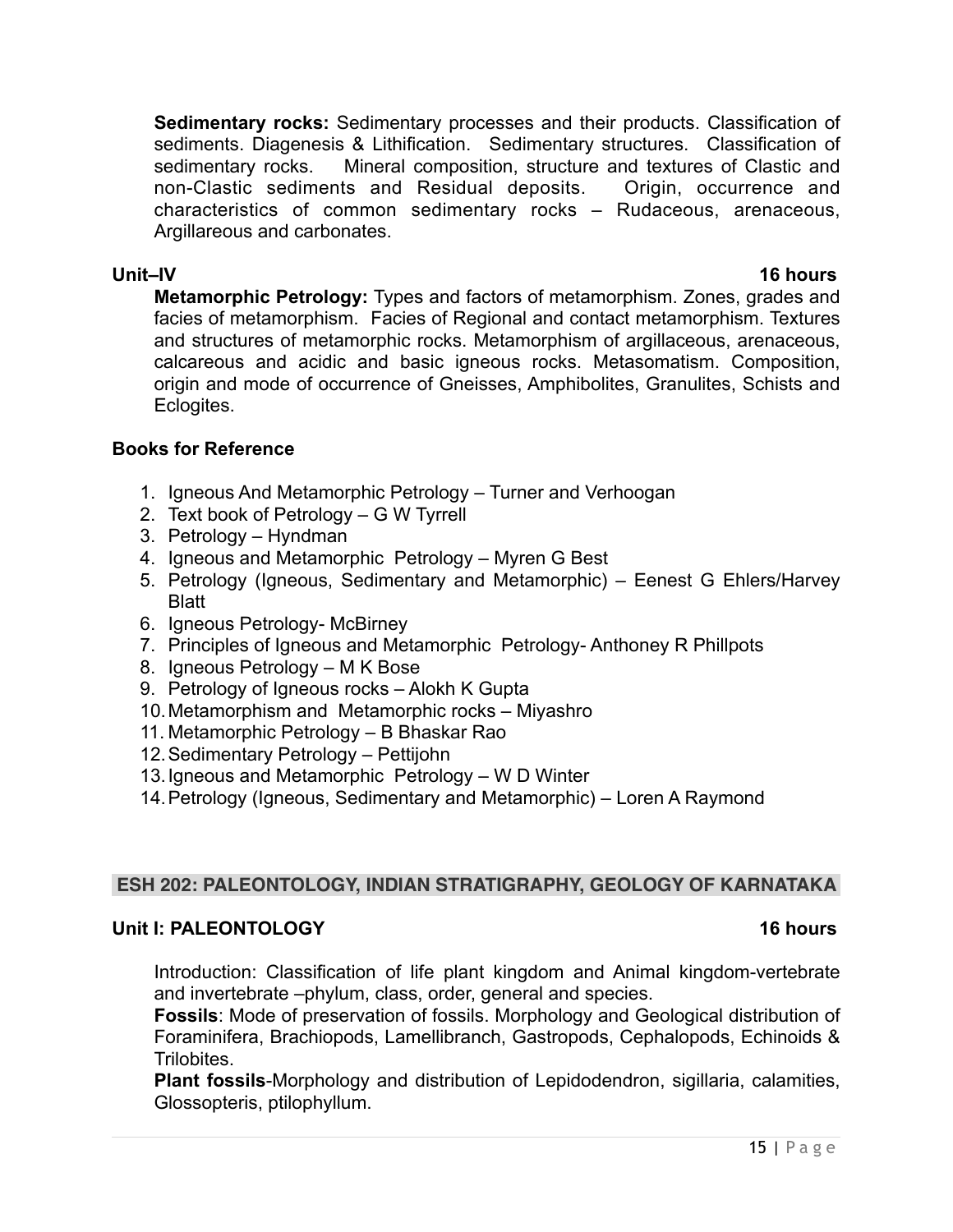# **Unit – II: INDIAN STRATIGRAPHY 16 hours**

Principles of stratigraphy, Geological time scale, Lithostratgraphic classification, stratigraphic units of India, Physiographic Units of India.

**Archean system**-, Dharwar super group-lithology and structure, Classification – distribution of Archean rocks in Indian continent and economic importance.

**Proterozoic formations**-Cuddapah & equivalents, Vindhyans group & equivalents and economic importance.

# **Unit – III: INDIAN STRATIGRAPHY 16 hours**

**Paleozoic group**- Cambrian rocks, Ordovician and Silurian rocks, Devonian rocks, Permo-Corboniferous rocks. **Mesozoic group**-Triassic rocks, Jurassic rocks, Cretaceous rocks-Gondwana super group and economic importance. Deccan traps. **Tertiary group**- Siwaliks and Karewas.

# Unit – IV: GEOLOGY OF KARNATAKA 16 hours

# Summary of Geological history of Karnataka, Archean rocks, Ancient supra crustal rocks –Sargurs, Gneissic complex, gold bearing schist belts of eastern Karnataka, schist belts of western Karnataka, Granulite, Younger granites. Purana Basins-Kaladgi and Bhima group, Gondwana group, Deccan volcanism, Dykes rocks. Tertiary rocks laterite and Black soil.

# **REFERENCES:**

- 1. Geology of Karnataka- B P Radhakrishna and R Vaidyanadhan Geol. Soc. India Publ
- 2. Memoire 112 Geological Survey of India Publication
- 3. Geology of India by DN Wadia
- 4. Geology of India and Burma by M S Krishnan
- 5. Historical Geology and Principles of Stratigraphy by Ravindra Kumar
- 6. Paleontology: The Record of Life COLIN W. STEARN Logan Professor of Geology McGill niversity ROBERT L. CARROLL Strathcona Professor of Biology McGill University with illustrations by Linda Angeloff Sapienza
- **7.** Text-book of Paleontology edited by Charles r. Eastman, A.M.,
- 8. Palaeontology –Evolution and Animal Distribution by Dr. P C Jain and Dr. M S Anantha Raman-Vishal Publications.
- 9. Robert R.Shrock and William H., Twenhofel, (1953) Principles of Invertebrate Palaeontology Mc Graw-Hill Book Co-Invertebrate Paleontology,
- 10.H.Woods, Cambridge University press, 1961
- 11. R.C.Moore, C.G., Lalicker and A.G. Fisher, 1952. Invertebrate Fossils Mc Graw Hill Book Co., Alfred S.Romer (1963) Vertebrate Paleontology, , University of Chicago press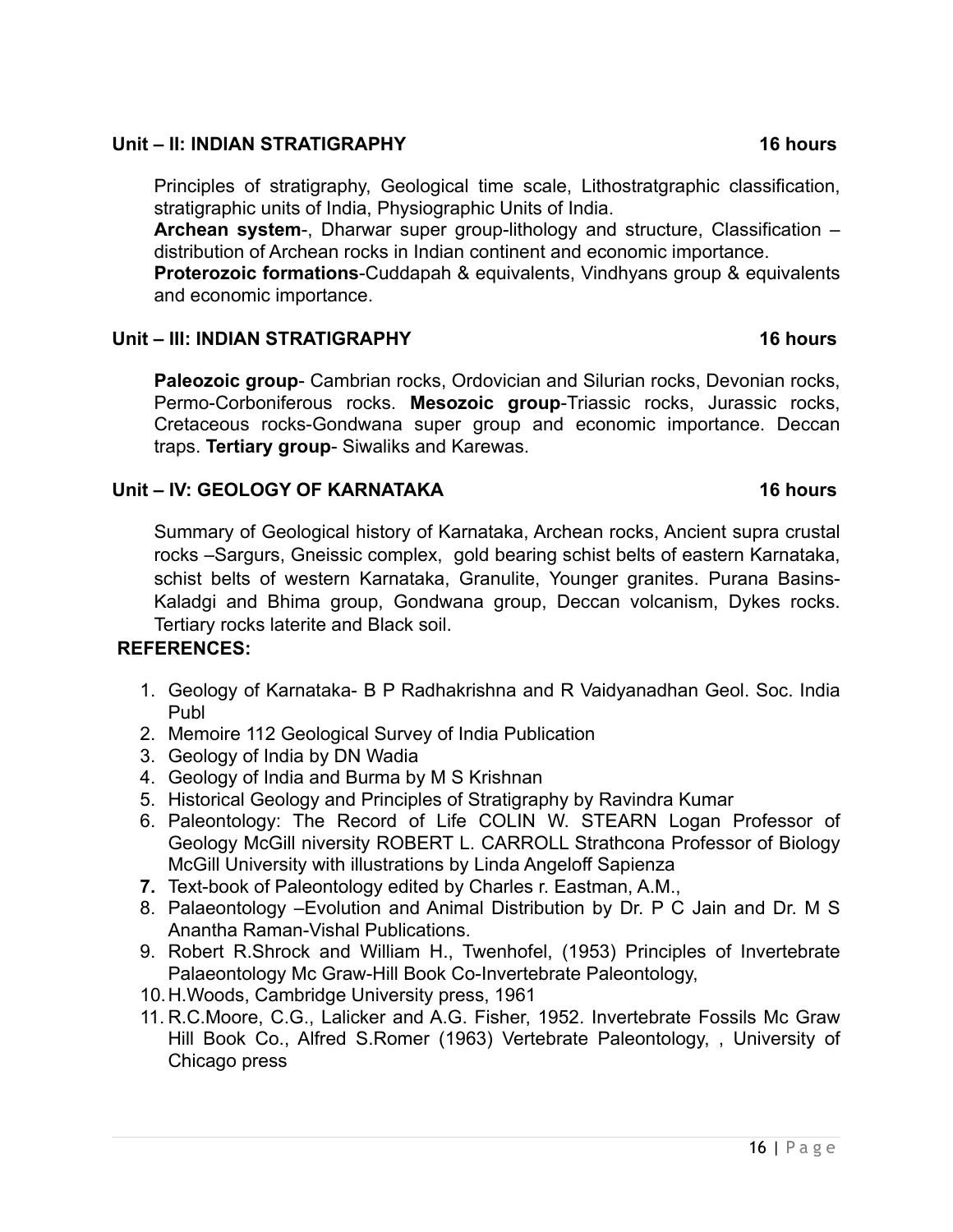- 12.B.U.Haq and A.Boerma, 1978, Introduction to Marine Micropaleontology, Elsvier Publishing Company. M.D., Brasier, 1980, Microfossils, George Allen & Unwin, London.
- 13.G.Bigot, 1985, Elements of Micropaleontology, Grahm & Trotman, London.
- 14.H.H.Swinerton, (1961) Outlines of Paleontology, Edward Arnold PublisherReference Books
- 15.Derek V.Ager, 1963, Principles of Paleoecology, McGraw Hill Book Co.Benton, M.J. 1990, Vertebrate Paleontology, John Wiley,
- 16.Unwin Hyman, , 1971, Vertebrate Paleozoology, John Wiley,
- 17.F.B.Phleger, Ecology and Distribution of Recent, Foraminifera, Hohn Hopkins Press.
- 18.J.P.Kennet and M.S.Srinivasan; 1951, Forminifera, W.H.Freeman & Co.,

#### **ESH 203 HYDROGEOLOGY, ENGINEERING GEOLOGY**

#### **Unit – I 16 hours**

**Surface Water Hydrology:** Global distribution of water. Hydrological Cycle - Precipitation, Interception, Infiltration, Soil Moisture, Evaporation, Evapotranspiration: Potential and actual evapotranspiration and Runoff. Measurement of runoff, factors controlling runoff.

# **Unit – II 16 hours**

**Groundwater Hydrology:** Introduction and definition, occurrence origin and classification.

Vertical distribution of water in the crust: Zones of Aeration - Soil moisture zone, vadose zone, Capillary fringe. Zone of saturation - water table, fluctuation of groundwater level, water level measurements and interpretation.

Water bearing characteristic of rocks: Porosity, Effective Porosity, Permeability, Transmissivity, Storage Coefficient, Specific Yield, Specific Retention.

Definitions and hydrologic properties: Groundwater reservoirs - Aquifers - Confined, Unconfined and Perched aquifers, Aquiclude, Aquifuge, Aquitard, Coastal Aquifers, Fresh and salt-water relationships in coastal and island areas.

#### **Unit – III 16 hours**

**Groundwater flow:** Laminar flow and Turbulent flow, Darcy's Law, Experimental verification, range of validity, Reynold's number. Flow lines and equi-potential lines, Preparation of groundwater contour maps and Flow nets.

Basic Groundwater flow equations: Steady and Unsteady state of flow.

**Well Hydraulics:** Steady radial flow to a well, Confined aquifer, unconfined aquifer, Dupit's approximation. Unsteady radial flow to a well: Confined aquifer. Unconfined aquifer. Theis's non-equilibrium equation, Jacob's solution.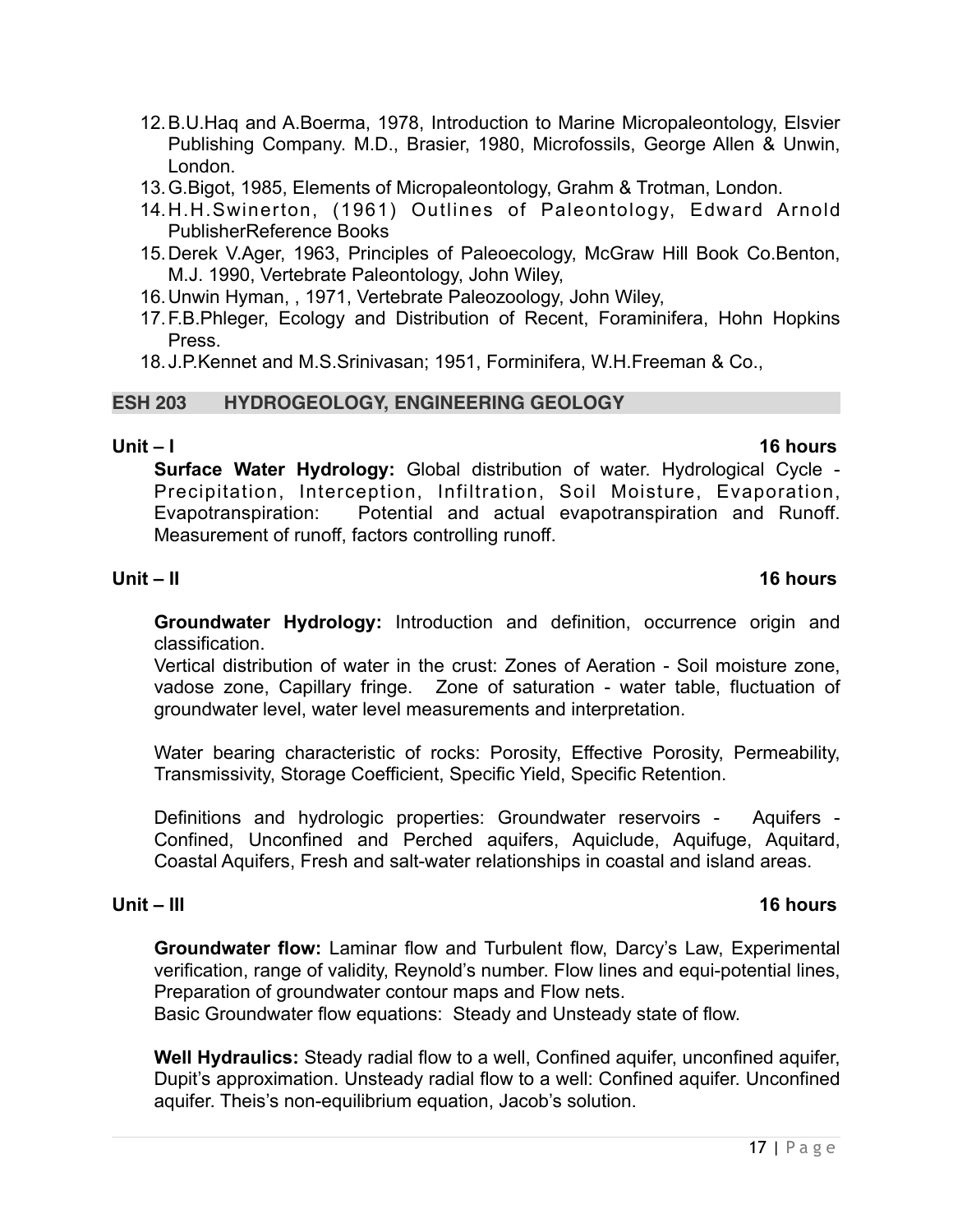**Pumping Test:** Aquifer test and well test for determination of the formation and well loss coefficients. Multiple drawdown tests, well efficiency, selection of test sites.

### **Unit IV: Engineering Geology 16 hours 16 hours**

Role of engineering geology in civil construction and mining industry. Engineering properties of rocks; rock discontinuities. Physical characters of building stones. Metal and concrete aggregates. Various stages of engineering geological investigation for civil engineering projects.

Geological consideration for evaluation of dams and reservoir sites. Dam foundation rock problems. Geotechnical evaluation of tunnel alignments and transportation routes, method of tunneling; classification of ground for tunneling purposes; various types of support.

Earthquake and seismicity, seismic zones of India, design of buildings in earthquake zones.

# **Books of Reference:**

- 1. Groundwater Hydrology ( $2<sup>nd</sup> Ed$ .) D.K.Todd John Wiley and Sons Inc. New York.
- 2. Hydrogeology (2nd ed.) C.W.Fetter Merrill Publishing Co. U.S.A.
- 3. Hydrogeology K.R.Karanth Tata McGraw Hill Publishing Co. Ltd.
- 4. Ground Water Assessment, Development and Management K.R.Karanth– Tata McGraw Hill Publishing Co. Ltd.
- 5. Groundwater H.M.Raghunath Wiley Eastern Limited
- 6. Hydrology H.M.Raghunath– Wiley Eastern Limited
- 7. Elements of Hydrology V.P.Singh
- **8.** Engineering Hydrology K.Subramaniam Tata McGraw Hill Publishing Co Ltd.
- **9.** Applied Hydrology Mutreja, K.N. Tata McGraw Hill Publishing Co. Ltd.

### **Soft Core Paper (Theory)**

### **ESS 201 GEOMORPHOLOGY, STRUCTURAL GEOLOGY**

### **UNIT – I 16 Hours**

**Introduction:** Fundamental concepts of geomorphology**. Geomorphic processes:** Weathering, Types of weathering, Zone of weathering and Erosion, transportation, deposition **Geomorphic controls:** Geology and structure, climate and biogenic **Landforms of exogenetic origin;** Fluvial Process and landforms Wind action and Aeolian landforms,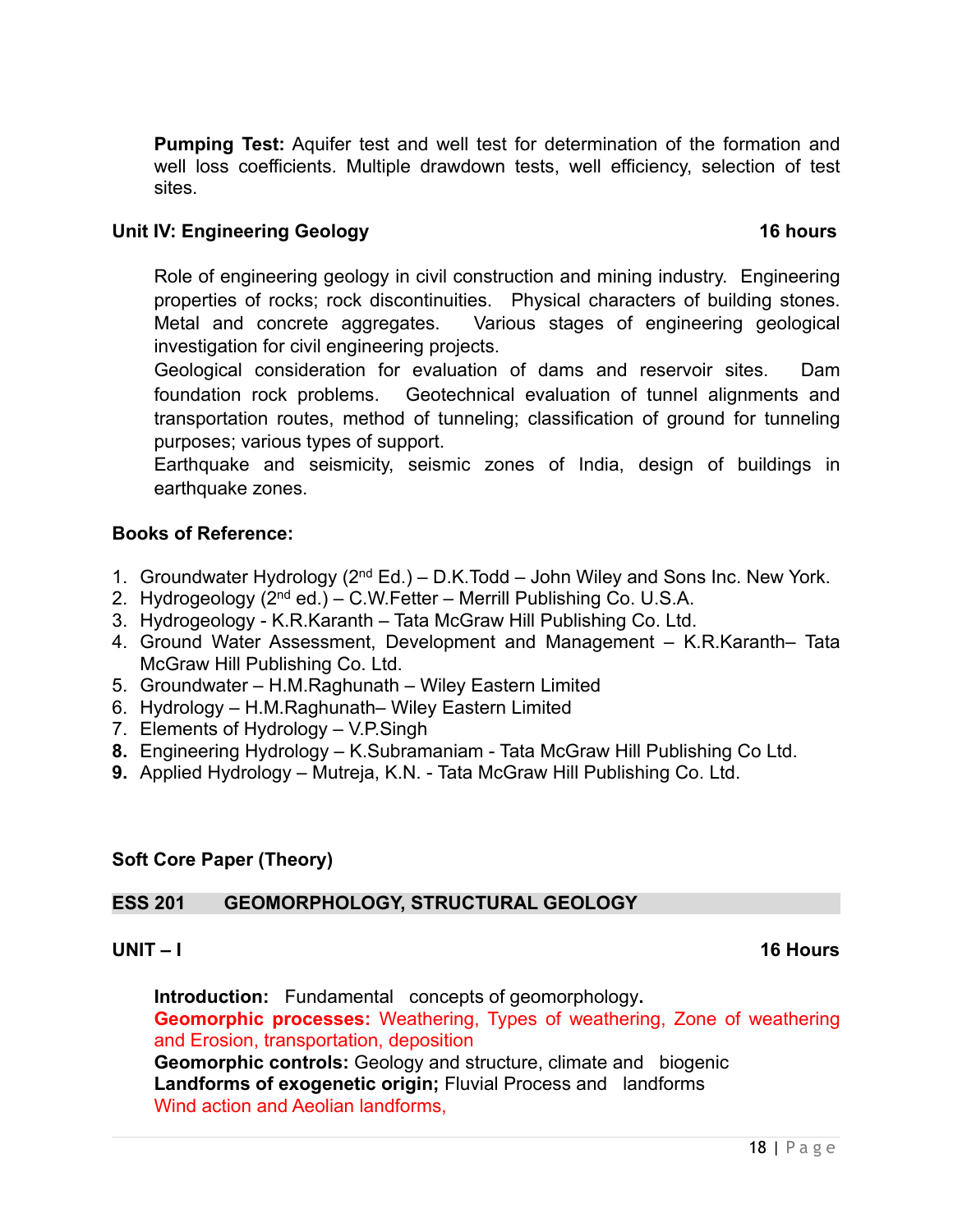#### Glaciers and Glacial landforms,

Marine erosion and Coastal landforms.

**Landforms of endogenetic origin-** Volcanic and Tectonic landforms.

**Landforms of biogenetic and extraterrestrial activity origin;** Termites Man made structure like quarries, road cuts and fills

.

# **Unit – II 16 Hours**

**Mass wasting**: Classifications, Causes geomorphic significance and conservation of mass wasting,

Morphology of Indian sub-continent

Morphology of the ocean floor.

Applied Geomorphology: Dams and Reservoirs, tunnels, and High way construction,

Soil as a resource: Soil uses, component and profiles. Soil formation processes.

Physico - chemical parameters of soil, Classification of soils.

Soils erosion, conservation practices, preventive measures.

# **UNIT – III: ROCK DEFORMATION 16 hours**

Introduction**,** Rock deformation, Mechanical principles and properties of rocks and their controlling factors. (Confining pressure, temperature, time, pore fluid pressure etc). Stress and Strain in Solids. Two dimensional stress analyses. Concept of strain. Homogeneous and inhomogeneous strain. The fundamental strain equation. Two dimensional strain analysis. Types of strain ellipses and ellipsoids, their properties and geological significance. Dip and strike, Compass Clinometers, Lineation, foliations, dykes and lineaments. Unconformity.

### **UNIT – IV: STRUCTURES** 16 hours **16 hours**

Definition and importance of structural Geology. Primary and Secondary Structures, Primary Structures: Ripple marks, Sun cracks, Rain prints, Stratification, Current bedding and Graded bedding. Their importance in identifying secondary structures.

Secondary structures – Folds – types of folds and their classification – Ramasay's classification of folds and their recognition of folds in the field.

Joints - Description, morphology, genetic and geometric classification.

Faults – Causes, mechanism and dynamics of faulting. Fault types, their genetic and geometric classifications. Faults recognition in the field.

### **Practical II Semester**

# **ESHP 201 Igneous, Sedimentary, Metamorphic Petrology**

1. Study of megascopic structures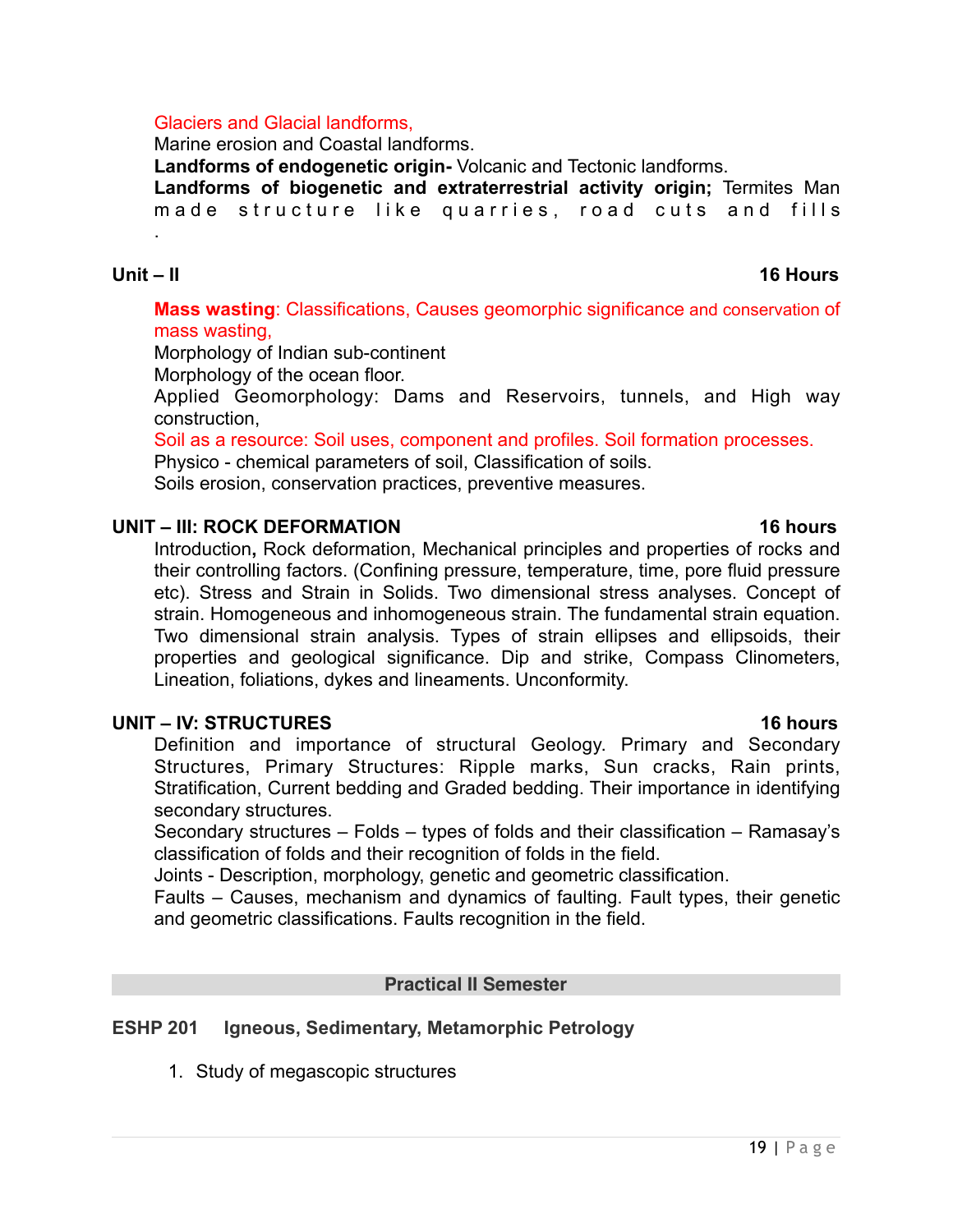- 2. Megascopic study of Igneous rocks ;Granite-Granodiorite-Diorite, Syenites, Ultramafic rocks, lamrophyres, dolerites, pegmatites and Basalts
- 3. Megascopic study of sedimentary rocks-rudaceous, arenaceous, calcareous and argillaceous rocks
- 4. Megascopic study of metamorphic rocks;-Schists, gneisses, amphibolites and granulites
- 5. CIPW calculations, Variation diagrams, Binary-ternary diagrams,
- 6. PT estimation, Thermogeobarometry calculations

# **ESHP 202 Paleontology, Geostatistics**

- **1. Identification of invertebrate fossils-** Brachiopods, Lamellibranch, Gastropods, Cephalopods, Echinoids & Trilobites.
- **2. Plant fossils**-Morphology and distribution of Lepidodendron, sigillaria, calamities, Glossopteris, ptilophyllum.
- 3. Identification of Microfossils: Foraminifera, Ostracod,
- 4. Central tendency, mean, median, mode, standard deviation, correlation, Principle component analysis.

# **ESHP 203 Hydrogeology, Engineering Geology**

- 1. Analysis of rainfall data
- 2. Calculation of Evapotranspiration by different methods
- 3. Preparation of water level contour maps and their interpretation
- 4. Calculation of Porosity, permeability, and groundwater storage
- 5. Water budget calculations
- 6. Pumping test data analysis
- 7. Groundwater flow direction calculation
- 8. Interpretation of geological maps for construction of roads, tunnels, bridges, reservoir sites etc.

### **ESSP 201 Geomorphology, Structural Geology**

- 1. Preparation of Geomorphology map and Symbols used in Geomorphology map
- 2. Toposheet Reading
- 3. Preparation of drainage map, Calculation of Morphometry parameters Preparation of Spatial map of drainage density, drainage Frequency, Relative Relief, Dissection Index, Spatial map of Slope map,
- 4. Meandering and Sinuosity Index
- 5. Exercises on structural geology problems thickness of beds on horizontal, inclined surfaces.
- 6. Exercises on structural geology problems Dip and strike problems
- 7. Exercises on structural geology problems Borehole problems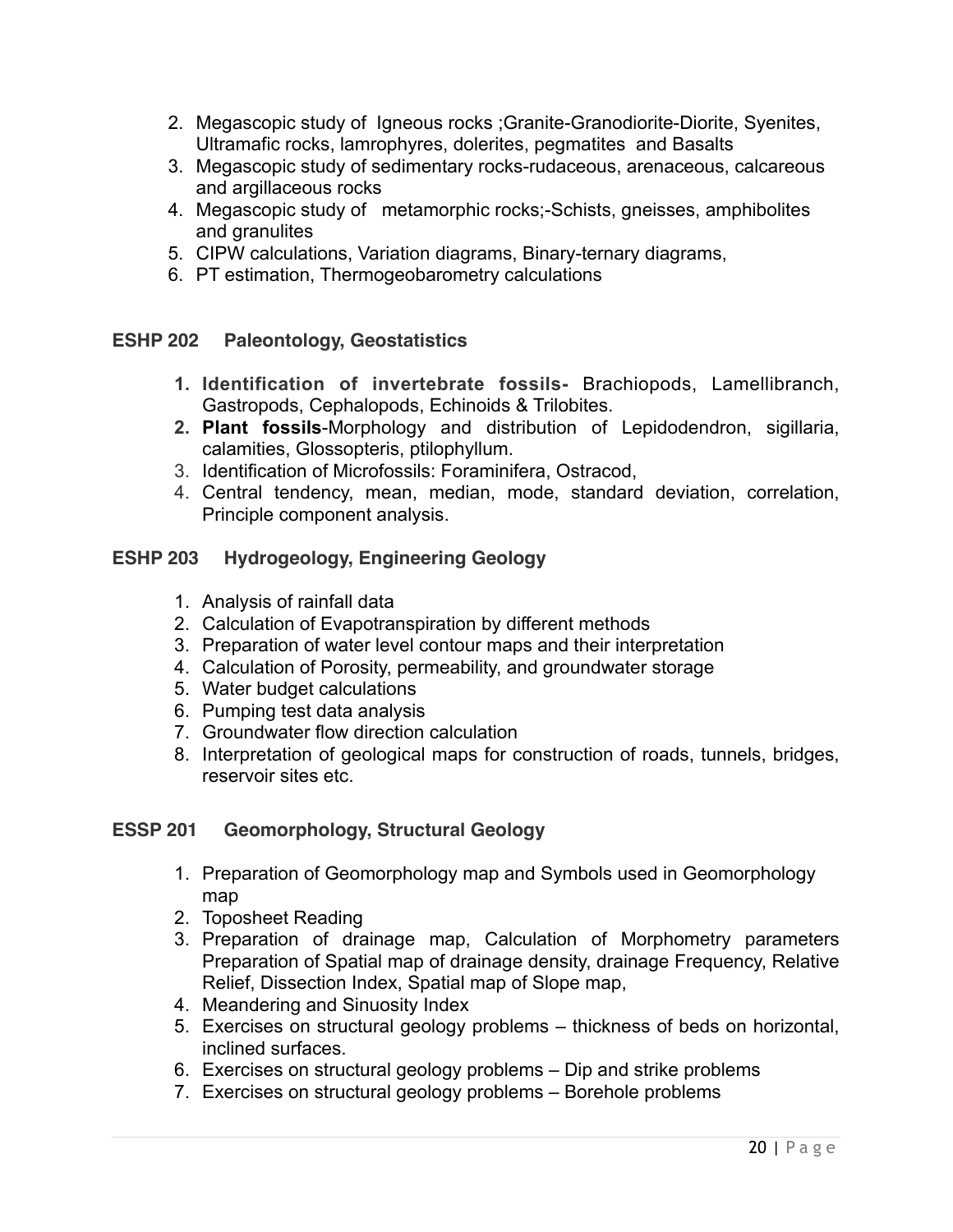- 8. Stereographic projections of structural data.
- 9. Drawing and interpretation of profile section across the geological maps.
- 10.Site selection for construction of Dams, Tunnels, Highways, Roads, Reservoirs and Canals.
- 11. Completion of out crops maps
- 12.Field observations and measurement of primary and secondary structures
- 13.Use of compass clinometers

### **Inter Departmental Elective**

# **AGE 201 Water Resources**

#### **Unit – I 16 hours**

Surface Water Hydrology: Global distribution of water. Hydrological Cycle - Precipitation, Interception, Infiltration, Soil Moisture, Evaporation, Evapotranspiration: Potential and actual evapotranspiration, and Runoff. Methods of measurements and instruments. Description of surface water resources including ponds, lakes, streams, rivers and reservoirs. Global water budget. Artificial recharge of water and Rainwater harvesting.

### **Unit – II 16 hours**

Groundwater Hydrology: Introduction and definition, occurrence origin and classification.

Vertical distribution of water in the crust: Zones of Aeration - Soil moisture zone, Vadose zone, Capillary fringe. Zone of saturation - water table, fluctuation of groundwater level, water level measurements and interpretation

Water bearing characteristic of rocks: Porosity, Effective Porosity, Permeability, Transmissivity, Storage Coefficient, Specific Yield, Specific Retention, Hydraulic Resistance, Leakage factor, Drainage factor

Definitions and hydrologic properties: Aquifers - Confined, Unconfined and Perched aquifers, Aquiclude, Aquifuge, Aquitard, Coastal Aquifers, Fresh and saltwater relationships in coastal and island areas.

# **AGE 202 Geoinformatics**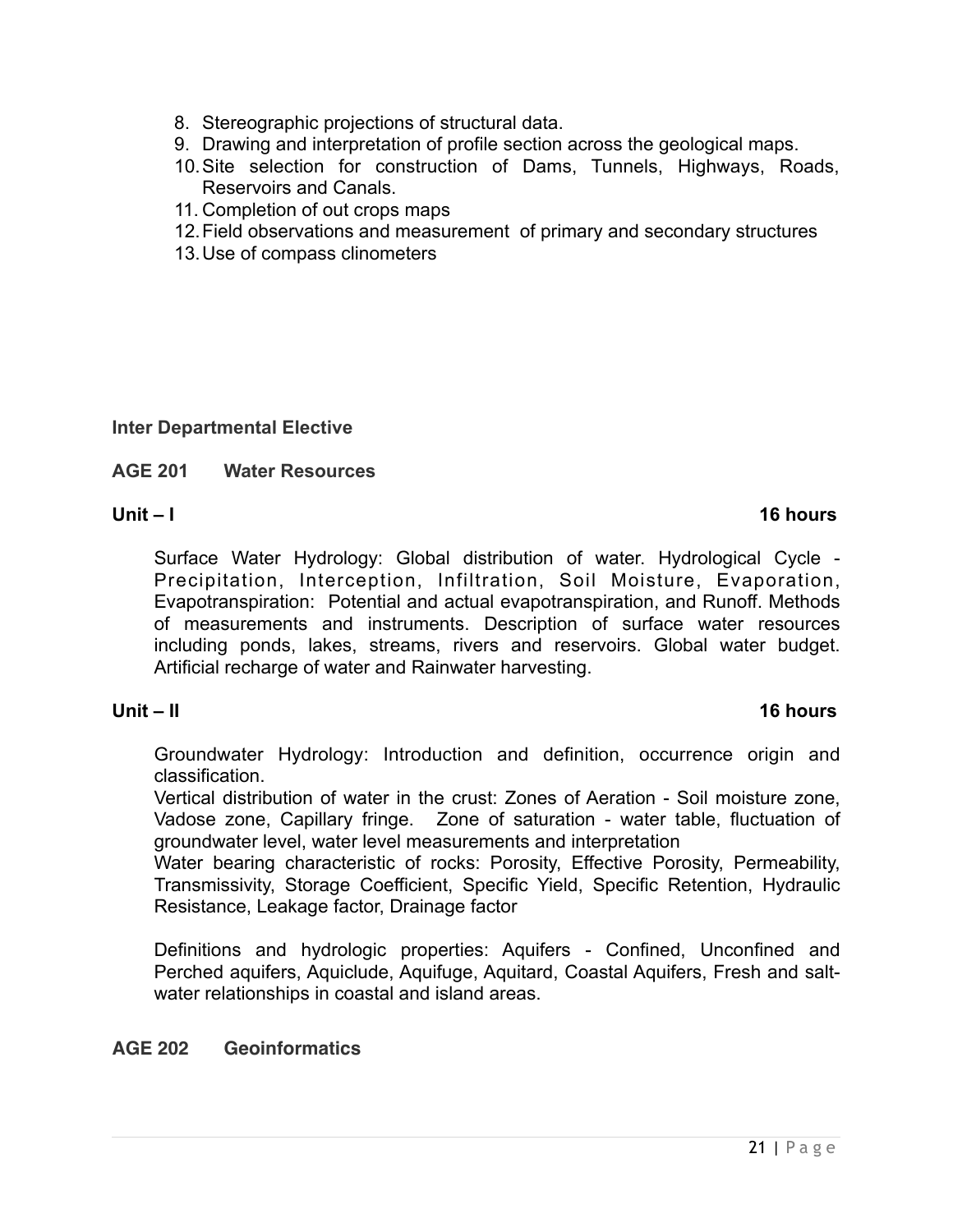# **III Semester**

#### **ESH 301 ORE GEOLOGY, INDIAN MINERAL DEPOSITS AND MINING GEOLOGY**

#### **Unit I** 16 Hours **16 Hours**

Modern concept of ore genesis. Ore deposits and Plate Tectonics. Mode of occurrence of ore bodies-morphology and relationship of host rocks. Textures, paragenesis and zoning of ores and their significance. Ore bearing fluids, their origin and migration. Wall-rock alteration. Structural, physico-chemical and stratigraphic controls of ore localization. Fluid inclusion in ores: Principles, assumptions, limitations and applications. Geothermometry of ore deposits.

#### **Unit II** 16 Hours **16 Hours**

Ores of mafic-ultramafic association- diamonds in kimberlite; Ti-V ores; chromite and PGE; Ni ores; Cu, Pb-Zn. Ores of silicic igneous rocks with special reference to disseminated and stock work deposits, porphyry associations. Ores of sedimentary affiliation-chemical and clastic sedimentation, stratiform and stratabound ore deposits (Mn, Fe, non-ferrous ores), placers and palaeoplacers. Ores of metamorphic affiliations-metamorphism of ores, Ores related to weathering and weathered surfaces laterite, bauxite, Ni/Au laterite.

### **Unit III** 16 Hours **16 Hours**

Mineralogy, Origin , Occurrence and Distribution of mineral deposits; Gold, Copper, Iron, Manganese, Chromium, Aluminum, Uranium, Lead and Zinc, Industrial Minerals- abrasives, ceramics, refractory's, insulators. Coal and Petroleum.

**Unit IV** 16 Hours

Application of rock mechanics in mining. Planning, exploration and exploratory mining of surface and underground mineral deposits involving diamond drilling, shaft sinking, drifting, cross cutting, winzing, stoping, room and pillaring, topslicing, sub-level caving and block caving. Cycles of surface and underground mining operations. Exploration for placer deposits. Open pit mining. Ocean bottom mining. Mine ventilation, Types of drilling methods. Mining hazards: mine inundation, fire and rock burst.

### **Books**

1. Craig, J.M. & Vaughan, D.J., 1981: Ore Petrography and Mineralogy-John wiley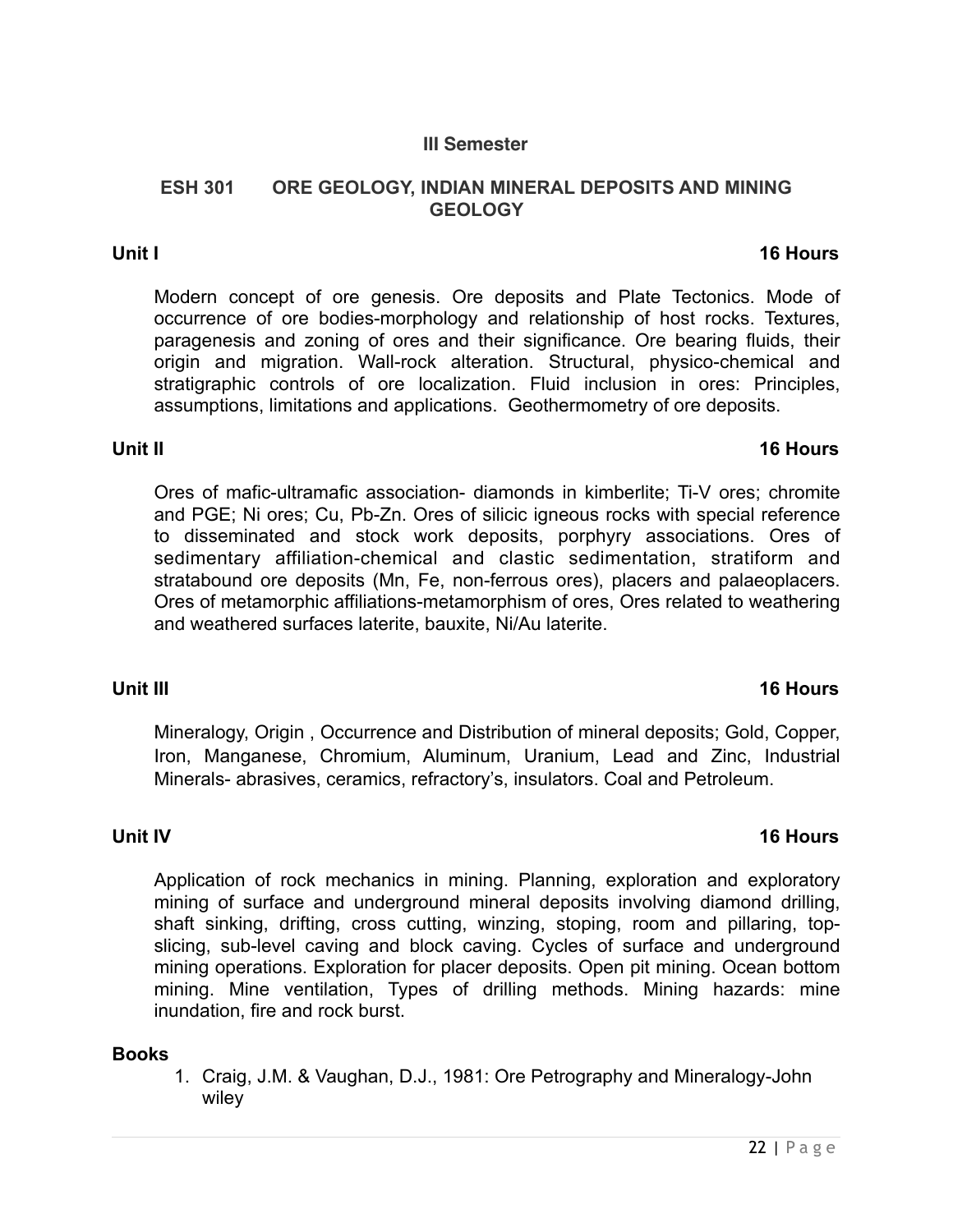- 2. Evans, A.M., 1993: Ore Geology and Industrial Minerals-Blackwell
- 3. Sawkins, F.J., 1984: Metal deposits in relation to plate tectonics-Springer Verlag
- 4. Stanton, R.L., 1972: Ore Petrography-McGraw Hill
- 5. Torling, D.H., 1981: Economic Geology and Geotectonics-blackwell Sci publ.
- 6. Barnes, H.L., 1979: Geochemistry of Hydrothermal Ore Deposits-John Wiley
- 7. Klemm, D.D. and Schneider, H.J., 1977: Time and Strata Bound Ore Deposits-Springer Verlag
- 8. Guibert, J.M. and Park, Jr. C.F., 1986: The Geology of Ore Deposits-Freeman
- 9. 9.Mookherjee, A., 2000: Ore genesis-a Holistic Approach-Allied Publisher
- **10.**Arogyaswami, R.P.N., 1996: Courses in Mining Geology.IV Ed.-Oxford IBH

### **ESH 302 GIS Data Processing and Disaster Management**

### **Unit–I: 16 hours**

Introduction, significance of spatial Analysis, Vector Based - Various types of overlay analysis operations: Topological overlays, Polygon-in-polygon overlay, linein-polygon overlay, Point-in-polygon overlay, Logical operations (Boolean operations), Conditional operations, Buffer analysis, Site suitability analysis.

# **Unit–II: 16 hours**

Raster Based - Introduction, Advantages and disadvantages of raster analysis, Grid operations used in map algebra, important raster analysis operations, Grid based spatial analysis – Neighborhood analysis

Conditional, Density, Distance, interpolation, Map algebra, Overlay – weighted overlay, reclassification, surface analysis – aspect, contour, hillshade, slope etc., Network analysis, Connectivity rules, Utility Networks, Transportation Networks, Geometric network, Logical Network, Network based model, Applications of network analysis

### **Unit III:** 16 hours **16 hours**

Concepts of disaster: **Natural:** Cyclone, flood, landslide,. Forest fire and earthquake. Issues and concern for various causes of disasters. **Manmade:** Fundamental Concepts of Environment. Air, Water, Land, and Noise pollution - Types, sources and causes of pollution. Effect of pollution on ecology and environment. Global warming, Ozone depletion. Types of wastes and their management. Hazard assessment, monitoring, and management of Earthquakes, Volcanoes, floods, landslides, subsidence, draught and Coastal hazards.

# **Unit IV: 16 hours**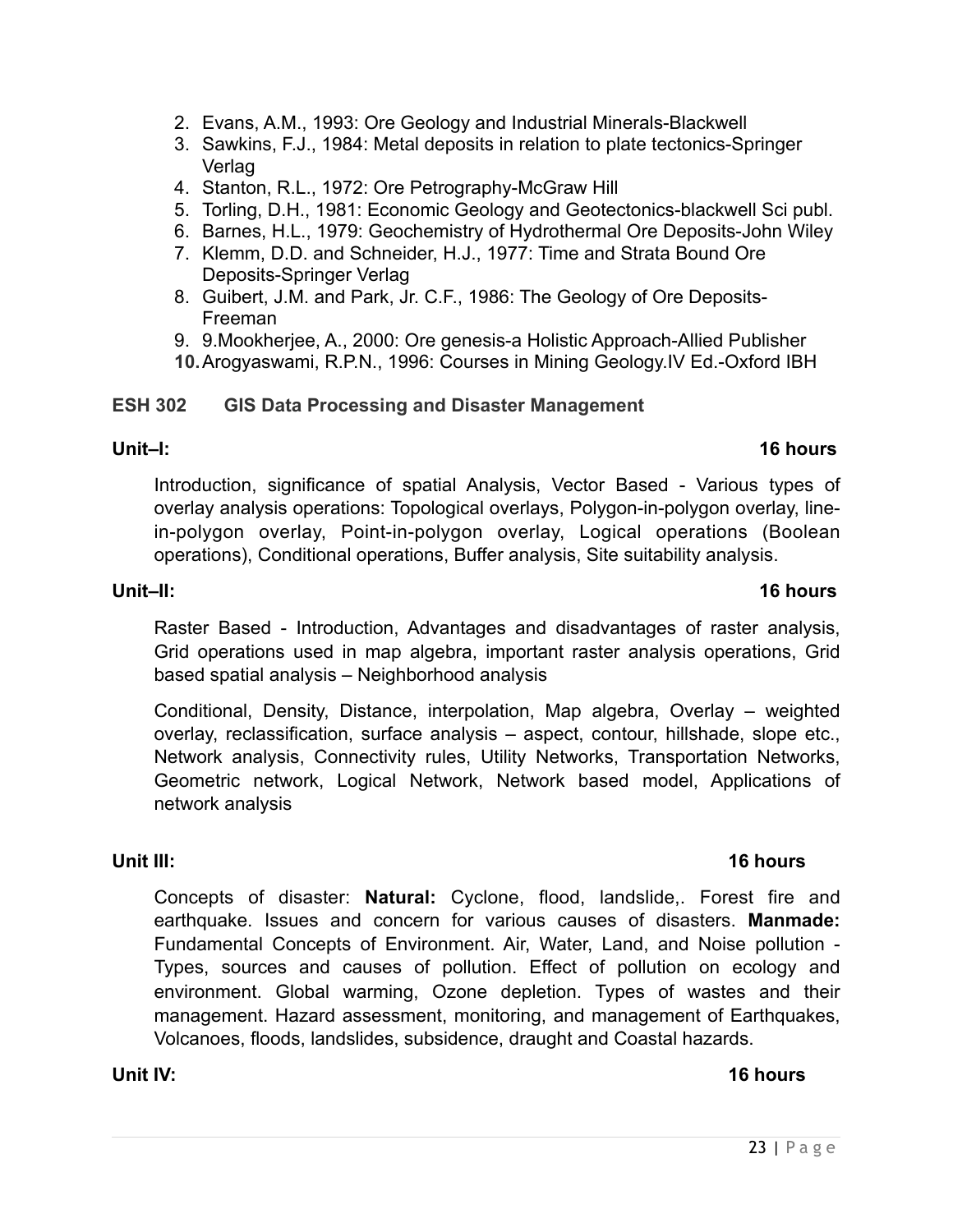**Disaster management**, **mitigation, and preparedness:**, Mitigation through capacity building, legislative responsibilities of disaster management: disaster mapping, assessment, pre-disaster risk & vulnerability reduction, post disaster recovery & rehabilitation: disaster related infrastructure development. Remote-Sensing and GIS applications in real time disaster assessment, monitoring, and prevention of Earthquakes, Volcanoes, floods, landslides, subsidence, draught, hurricanes, cyclones, tsunamis.

### **REFERENCES:**

- 1. Introduction to Environmental Geology Edward A Keller
- 2. Environmental Geology Montgomery
- 3. Ecology, environment and pollution A Balasubramanian
- 4. Environmental Geology K S Valdia
- 5. Environmental Geology Flawn
- 6. All you wanted to know about disasters B K Khanna
- 7. Environmental science- A Global concern –
- 8. Remote sensing of Environment ( An earth resource Perspective)- J R Jenson
- 9. Methodology for Land use planning- N.C Goutham Centre for land use management Hyderabad- 2001
- 10. Technical Guidelines for mapping- IRIS DA NRSA-Hyderabad 2003
- 11. Rajiv Gandhi National drinking water mission –technical guidelines for preparation of ground water prospect map NRSA-Hyderabad 2003
- 12. Integrated Mission for Sustainable Development- Technical Guide lines NRSC-Hyderabad 1995

# **ESH 303 EXPLORATION GEOLOGY - GEOLOGICAL, GEOCHEMICAL AND GEOPHYSICAL**

### **Unit – I 16 hours**

**Geological and Geomorphological Exploration:** Geological and geomorphological criteria for mineral and ground water prospecting. Indicators of ore. Methods of geological exploration and prospecting. Drilling and core logging. Preparation of technical report.

#### **Unit – II 16 hours**

**Geochemical Exploration:** Basic principles-geochemical dispersion, geochemical mobility, geochemical reaction, and dispersion of elements under deep-seated conditions, mobility under surfacial conditions. Association of elements. Patterns of geochemical distribution. Patterns of deep-seated origin-ore type, geochemical provinces. Epigenetic anomalies in bed rocks. Mechanical and biological dispersion in sulphide environments. Surfacial dispersion patterns. Anomalies in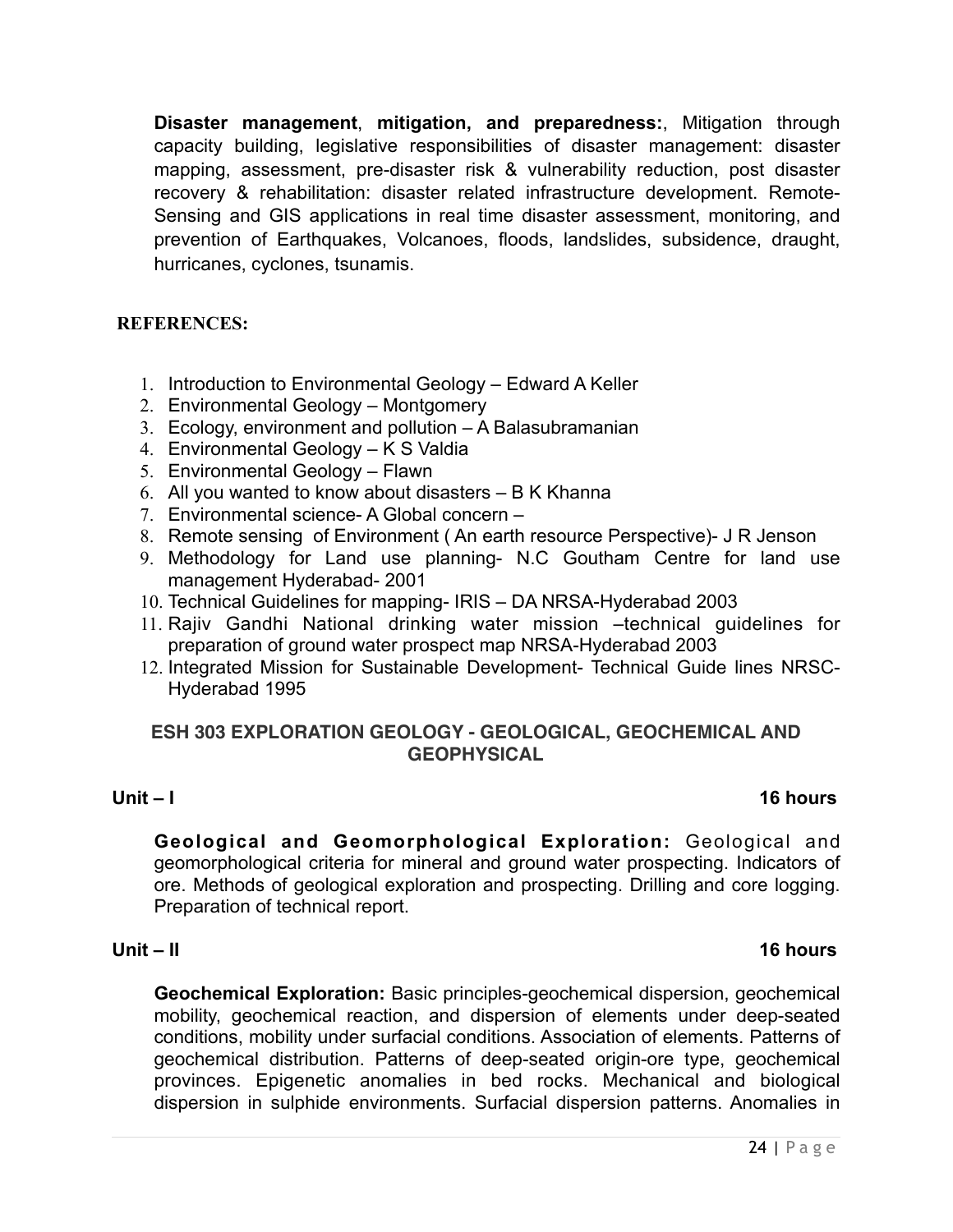overburdens, natural water and drainage sediments. Geochemical drainage surveys. Vegetation surveys. Geochemical methods in mineral exploration.

#### **Unit - III** 16 hours **16 hours**

**Geophysical Exploration:** Magnetic methods- fundamental principles, magnetic surveying techniques, magnetic data interpretation. Gravity method- Principles, instruments, field measurements and interpretation. Seismic method – General principles. Seismic reflection methods-recording instruments, field procedures, data acquiring and interpretation. Principles of Seismic refraction method.

Electrical method – Introduction, principles, instruments, field procedures, interpretation and application. Radioactive method – Introduction, radioactive decay, instruments, field procedures and applications and interpretation of data. Well logging methods – Classification and interpretation

#### **ESS 301 Mineral and Water Resources Management**

#### **Unit – I 16 hours**

Introduction: Principles of economics. Significance of resources in national economy. Resource scenario of India. Production, demand, supply and substitution of natural resources in global contest.

**Mineral Resources:** Commercial grade and specification of minerals. Production and pricing of mineral in national and international market. India's mineral policy – strategic, critical and essential mineral policy. Structure and organization of mineral industries. Role and scope of Govt., Pvt., and Public enterprises in mineral resources development and management. Safety and environmental protection.

Mineral Conservation: Introduction, Growth and awareness. Methods of conservation. Limitations in the scope of conservation

Mineral Processing: Principles of mineral processing,

Physical methods: Separation by grain size, gravity and magnetism Chemical Methods: Flotation and flow sheets

#### **Unit – III 16 hours**

**Groundwater Provinces of India:** Tayler, Chaterjee and Handa's Classifications. **Water Resources Assessment**: Elements of Water Balance, evaluation of water balance, India's Groundwater budget etc.

#### **Unit – II 16 hours**

# **Unit IV** 16 Hours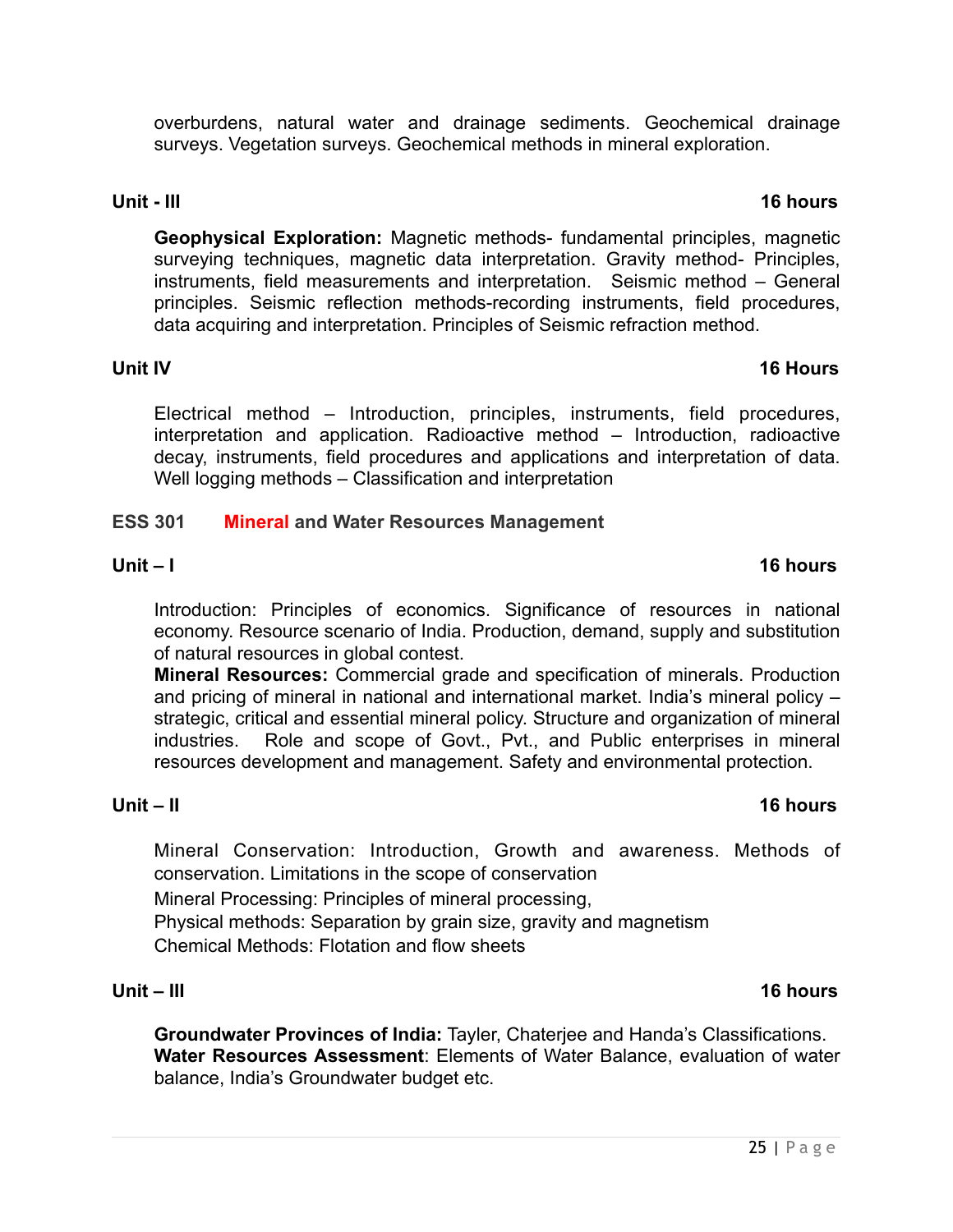**Water Quality:** Physical and chemical properties of water, Classification of water for Domestic, Irrigation and Industrial purposes based on physical, chemical and biological properties. Methods of interpretation of chemical data and Hydro chemical facies.

**Groundwater Development and Management:** Groundwater development, Water Logging, Conjunctive use, Desalination, Groundwater Legislation.

# **Unit – IIV 16 Hours**

**Management of Water Resources:** Concepts of basin management, equation of Hydrologic equilibrium, Groundwater Basin Investigations, Data Collection and Field Work, Alternative Basin yield, Evaluation of Perennial yield, Salt Balance, Basin Management by Conjunctive Use

Water Conservation Techniques/Practices, Rain Water Harvesting: Surface and Roof top, Drought Monitoring: Forecasting and Management, Flood Monitoring: Forecasting and Management.

# **REFERENCES:**

- 1. Mining Geology P Arogya swamy
- 2. Elements of Mining Geology Young
- 3. Mineral processing S K Jain
- 4. Principles of Mineral dressing A M Gaudin
- 5. Principles of Geoinformatics R.K Gupta & Subhash Chander
- 6. Publication. Jain Brothers- 2005
- 7. Surveying and Levelling T.P Kanetkar & S.V kulkarni
- 8. Publications Vidyarthi Griha prakasan Pune- 1984
- 9. Groundwater Hydrology ( $2^{nd}$  Ed.) D.K.Todd John Wiley and Sons Inc. New York.
- 10.Hydrogeology (2nd ed.) C.W.Fetter Merrill Publishing Co. U.S.A.
- 11. Hydrogeology K.R.Karanth Tata McGraw Hill Publishing Co. Ltd.
- 12.Ground Water Assessment, Development and Management K.R.Karanth– Tata McGraw Hill Publishing Co. Ltd.
- 13.Groundwater H.M.Raghunath Wiley Eastern Limited
- 14.Hydrology H.M.Raghunath– Wiley Eastern Limited
- 15.Elements of Hydrology V.P.Singh
- **16.**Engineering Hydrology K.Subramaniam Tata McGraw Hill Publishing Co Ltd.
- **17.**Applied Hydrology Mutreja, K.N. Tata McGraw Hill Publishing Co. Ltd.

# **Hard Core Papers (Practical)**

# **ESHP 301 Ores and Ore Petrography**

1. Megascopic study of common metallic minerals.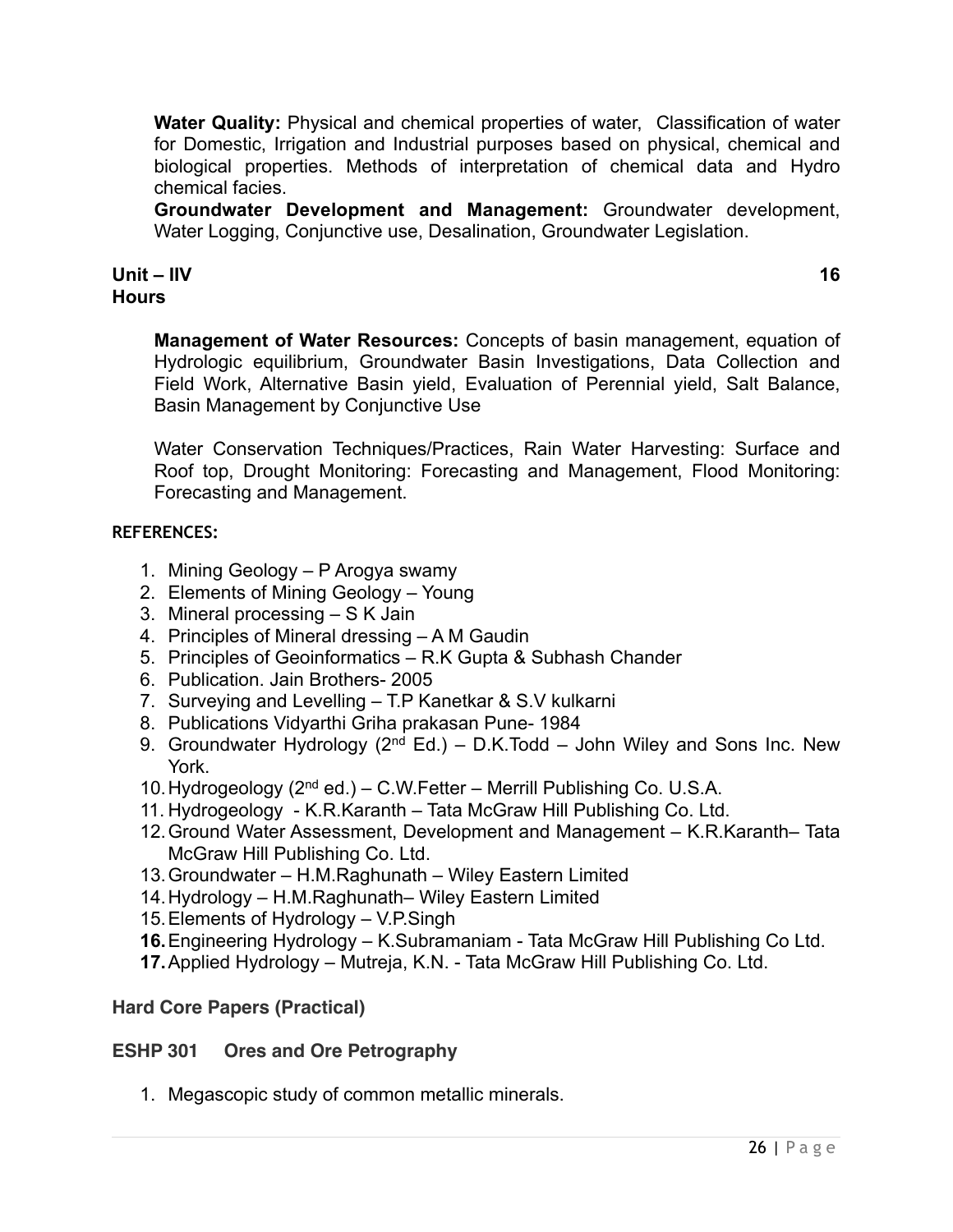- 2. Megascopic study of industrial minerals and rocks
- 3. Reflected-Microscope and its application.
- 4. Study of the Metallic mineral properties viz.; reflectivity, colour, birefringence and isotropism & anisotropism. Internal reflection and Micro indentation hardness.

### **ESHP 302 GIS Data Processing and Disaster Management**

- 1. Spatial data query based on attributes
- 2. Spatial query based on location
- 3. Spatial data query based on condition, Boolean operation, multiple query.
- 4. Spatial data query Location suiable site based on attributes and location.
- 5. Spatial data query raster data mathematical operations, logical conditions, Boolean operations.
- 6. Topological overlay analysis Vector data
- 7. Overlay analysis Raster data
- 8. Neighborhood analysis
- 9. Network analysis
- 10. Flood prone area mapping
- 11. Landslide prone area mapping
- 12. Earthquake prone area mapping
- 13. Drought Prone area mapping
- **ESHP 303 Exploration Geology**

### **SAA**

**Soft Core Paper (Practical)**

### **ESSP 301 Hydro geochemistry and ore Reserve estimation**

### **ESFW 101 Field Camp**

The students have to undergo a compulsory field training program up to a minimum of 7 days. The students have to submit an individual field report for evaluation. The evaluation of the field report will be through viva examination.

### **Inter Departmental Elective**

**AGE 301 Natural Disaster Management**

### **AGE 302 The World of Rocks and Minerals**